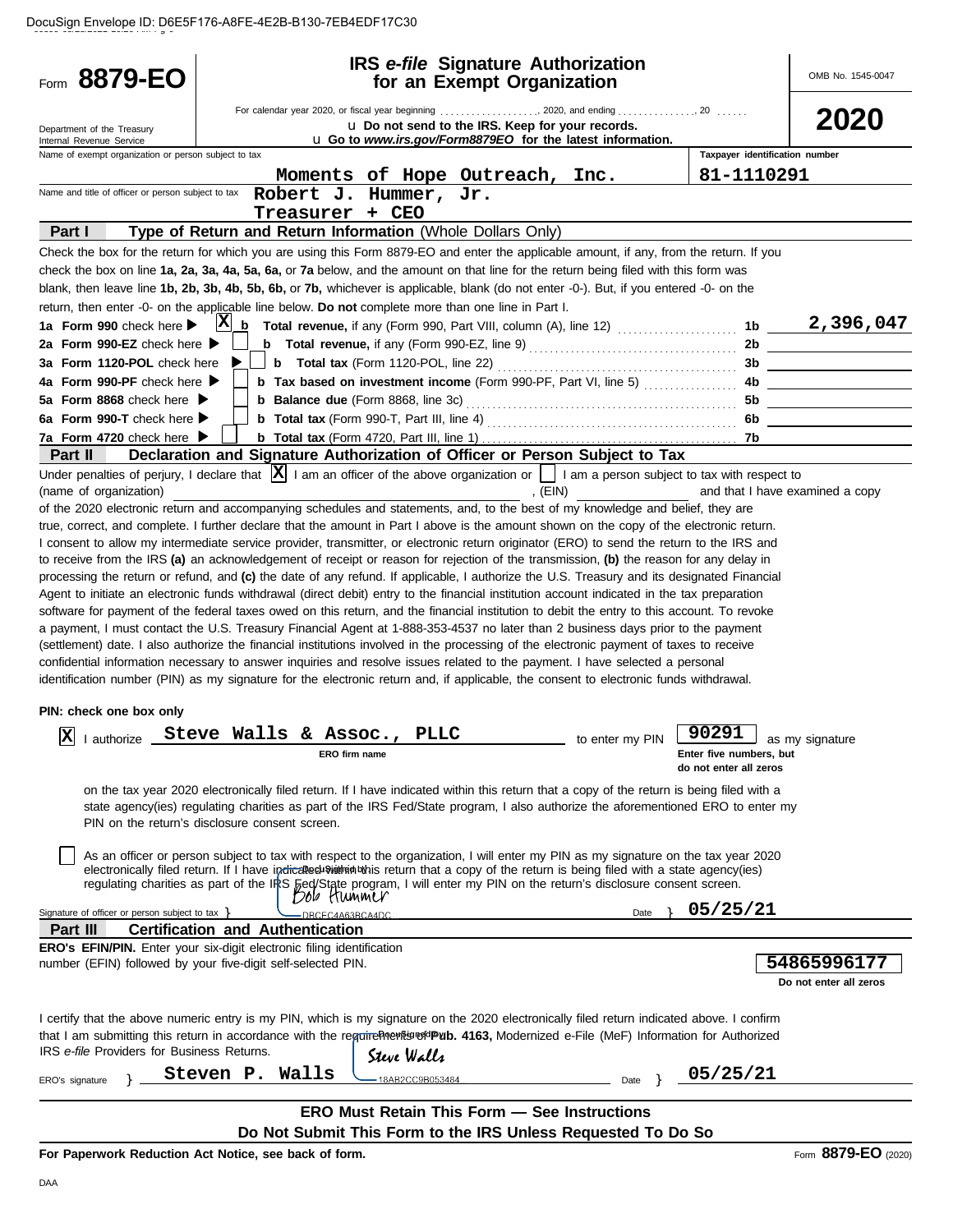Department of the Treasury

Form

Internal Revenue Service u **Go to** *www.irs.gov/Form990* **for instructions and the latest information. u** Do not enter social security numbers on this form as it may be made public. **990 200 2010 2020 2020 2020 Dependent Organization Exempt From Income Tax 2020 2020** 

OMB No. 1545-0047

**Open to Public<br>Inspection** 

|                                                                                                                                                                                                                                                                                                                                                                                                                                                                                                                                                                                                                                                                                                                                                                                                                                                                                                                                                                                                                                                                                                                                                                                                                                                                                                                                                                                                                                                                                                                                                                                                                                                                                                                                                                                                                                                                                                                                                                                                                                                                                                                                                                                                                                                                                                                                                                                                                                                                                                                                                                                                                                                                                                                                                                                                                                                                                                                                                                                                                                                                                                                                                                                                                                                                                                                                                                                                                                                                                                                                                                                                                                                                                                                                                                                                                                                                                                                                                                                                                                                                                                                       |                 | Doing business as<br>Mo Hope              |            |           |                               |
|-----------------------------------------------------------------------------------------------------------------------------------------------------------------------------------------------------------------------------------------------------------------------------------------------------------------------------------------------------------------------------------------------------------------------------------------------------------------------------------------------------------------------------------------------------------------------------------------------------------------------------------------------------------------------------------------------------------------------------------------------------------------------------------------------------------------------------------------------------------------------------------------------------------------------------------------------------------------------------------------------------------------------------------------------------------------------------------------------------------------------------------------------------------------------------------------------------------------------------------------------------------------------------------------------------------------------------------------------------------------------------------------------------------------------------------------------------------------------------------------------------------------------------------------------------------------------------------------------------------------------------------------------------------------------------------------------------------------------------------------------------------------------------------------------------------------------------------------------------------------------------------------------------------------------------------------------------------------------------------------------------------------------------------------------------------------------------------------------------------------------------------------------------------------------------------------------------------------------------------------------------------------------------------------------------------------------------------------------------------------------------------------------------------------------------------------------------------------------------------------------------------------------------------------------------------------------------------------------------------------------------------------------------------------------------------------------------------------------------------------------------------------------------------------------------------------------------------------------------------------------------------------------------------------------------------------------------------------------------------------------------------------------------------------------------------------------------------------------------------------------------------------------------------------------------------------------------------------------------------------------------------------------------------------------------------------------------------------------------------------------------------------------------------------------------------------------------------------------------------------------------------------------------------------------------------------------------------------------------------------------------------------------------------------------------------------------------------------------------------------------------------------------------------------------------------------------------------------------------------------------------------------------------------------------------------------------------------------------------------------------------------------------------------------------------------------------------------------------------------------------|-----------------|-------------------------------------------|------------|-----------|-------------------------------|
|                                                                                                                                                                                                                                                                                                                                                                                                                                                                                                                                                                                                                                                                                                                                                                                                                                                                                                                                                                                                                                                                                                                                                                                                                                                                                                                                                                                                                                                                                                                                                                                                                                                                                                                                                                                                                                                                                                                                                                                                                                                                                                                                                                                                                                                                                                                                                                                                                                                                                                                                                                                                                                                                                                                                                                                                                                                                                                                                                                                                                                                                                                                                                                                                                                                                                                                                                                                                                                                                                                                                                                                                                                                                                                                                                                                                                                                                                                                                                                                                                                                                                                                       |                 |                                           | Room/suite |           |                               |
|                                                                                                                                                                                                                                                                                                                                                                                                                                                                                                                                                                                                                                                                                                                                                                                                                                                                                                                                                                                                                                                                                                                                                                                                                                                                                                                                                                                                                                                                                                                                                                                                                                                                                                                                                                                                                                                                                                                                                                                                                                                                                                                                                                                                                                                                                                                                                                                                                                                                                                                                                                                                                                                                                                                                                                                                                                                                                                                                                                                                                                                                                                                                                                                                                                                                                                                                                                                                                                                                                                                                                                                                                                                                                                                                                                                                                                                                                                                                                                                                                                                                                                                       |                 |                                           |            |           |                               |
|                                                                                                                                                                                                                                                                                                                                                                                                                                                                                                                                                                                                                                                                                                                                                                                                                                                                                                                                                                                                                                                                                                                                                                                                                                                                                                                                                                                                                                                                                                                                                                                                                                                                                                                                                                                                                                                                                                                                                                                                                                                                                                                                                                                                                                                                                                                                                                                                                                                                                                                                                                                                                                                                                                                                                                                                                                                                                                                                                                                                                                                                                                                                                                                                                                                                                                                                                                                                                                                                                                                                                                                                                                                                                                                                                                                                                                                                                                                                                                                                                                                                                                                       |                 |                                           |            |           |                               |
| and to <i>www.irs.gov/rominzzo</i> for maddedness and the latest imormation<br>For the 2020 calendar year, or tax year beginning<br>, and ending<br>C Name of organization<br>D Employer identification number<br>в<br>Check if applicable:<br>Moments of Hope Outreach, Inc.<br>Address change<br>81-1110291<br>Name change<br>Number and street (or P.O. box if mail is not delivered to street address)<br>E Telephone number<br>804-913-9151<br>P.O. Box 161<br>Initial return<br>City or town, state or province, country, and ZIP or foreign postal code<br>Final return/<br>terminated<br>VA 23162<br>Studley<br>G Gross receipts \$<br>Amended return<br>F Name and address of principal officer:<br>Yes<br>H(a) Is this a group return for subordinates?<br>Application pending<br>Robert J. Hummer, Jr.<br>Yes<br>13400 Hanover Courthouse Road<br>H(b) Are all subordinates included?<br>VA 23069<br>If "No," attach a list. See instructions<br>Hanover<br>$\overline{\mathbf{X}}$ 501(c)(3)<br>501(c)<br>) $t$ (insert no.)<br>4947(a)(1) or<br>527<br>Tax-exempt status:<br>www.momentsofhopeoutreach.org<br>Website: U<br>H(c) Group exemption number U<br>$ \mathbf{X} $ Corporation<br>L Year of formation: $2016$<br>Form of organization:<br>Trust<br>Association<br>Other <b>u</b><br>Part I<br><b>Summary</b><br>1 Briefly describe the organization's mission or most significant activities:<br>We exist to give Hope to our neighbors experiencing homelessness and those<br>Governance<br>living in poverty.<br>2 Check this box $\mathbf{u}$   if the organization discontinued its operations or disposed of more than 25% of its net assets.<br>13<br>3 Number of voting members of the governing body (Part VI, line 1a)<br>3<br>ಯ<br>11<br>Activities<br>4<br>750<br>6<br>6 Total number of volunteers (estimate if necessary)<br>7a<br>7b<br>Current Year<br>Prior Year<br>465,667<br>Revenue<br>9 Program service revenue (Part VIII, line 2g)<br>10 Investment income (Part VIII, column (A), lines 3, 4, and 7d)<br>11 Other revenue (Part VIII, column (A), lines 5, 6d, 8c, 9c, 10c, and 11e)<br>465,667<br>12 Total revenue – add lines 8 through 11 (must equal Part VIII, column (A), line 12)<br>13 Grants and similar amounts paid (Part IX, column (A), lines 1-3)<br>322,967<br>14 Benefits paid to or for members (Part IX, column (A), line 4)<br>26,549<br>15 Salaries, other compensation, employee benefits (Part IX, column (A), lines 5-10)<br>cosuad<br>16a Professional fundraising fees (Part IX, column (A), line 11e)<br>23,011<br><b>b</b> Total fundraising expenses (Part IX, column (D), line 25) <b>u</b><br>69,763<br>103,546<br>шì<br>17 Other expenses (Part IX, column (A), lines 11a-11d, 11f-24e)<br>419,279<br>1,981,120<br>18 Total expenses. Add lines 13-17 (must equal Part IX, column (A), line 25) [<br>46,388<br>19 Revenue less expenses. Subtract line 18 from line 12<br>Net Assets or<br>Fund Balances<br>End of Year<br>Beginning of Current Year<br>137,164<br>20 Total assets (Part X, line 16) <b>CONVERTED ASSETS</b><br>495<br>21 Total liabilities (Part X, line 26) Mathematic Contract Contract Contract Contract Contract Contract Contract Contract Contract Contract Contract Contract Contract Contract Contract Contract Contract Contract Contract C<br>136,669<br><b>Signature Block</b><br>Part II<br>Under penalties of perjury, I declare that I have examined this return, including accompanying schedules and statements, and to the best of my knowledge and belief, it is<br>true, correct, and complete. Declaration of preparer (other than officer) is based on all information of which preparer has any knowledge.<br>Signature of officer<br>Date<br>Sign<br>Founder and CEO<br>Here<br>Robert J.<br>Hummer, Jr.<br>Type or print name and title<br>Print/Type preparer's name<br>Preparer's signature<br>$ \mathbf{X} $ if<br>PTIN<br>Date<br>Check<br>Paid<br>Steven P. Walls<br>Steven P. Walls<br>$05/27/21$ self-employed<br>Preparer<br>Steve Walls & Assoc., PLLC<br>Firm's $EIN$ }<br>Firm's name |                 | 2,396,047                                 |            |           |                               |
|                                                                                                                                                                                                                                                                                                                                                                                                                                                                                                                                                                                                                                                                                                                                                                                                                                                                                                                                                                                                                                                                                                                                                                                                                                                                                                                                                                                                                                                                                                                                                                                                                                                                                                                                                                                                                                                                                                                                                                                                                                                                                                                                                                                                                                                                                                                                                                                                                                                                                                                                                                                                                                                                                                                                                                                                                                                                                                                                                                                                                                                                                                                                                                                                                                                                                                                                                                                                                                                                                                                                                                                                                                                                                                                                                                                                                                                                                                                                                                                                                                                                                                                       |                 |                                           |            |           |                               |
|                                                                                                                                                                                                                                                                                                                                                                                                                                                                                                                                                                                                                                                                                                                                                                                                                                                                                                                                                                                                                                                                                                                                                                                                                                                                                                                                                                                                                                                                                                                                                                                                                                                                                                                                                                                                                                                                                                                                                                                                                                                                                                                                                                                                                                                                                                                                                                                                                                                                                                                                                                                                                                                                                                                                                                                                                                                                                                                                                                                                                                                                                                                                                                                                                                                                                                                                                                                                                                                                                                                                                                                                                                                                                                                                                                                                                                                                                                                                                                                                                                                                                                                       |                 |                                           |            |           | X No                          |
|                                                                                                                                                                                                                                                                                                                                                                                                                                                                                                                                                                                                                                                                                                                                                                                                                                                                                                                                                                                                                                                                                                                                                                                                                                                                                                                                                                                                                                                                                                                                                                                                                                                                                                                                                                                                                                                                                                                                                                                                                                                                                                                                                                                                                                                                                                                                                                                                                                                                                                                                                                                                                                                                                                                                                                                                                                                                                                                                                                                                                                                                                                                                                                                                                                                                                                                                                                                                                                                                                                                                                                                                                                                                                                                                                                                                                                                                                                                                                                                                                                                                                                                       |                 |                                           |            |           | No                            |
|                                                                                                                                                                                                                                                                                                                                                                                                                                                                                                                                                                                                                                                                                                                                                                                                                                                                                                                                                                                                                                                                                                                                                                                                                                                                                                                                                                                                                                                                                                                                                                                                                                                                                                                                                                                                                                                                                                                                                                                                                                                                                                                                                                                                                                                                                                                                                                                                                                                                                                                                                                                                                                                                                                                                                                                                                                                                                                                                                                                                                                                                                                                                                                                                                                                                                                                                                                                                                                                                                                                                                                                                                                                                                                                                                                                                                                                                                                                                                                                                                                                                                                                       |                 |                                           |            |           |                               |
|                                                                                                                                                                                                                                                                                                                                                                                                                                                                                                                                                                                                                                                                                                                                                                                                                                                                                                                                                                                                                                                                                                                                                                                                                                                                                                                                                                                                                                                                                                                                                                                                                                                                                                                                                                                                                                                                                                                                                                                                                                                                                                                                                                                                                                                                                                                                                                                                                                                                                                                                                                                                                                                                                                                                                                                                                                                                                                                                                                                                                                                                                                                                                                                                                                                                                                                                                                                                                                                                                                                                                                                                                                                                                                                                                                                                                                                                                                                                                                                                                                                                                                                       |                 |                                           |            |           |                               |
|                                                                                                                                                                                                                                                                                                                                                                                                                                                                                                                                                                                                                                                                                                                                                                                                                                                                                                                                                                                                                                                                                                                                                                                                                                                                                                                                                                                                                                                                                                                                                                                                                                                                                                                                                                                                                                                                                                                                                                                                                                                                                                                                                                                                                                                                                                                                                                                                                                                                                                                                                                                                                                                                                                                                                                                                                                                                                                                                                                                                                                                                                                                                                                                                                                                                                                                                                                                                                                                                                                                                                                                                                                                                                                                                                                                                                                                                                                                                                                                                                                                                                                                       |                 |                                           |            |           |                               |
|                                                                                                                                                                                                                                                                                                                                                                                                                                                                                                                                                                                                                                                                                                                                                                                                                                                                                                                                                                                                                                                                                                                                                                                                                                                                                                                                                                                                                                                                                                                                                                                                                                                                                                                                                                                                                                                                                                                                                                                                                                                                                                                                                                                                                                                                                                                                                                                                                                                                                                                                                                                                                                                                                                                                                                                                                                                                                                                                                                                                                                                                                                                                                                                                                                                                                                                                                                                                                                                                                                                                                                                                                                                                                                                                                                                                                                                                                                                                                                                                                                                                                                                       |                 |                                           |            |           |                               |
|                                                                                                                                                                                                                                                                                                                                                                                                                                                                                                                                                                                                                                                                                                                                                                                                                                                                                                                                                                                                                                                                                                                                                                                                                                                                                                                                                                                                                                                                                                                                                                                                                                                                                                                                                                                                                                                                                                                                                                                                                                                                                                                                                                                                                                                                                                                                                                                                                                                                                                                                                                                                                                                                                                                                                                                                                                                                                                                                                                                                                                                                                                                                                                                                                                                                                                                                                                                                                                                                                                                                                                                                                                                                                                                                                                                                                                                                                                                                                                                                                                                                                                                       |                 |                                           |            |           | M State of legal domicile: VA |
|                                                                                                                                                                                                                                                                                                                                                                                                                                                                                                                                                                                                                                                                                                                                                                                                                                                                                                                                                                                                                                                                                                                                                                                                                                                                                                                                                                                                                                                                                                                                                                                                                                                                                                                                                                                                                                                                                                                                                                                                                                                                                                                                                                                                                                                                                                                                                                                                                                                                                                                                                                                                                                                                                                                                                                                                                                                                                                                                                                                                                                                                                                                                                                                                                                                                                                                                                                                                                                                                                                                                                                                                                                                                                                                                                                                                                                                                                                                                                                                                                                                                                                                       |                 |                                           |            |           |                               |
|                                                                                                                                                                                                                                                                                                                                                                                                                                                                                                                                                                                                                                                                                                                                                                                                                                                                                                                                                                                                                                                                                                                                                                                                                                                                                                                                                                                                                                                                                                                                                                                                                                                                                                                                                                                                                                                                                                                                                                                                                                                                                                                                                                                                                                                                                                                                                                                                                                                                                                                                                                                                                                                                                                                                                                                                                                                                                                                                                                                                                                                                                                                                                                                                                                                                                                                                                                                                                                                                                                                                                                                                                                                                                                                                                                                                                                                                                                                                                                                                                                                                                                                       |                 |                                           |            |           |                               |
|                                                                                                                                                                                                                                                                                                                                                                                                                                                                                                                                                                                                                                                                                                                                                                                                                                                                                                                                                                                                                                                                                                                                                                                                                                                                                                                                                                                                                                                                                                                                                                                                                                                                                                                                                                                                                                                                                                                                                                                                                                                                                                                                                                                                                                                                                                                                                                                                                                                                                                                                                                                                                                                                                                                                                                                                                                                                                                                                                                                                                                                                                                                                                                                                                                                                                                                                                                                                                                                                                                                                                                                                                                                                                                                                                                                                                                                                                                                                                                                                                                                                                                                       |                 |                                           |            |           |                               |
|                                                                                                                                                                                                                                                                                                                                                                                                                                                                                                                                                                                                                                                                                                                                                                                                                                                                                                                                                                                                                                                                                                                                                                                                                                                                                                                                                                                                                                                                                                                                                                                                                                                                                                                                                                                                                                                                                                                                                                                                                                                                                                                                                                                                                                                                                                                                                                                                                                                                                                                                                                                                                                                                                                                                                                                                                                                                                                                                                                                                                                                                                                                                                                                                                                                                                                                                                                                                                                                                                                                                                                                                                                                                                                                                                                                                                                                                                                                                                                                                                                                                                                                       |                 |                                           |            |           |                               |
|                                                                                                                                                                                                                                                                                                                                                                                                                                                                                                                                                                                                                                                                                                                                                                                                                                                                                                                                                                                                                                                                                                                                                                                                                                                                                                                                                                                                                                                                                                                                                                                                                                                                                                                                                                                                                                                                                                                                                                                                                                                                                                                                                                                                                                                                                                                                                                                                                                                                                                                                                                                                                                                                                                                                                                                                                                                                                                                                                                                                                                                                                                                                                                                                                                                                                                                                                                                                                                                                                                                                                                                                                                                                                                                                                                                                                                                                                                                                                                                                                                                                                                                       |                 |                                           |            |           |                               |
|                                                                                                                                                                                                                                                                                                                                                                                                                                                                                                                                                                                                                                                                                                                                                                                                                                                                                                                                                                                                                                                                                                                                                                                                                                                                                                                                                                                                                                                                                                                                                                                                                                                                                                                                                                                                                                                                                                                                                                                                                                                                                                                                                                                                                                                                                                                                                                                                                                                                                                                                                                                                                                                                                                                                                                                                                                                                                                                                                                                                                                                                                                                                                                                                                                                                                                                                                                                                                                                                                                                                                                                                                                                                                                                                                                                                                                                                                                                                                                                                                                                                                                                       |                 |                                           |            |           |                               |
|                                                                                                                                                                                                                                                                                                                                                                                                                                                                                                                                                                                                                                                                                                                                                                                                                                                                                                                                                                                                                                                                                                                                                                                                                                                                                                                                                                                                                                                                                                                                                                                                                                                                                                                                                                                                                                                                                                                                                                                                                                                                                                                                                                                                                                                                                                                                                                                                                                                                                                                                                                                                                                                                                                                                                                                                                                                                                                                                                                                                                                                                                                                                                                                                                                                                                                                                                                                                                                                                                                                                                                                                                                                                                                                                                                                                                                                                                                                                                                                                                                                                                                                       |                 |                                           |            |           |                               |
|                                                                                                                                                                                                                                                                                                                                                                                                                                                                                                                                                                                                                                                                                                                                                                                                                                                                                                                                                                                                                                                                                                                                                                                                                                                                                                                                                                                                                                                                                                                                                                                                                                                                                                                                                                                                                                                                                                                                                                                                                                                                                                                                                                                                                                                                                                                                                                                                                                                                                                                                                                                                                                                                                                                                                                                                                                                                                                                                                                                                                                                                                                                                                                                                                                                                                                                                                                                                                                                                                                                                                                                                                                                                                                                                                                                                                                                                                                                                                                                                                                                                                                                       |                 |                                           |            |           |                               |
|                                                                                                                                                                                                                                                                                                                                                                                                                                                                                                                                                                                                                                                                                                                                                                                                                                                                                                                                                                                                                                                                                                                                                                                                                                                                                                                                                                                                                                                                                                                                                                                                                                                                                                                                                                                                                                                                                                                                                                                                                                                                                                                                                                                                                                                                                                                                                                                                                                                                                                                                                                                                                                                                                                                                                                                                                                                                                                                                                                                                                                                                                                                                                                                                                                                                                                                                                                                                                                                                                                                                                                                                                                                                                                                                                                                                                                                                                                                                                                                                                                                                                                                       |                 |                                           |            |           |                               |
|                                                                                                                                                                                                                                                                                                                                                                                                                                                                                                                                                                                                                                                                                                                                                                                                                                                                                                                                                                                                                                                                                                                                                                                                                                                                                                                                                                                                                                                                                                                                                                                                                                                                                                                                                                                                                                                                                                                                                                                                                                                                                                                                                                                                                                                                                                                                                                                                                                                                                                                                                                                                                                                                                                                                                                                                                                                                                                                                                                                                                                                                                                                                                                                                                                                                                                                                                                                                                                                                                                                                                                                                                                                                                                                                                                                                                                                                                                                                                                                                                                                                                                                       |                 |                                           |            |           |                               |
|                                                                                                                                                                                                                                                                                                                                                                                                                                                                                                                                                                                                                                                                                                                                                                                                                                                                                                                                                                                                                                                                                                                                                                                                                                                                                                                                                                                                                                                                                                                                                                                                                                                                                                                                                                                                                                                                                                                                                                                                                                                                                                                                                                                                                                                                                                                                                                                                                                                                                                                                                                                                                                                                                                                                                                                                                                                                                                                                                                                                                                                                                                                                                                                                                                                                                                                                                                                                                                                                                                                                                                                                                                                                                                                                                                                                                                                                                                                                                                                                                                                                                                                       |                 |                                           |            |           |                               |
|                                                                                                                                                                                                                                                                                                                                                                                                                                                                                                                                                                                                                                                                                                                                                                                                                                                                                                                                                                                                                                                                                                                                                                                                                                                                                                                                                                                                                                                                                                                                                                                                                                                                                                                                                                                                                                                                                                                                                                                                                                                                                                                                                                                                                                                                                                                                                                                                                                                                                                                                                                                                                                                                                                                                                                                                                                                                                                                                                                                                                                                                                                                                                                                                                                                                                                                                                                                                                                                                                                                                                                                                                                                                                                                                                                                                                                                                                                                                                                                                                                                                                                                       |                 |                                           |            |           | 0                             |
|                                                                                                                                                                                                                                                                                                                                                                                                                                                                                                                                                                                                                                                                                                                                                                                                                                                                                                                                                                                                                                                                                                                                                                                                                                                                                                                                                                                                                                                                                                                                                                                                                                                                                                                                                                                                                                                                                                                                                                                                                                                                                                                                                                                                                                                                                                                                                                                                                                                                                                                                                                                                                                                                                                                                                                                                                                                                                                                                                                                                                                                                                                                                                                                                                                                                                                                                                                                                                                                                                                                                                                                                                                                                                                                                                                                                                                                                                                                                                                                                                                                                                                                       |                 |                                           |            |           | 0                             |
|                                                                                                                                                                                                                                                                                                                                                                                                                                                                                                                                                                                                                                                                                                                                                                                                                                                                                                                                                                                                                                                                                                                                                                                                                                                                                                                                                                                                                                                                                                                                                                                                                                                                                                                                                                                                                                                                                                                                                                                                                                                                                                                                                                                                                                                                                                                                                                                                                                                                                                                                                                                                                                                                                                                                                                                                                                                                                                                                                                                                                                                                                                                                                                                                                                                                                                                                                                                                                                                                                                                                                                                                                                                                                                                                                                                                                                                                                                                                                                                                                                                                                                                       |                 |                                           |            |           |                               |
|                                                                                                                                                                                                                                                                                                                                                                                                                                                                                                                                                                                                                                                                                                                                                                                                                                                                                                                                                                                                                                                                                                                                                                                                                                                                                                                                                                                                                                                                                                                                                                                                                                                                                                                                                                                                                                                                                                                                                                                                                                                                                                                                                                                                                                                                                                                                                                                                                                                                                                                                                                                                                                                                                                                                                                                                                                                                                                                                                                                                                                                                                                                                                                                                                                                                                                                                                                                                                                                                                                                                                                                                                                                                                                                                                                                                                                                                                                                                                                                                                                                                                                                       |                 |                                           |            |           | 2,396,047                     |
|                                                                                                                                                                                                                                                                                                                                                                                                                                                                                                                                                                                                                                                                                                                                                                                                                                                                                                                                                                                                                                                                                                                                                                                                                                                                                                                                                                                                                                                                                                                                                                                                                                                                                                                                                                                                                                                                                                                                                                                                                                                                                                                                                                                                                                                                                                                                                                                                                                                                                                                                                                                                                                                                                                                                                                                                                                                                                                                                                                                                                                                                                                                                                                                                                                                                                                                                                                                                                                                                                                                                                                                                                                                                                                                                                                                                                                                                                                                                                                                                                                                                                                                       |                 |                                           |            |           | O                             |
|                                                                                                                                                                                                                                                                                                                                                                                                                                                                                                                                                                                                                                                                                                                                                                                                                                                                                                                                                                                                                                                                                                                                                                                                                                                                                                                                                                                                                                                                                                                                                                                                                                                                                                                                                                                                                                                                                                                                                                                                                                                                                                                                                                                                                                                                                                                                                                                                                                                                                                                                                                                                                                                                                                                                                                                                                                                                                                                                                                                                                                                                                                                                                                                                                                                                                                                                                                                                                                                                                                                                                                                                                                                                                                                                                                                                                                                                                                                                                                                                                                                                                                                       |                 |                                           |            |           |                               |
|                                                                                                                                                                                                                                                                                                                                                                                                                                                                                                                                                                                                                                                                                                                                                                                                                                                                                                                                                                                                                                                                                                                                                                                                                                                                                                                                                                                                                                                                                                                                                                                                                                                                                                                                                                                                                                                                                                                                                                                                                                                                                                                                                                                                                                                                                                                                                                                                                                                                                                                                                                                                                                                                                                                                                                                                                                                                                                                                                                                                                                                                                                                                                                                                                                                                                                                                                                                                                                                                                                                                                                                                                                                                                                                                                                                                                                                                                                                                                                                                                                                                                                                       |                 |                                           |            |           | O                             |
|                                                                                                                                                                                                                                                                                                                                                                                                                                                                                                                                                                                                                                                                                                                                                                                                                                                                                                                                                                                                                                                                                                                                                                                                                                                                                                                                                                                                                                                                                                                                                                                                                                                                                                                                                                                                                                                                                                                                                                                                                                                                                                                                                                                                                                                                                                                                                                                                                                                                                                                                                                                                                                                                                                                                                                                                                                                                                                                                                                                                                                                                                                                                                                                                                                                                                                                                                                                                                                                                                                                                                                                                                                                                                                                                                                                                                                                                                                                                                                                                                                                                                                                       |                 |                                           |            |           |                               |
|                                                                                                                                                                                                                                                                                                                                                                                                                                                                                                                                                                                                                                                                                                                                                                                                                                                                                                                                                                                                                                                                                                                                                                                                                                                                                                                                                                                                                                                                                                                                                                                                                                                                                                                                                                                                                                                                                                                                                                                                                                                                                                                                                                                                                                                                                                                                                                                                                                                                                                                                                                                                                                                                                                                                                                                                                                                                                                                                                                                                                                                                                                                                                                                                                                                                                                                                                                                                                                                                                                                                                                                                                                                                                                                                                                                                                                                                                                                                                                                                                                                                                                                       |                 |                                           |            |           | 2,396,047                     |
|                                                                                                                                                                                                                                                                                                                                                                                                                                                                                                                                                                                                                                                                                                                                                                                                                                                                                                                                                                                                                                                                                                                                                                                                                                                                                                                                                                                                                                                                                                                                                                                                                                                                                                                                                                                                                                                                                                                                                                                                                                                                                                                                                                                                                                                                                                                                                                                                                                                                                                                                                                                                                                                                                                                                                                                                                                                                                                                                                                                                                                                                                                                                                                                                                                                                                                                                                                                                                                                                                                                                                                                                                                                                                                                                                                                                                                                                                                                                                                                                                                                                                                                       |                 |                                           |            |           |                               |
|                                                                                                                                                                                                                                                                                                                                                                                                                                                                                                                                                                                                                                                                                                                                                                                                                                                                                                                                                                                                                                                                                                                                                                                                                                                                                                                                                                                                                                                                                                                                                                                                                                                                                                                                                                                                                                                                                                                                                                                                                                                                                                                                                                                                                                                                                                                                                                                                                                                                                                                                                                                                                                                                                                                                                                                                                                                                                                                                                                                                                                                                                                                                                                                                                                                                                                                                                                                                                                                                                                                                                                                                                                                                                                                                                                                                                                                                                                                                                                                                                                                                                                                       |                 |                                           |            |           | 1,757,213                     |
|                                                                                                                                                                                                                                                                                                                                                                                                                                                                                                                                                                                                                                                                                                                                                                                                                                                                                                                                                                                                                                                                                                                                                                                                                                                                                                                                                                                                                                                                                                                                                                                                                                                                                                                                                                                                                                                                                                                                                                                                                                                                                                                                                                                                                                                                                                                                                                                                                                                                                                                                                                                                                                                                                                                                                                                                                                                                                                                                                                                                                                                                                                                                                                                                                                                                                                                                                                                                                                                                                                                                                                                                                                                                                                                                                                                                                                                                                                                                                                                                                                                                                                                       |                 |                                           |            |           | 120, 361                      |
|                                                                                                                                                                                                                                                                                                                                                                                                                                                                                                                                                                                                                                                                                                                                                                                                                                                                                                                                                                                                                                                                                                                                                                                                                                                                                                                                                                                                                                                                                                                                                                                                                                                                                                                                                                                                                                                                                                                                                                                                                                                                                                                                                                                                                                                                                                                                                                                                                                                                                                                                                                                                                                                                                                                                                                                                                                                                                                                                                                                                                                                                                                                                                                                                                                                                                                                                                                                                                                                                                                                                                                                                                                                                                                                                                                                                                                                                                                                                                                                                                                                                                                                       |                 |                                           |            |           |                               |
|                                                                                                                                                                                                                                                                                                                                                                                                                                                                                                                                                                                                                                                                                                                                                                                                                                                                                                                                                                                                                                                                                                                                                                                                                                                                                                                                                                                                                                                                                                                                                                                                                                                                                                                                                                                                                                                                                                                                                                                                                                                                                                                                                                                                                                                                                                                                                                                                                                                                                                                                                                                                                                                                                                                                                                                                                                                                                                                                                                                                                                                                                                                                                                                                                                                                                                                                                                                                                                                                                                                                                                                                                                                                                                                                                                                                                                                                                                                                                                                                                                                                                                                       |                 |                                           |            |           |                               |
|                                                                                                                                                                                                                                                                                                                                                                                                                                                                                                                                                                                                                                                                                                                                                                                                                                                                                                                                                                                                                                                                                                                                                                                                                                                                                                                                                                                                                                                                                                                                                                                                                                                                                                                                                                                                                                                                                                                                                                                                                                                                                                                                                                                                                                                                                                                                                                                                                                                                                                                                                                                                                                                                                                                                                                                                                                                                                                                                                                                                                                                                                                                                                                                                                                                                                                                                                                                                                                                                                                                                                                                                                                                                                                                                                                                                                                                                                                                                                                                                                                                                                                                       |                 |                                           |            |           |                               |
|                                                                                                                                                                                                                                                                                                                                                                                                                                                                                                                                                                                                                                                                                                                                                                                                                                                                                                                                                                                                                                                                                                                                                                                                                                                                                                                                                                                                                                                                                                                                                                                                                                                                                                                                                                                                                                                                                                                                                                                                                                                                                                                                                                                                                                                                                                                                                                                                                                                                                                                                                                                                                                                                                                                                                                                                                                                                                                                                                                                                                                                                                                                                                                                                                                                                                                                                                                                                                                                                                                                                                                                                                                                                                                                                                                                                                                                                                                                                                                                                                                                                                                                       |                 |                                           |            |           |                               |
|                                                                                                                                                                                                                                                                                                                                                                                                                                                                                                                                                                                                                                                                                                                                                                                                                                                                                                                                                                                                                                                                                                                                                                                                                                                                                                                                                                                                                                                                                                                                                                                                                                                                                                                                                                                                                                                                                                                                                                                                                                                                                                                                                                                                                                                                                                                                                                                                                                                                                                                                                                                                                                                                                                                                                                                                                                                                                                                                                                                                                                                                                                                                                                                                                                                                                                                                                                                                                                                                                                                                                                                                                                                                                                                                                                                                                                                                                                                                                                                                                                                                                                                       |                 |                                           |            |           |                               |
|                                                                                                                                                                                                                                                                                                                                                                                                                                                                                                                                                                                                                                                                                                                                                                                                                                                                                                                                                                                                                                                                                                                                                                                                                                                                                                                                                                                                                                                                                                                                                                                                                                                                                                                                                                                                                                                                                                                                                                                                                                                                                                                                                                                                                                                                                                                                                                                                                                                                                                                                                                                                                                                                                                                                                                                                                                                                                                                                                                                                                                                                                                                                                                                                                                                                                                                                                                                                                                                                                                                                                                                                                                                                                                                                                                                                                                                                                                                                                                                                                                                                                                                       |                 |                                           |            |           | 414,927                       |
|                                                                                                                                                                                                                                                                                                                                                                                                                                                                                                                                                                                                                                                                                                                                                                                                                                                                                                                                                                                                                                                                                                                                                                                                                                                                                                                                                                                                                                                                                                                                                                                                                                                                                                                                                                                                                                                                                                                                                                                                                                                                                                                                                                                                                                                                                                                                                                                                                                                                                                                                                                                                                                                                                                                                                                                                                                                                                                                                                                                                                                                                                                                                                                                                                                                                                                                                                                                                                                                                                                                                                                                                                                                                                                                                                                                                                                                                                                                                                                                                                                                                                                                       |                 |                                           |            |           |                               |
|                                                                                                                                                                                                                                                                                                                                                                                                                                                                                                                                                                                                                                                                                                                                                                                                                                                                                                                                                                                                                                                                                                                                                                                                                                                                                                                                                                                                                                                                                                                                                                                                                                                                                                                                                                                                                                                                                                                                                                                                                                                                                                                                                                                                                                                                                                                                                                                                                                                                                                                                                                                                                                                                                                                                                                                                                                                                                                                                                                                                                                                                                                                                                                                                                                                                                                                                                                                                                                                                                                                                                                                                                                                                                                                                                                                                                                                                                                                                                                                                                                                                                                                       |                 |                                           |            |           | 591,002                       |
|                                                                                                                                                                                                                                                                                                                                                                                                                                                                                                                                                                                                                                                                                                                                                                                                                                                                                                                                                                                                                                                                                                                                                                                                                                                                                                                                                                                                                                                                                                                                                                                                                                                                                                                                                                                                                                                                                                                                                                                                                                                                                                                                                                                                                                                                                                                                                                                                                                                                                                                                                                                                                                                                                                                                                                                                                                                                                                                                                                                                                                                                                                                                                                                                                                                                                                                                                                                                                                                                                                                                                                                                                                                                                                                                                                                                                                                                                                                                                                                                                                                                                                                       |                 |                                           |            |           | 3,180                         |
|                                                                                                                                                                                                                                                                                                                                                                                                                                                                                                                                                                                                                                                                                                                                                                                                                                                                                                                                                                                                                                                                                                                                                                                                                                                                                                                                                                                                                                                                                                                                                                                                                                                                                                                                                                                                                                                                                                                                                                                                                                                                                                                                                                                                                                                                                                                                                                                                                                                                                                                                                                                                                                                                                                                                                                                                                                                                                                                                                                                                                                                                                                                                                                                                                                                                                                                                                                                                                                                                                                                                                                                                                                                                                                                                                                                                                                                                                                                                                                                                                                                                                                                       |                 |                                           |            |           | 587,822                       |
|                                                                                                                                                                                                                                                                                                                                                                                                                                                                                                                                                                                                                                                                                                                                                                                                                                                                                                                                                                                                                                                                                                                                                                                                                                                                                                                                                                                                                                                                                                                                                                                                                                                                                                                                                                                                                                                                                                                                                                                                                                                                                                                                                                                                                                                                                                                                                                                                                                                                                                                                                                                                                                                                                                                                                                                                                                                                                                                                                                                                                                                                                                                                                                                                                                                                                                                                                                                                                                                                                                                                                                                                                                                                                                                                                                                                                                                                                                                                                                                                                                                                                                                       |                 |                                           |            |           |                               |
|                                                                                                                                                                                                                                                                                                                                                                                                                                                                                                                                                                                                                                                                                                                                                                                                                                                                                                                                                                                                                                                                                                                                                                                                                                                                                                                                                                                                                                                                                                                                                                                                                                                                                                                                                                                                                                                                                                                                                                                                                                                                                                                                                                                                                                                                                                                                                                                                                                                                                                                                                                                                                                                                                                                                                                                                                                                                                                                                                                                                                                                                                                                                                                                                                                                                                                                                                                                                                                                                                                                                                                                                                                                                                                                                                                                                                                                                                                                                                                                                                                                                                                                       |                 |                                           |            |           |                               |
|                                                                                                                                                                                                                                                                                                                                                                                                                                                                                                                                                                                                                                                                                                                                                                                                                                                                                                                                                                                                                                                                                                                                                                                                                                                                                                                                                                                                                                                                                                                                                                                                                                                                                                                                                                                                                                                                                                                                                                                                                                                                                                                                                                                                                                                                                                                                                                                                                                                                                                                                                                                                                                                                                                                                                                                                                                                                                                                                                                                                                                                                                                                                                                                                                                                                                                                                                                                                                                                                                                                                                                                                                                                                                                                                                                                                                                                                                                                                                                                                                                                                                                                       |                 |                                           |            |           |                               |
|                                                                                                                                                                                                                                                                                                                                                                                                                                                                                                                                                                                                                                                                                                                                                                                                                                                                                                                                                                                                                                                                                                                                                                                                                                                                                                                                                                                                                                                                                                                                                                                                                                                                                                                                                                                                                                                                                                                                                                                                                                                                                                                                                                                                                                                                                                                                                                                                                                                                                                                                                                                                                                                                                                                                                                                                                                                                                                                                                                                                                                                                                                                                                                                                                                                                                                                                                                                                                                                                                                                                                                                                                                                                                                                                                                                                                                                                                                                                                                                                                                                                                                                       |                 |                                           |            |           |                               |
|                                                                                                                                                                                                                                                                                                                                                                                                                                                                                                                                                                                                                                                                                                                                                                                                                                                                                                                                                                                                                                                                                                                                                                                                                                                                                                                                                                                                                                                                                                                                                                                                                                                                                                                                                                                                                                                                                                                                                                                                                                                                                                                                                                                                                                                                                                                                                                                                                                                                                                                                                                                                                                                                                                                                                                                                                                                                                                                                                                                                                                                                                                                                                                                                                                                                                                                                                                                                                                                                                                                                                                                                                                                                                                                                                                                                                                                                                                                                                                                                                                                                                                                       |                 |                                           |            |           |                               |
|                                                                                                                                                                                                                                                                                                                                                                                                                                                                                                                                                                                                                                                                                                                                                                                                                                                                                                                                                                                                                                                                                                                                                                                                                                                                                                                                                                                                                                                                                                                                                                                                                                                                                                                                                                                                                                                                                                                                                                                                                                                                                                                                                                                                                                                                                                                                                                                                                                                                                                                                                                                                                                                                                                                                                                                                                                                                                                                                                                                                                                                                                                                                                                                                                                                                                                                                                                                                                                                                                                                                                                                                                                                                                                                                                                                                                                                                                                                                                                                                                                                                                                                       |                 |                                           |            |           |                               |
|                                                                                                                                                                                                                                                                                                                                                                                                                                                                                                                                                                                                                                                                                                                                                                                                                                                                                                                                                                                                                                                                                                                                                                                                                                                                                                                                                                                                                                                                                                                                                                                                                                                                                                                                                                                                                                                                                                                                                                                                                                                                                                                                                                                                                                                                                                                                                                                                                                                                                                                                                                                                                                                                                                                                                                                                                                                                                                                                                                                                                                                                                                                                                                                                                                                                                                                                                                                                                                                                                                                                                                                                                                                                                                                                                                                                                                                                                                                                                                                                                                                                                                                       |                 |                                           |            |           |                               |
|                                                                                                                                                                                                                                                                                                                                                                                                                                                                                                                                                                                                                                                                                                                                                                                                                                                                                                                                                                                                                                                                                                                                                                                                                                                                                                                                                                                                                                                                                                                                                                                                                                                                                                                                                                                                                                                                                                                                                                                                                                                                                                                                                                                                                                                                                                                                                                                                                                                                                                                                                                                                                                                                                                                                                                                                                                                                                                                                                                                                                                                                                                                                                                                                                                                                                                                                                                                                                                                                                                                                                                                                                                                                                                                                                                                                                                                                                                                                                                                                                                                                                                                       |                 |                                           |            |           |                               |
|                                                                                                                                                                                                                                                                                                                                                                                                                                                                                                                                                                                                                                                                                                                                                                                                                                                                                                                                                                                                                                                                                                                                                                                                                                                                                                                                                                                                                                                                                                                                                                                                                                                                                                                                                                                                                                                                                                                                                                                                                                                                                                                                                                                                                                                                                                                                                                                                                                                                                                                                                                                                                                                                                                                                                                                                                                                                                                                                                                                                                                                                                                                                                                                                                                                                                                                                                                                                                                                                                                                                                                                                                                                                                                                                                                                                                                                                                                                                                                                                                                                                                                                       |                 |                                           |            |           |                               |
|                                                                                                                                                                                                                                                                                                                                                                                                                                                                                                                                                                                                                                                                                                                                                                                                                                                                                                                                                                                                                                                                                                                                                                                                                                                                                                                                                                                                                                                                                                                                                                                                                                                                                                                                                                                                                                                                                                                                                                                                                                                                                                                                                                                                                                                                                                                                                                                                                                                                                                                                                                                                                                                                                                                                                                                                                                                                                                                                                                                                                                                                                                                                                                                                                                                                                                                                                                                                                                                                                                                                                                                                                                                                                                                                                                                                                                                                                                                                                                                                                                                                                                                       |                 |                                           |            |           | P00609162                     |
|                                                                                                                                                                                                                                                                                                                                                                                                                                                                                                                                                                                                                                                                                                                                                                                                                                                                                                                                                                                                                                                                                                                                                                                                                                                                                                                                                                                                                                                                                                                                                                                                                                                                                                                                                                                                                                                                                                                                                                                                                                                                                                                                                                                                                                                                                                                                                                                                                                                                                                                                                                                                                                                                                                                                                                                                                                                                                                                                                                                                                                                                                                                                                                                                                                                                                                                                                                                                                                                                                                                                                                                                                                                                                                                                                                                                                                                                                                                                                                                                                                                                                                                       |                 |                                           |            |           | 26-4555225                    |
|                                                                                                                                                                                                                                                                                                                                                                                                                                                                                                                                                                                                                                                                                                                                                                                                                                                                                                                                                                                                                                                                                                                                                                                                                                                                                                                                                                                                                                                                                                                                                                                                                                                                                                                                                                                                                                                                                                                                                                                                                                                                                                                                                                                                                                                                                                                                                                                                                                                                                                                                                                                                                                                                                                                                                                                                                                                                                                                                                                                                                                                                                                                                                                                                                                                                                                                                                                                                                                                                                                                                                                                                                                                                                                                                                                                                                                                                                                                                                                                                                                                                                                                       | <b>Use Only</b> | 11541 Nuckols Rd, Ste A                   |            |           |                               |
|                                                                                                                                                                                                                                                                                                                                                                                                                                                                                                                                                                                                                                                                                                                                                                                                                                                                                                                                                                                                                                                                                                                                                                                                                                                                                                                                                                                                                                                                                                                                                                                                                                                                                                                                                                                                                                                                                                                                                                                                                                                                                                                                                                                                                                                                                                                                                                                                                                                                                                                                                                                                                                                                                                                                                                                                                                                                                                                                                                                                                                                                                                                                                                                                                                                                                                                                                                                                                                                                                                                                                                                                                                                                                                                                                                                                                                                                                                                                                                                                                                                                                                                       |                 | Glen Allen, VA<br>23059<br>Firm's address |            | Phone no. | 804-270-0784                  |
|                                                                                                                                                                                                                                                                                                                                                                                                                                                                                                                                                                                                                                                                                                                                                                                                                                                                                                                                                                                                                                                                                                                                                                                                                                                                                                                                                                                                                                                                                                                                                                                                                                                                                                                                                                                                                                                                                                                                                                                                                                                                                                                                                                                                                                                                                                                                                                                                                                                                                                                                                                                                                                                                                                                                                                                                                                                                                                                                                                                                                                                                                                                                                                                                                                                                                                                                                                                                                                                                                                                                                                                                                                                                                                                                                                                                                                                                                                                                                                                                                                                                                                                       |                 |                                           |            |           | $ \mathbf{X} $ Yes<br>No      |
|                                                                                                                                                                                                                                                                                                                                                                                                                                                                                                                                                                                                                                                                                                                                                                                                                                                                                                                                                                                                                                                                                                                                                                                                                                                                                                                                                                                                                                                                                                                                                                                                                                                                                                                                                                                                                                                                                                                                                                                                                                                                                                                                                                                                                                                                                                                                                                                                                                                                                                                                                                                                                                                                                                                                                                                                                                                                                                                                                                                                                                                                                                                                                                                                                                                                                                                                                                                                                                                                                                                                                                                                                                                                                                                                                                                                                                                                                                                                                                                                                                                                                                                       |                 |                                           |            |           |                               |

| יישי<br>Here | Robert J.                    | Hummer, Jr.                                                                     | Founder<br>and CEO |                                           |
|--------------|------------------------------|---------------------------------------------------------------------------------|--------------------|-------------------------------------------|
|              | Type or print name and title |                                                                                 |                    |                                           |
|              | Print/Type preparer's name   | Preparer's signature                                                            | Date               | <b>PTIN</b><br>$ \mathbf{X} $ if<br>Check |
| Paid         | Steven P. Walls              | Steven P. Walls                                                                 |                    | $05/27/21$ self-employed<br>P00609162     |
| Preparer     | Firm's name                  | Steve Walls & Assoc., PLLC                                                      |                    | 26-4555225<br>Firm's $EIN$                |
| Use Only     |                              | 11541 Nuckols Rd, Ste A                                                         |                    |                                           |
|              | Firm's address               | Glen Allen, VA<br>23059                                                         |                    | 804-270-0784<br>Phone no.                 |
|              |                              | May the IRS discuss this return with the preparer shown above? See instructions |                    | $ X $ Yes<br>l No                         |
|              |                              |                                                                                 |                    |                                           |

**For Paperwork Reduction Act Notice, see the separate instructions.**<br>DAA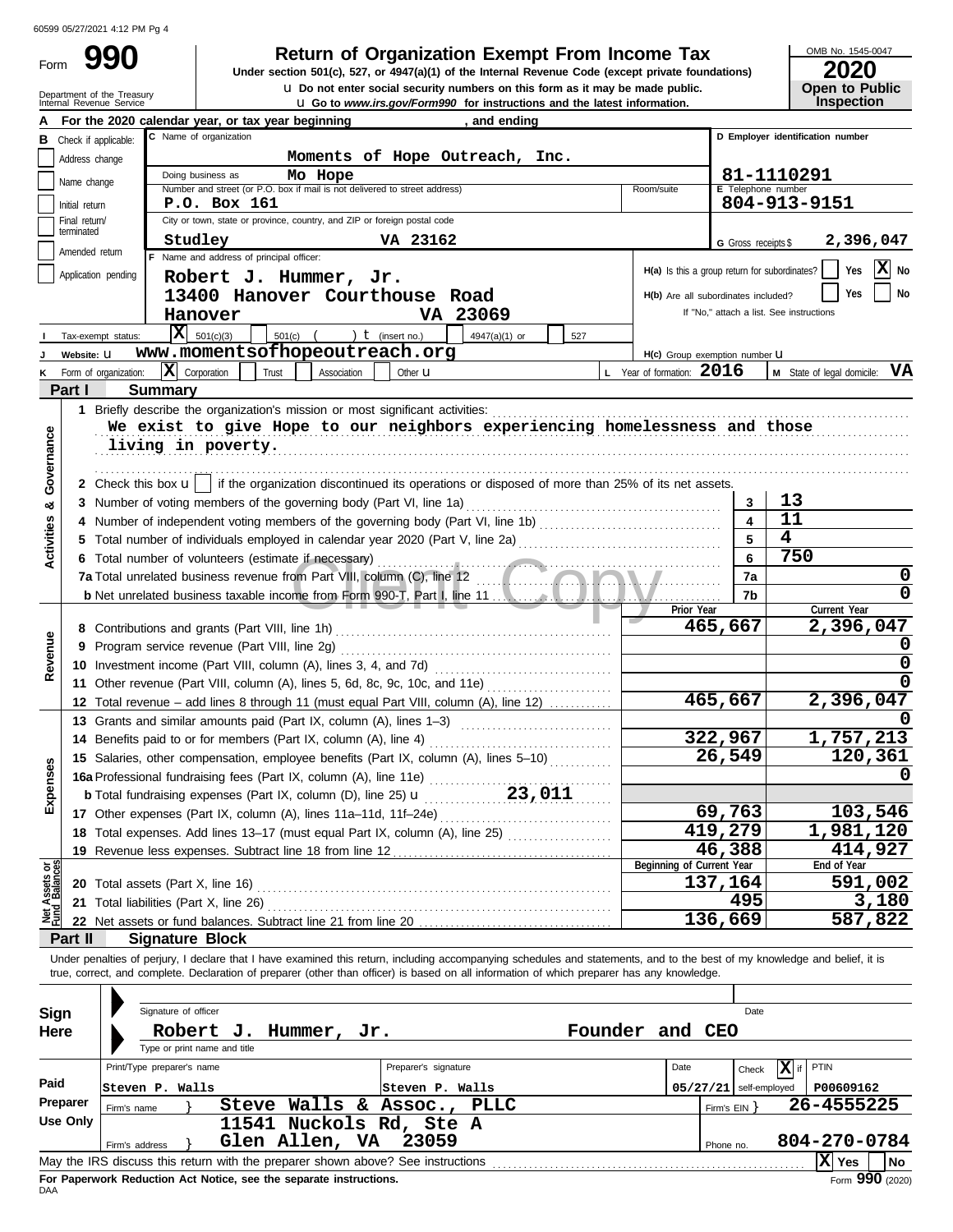| Form 990 (2020) Moments of Hope Outreach, Inc.                                                                                                                  |                                                                                                                                | 81-1110291    | Page 2         |
|-----------------------------------------------------------------------------------------------------------------------------------------------------------------|--------------------------------------------------------------------------------------------------------------------------------|---------------|----------------|
| Part III                                                                                                                                                        | <b>Statement of Program Service Accomplishments</b>                                                                            |               | $ \mathbf{x} $ |
| 1 Briefly describe the organization's mission:                                                                                                                  |                                                                                                                                |               |                |
| See Schedule O                                                                                                                                                  |                                                                                                                                |               |                |
|                                                                                                                                                                 |                                                                                                                                |               |                |
|                                                                                                                                                                 |                                                                                                                                |               |                |
| 2 Did the organization undertake any significant program services during the year which were not listed on the                                                  |                                                                                                                                |               |                |
| prior Form 990 or 990-EZ?                                                                                                                                       |                                                                                                                                |               | Yes $ X $ No   |
| If "Yes," describe these new services on Schedule O.<br>Did the organization cease conducting, or make significant changes in how it conducts, any program<br>3 |                                                                                                                                |               |                |
| services?                                                                                                                                                       |                                                                                                                                |               | Yes $ X $ No   |
| If "Yes," describe these changes on Schedule O.                                                                                                                 |                                                                                                                                |               |                |
| Describe the organization's program service accomplishments for each of its three largest program services, as measured by                                      |                                                                                                                                |               |                |
| the total expenses, and revenue, if any, for each program service reported.                                                                                     | expenses. Section 501(c)(3) and 501(c)(4) organizations are required to report the amount of grants and allocations to others, |               |                |
|                                                                                                                                                                 |                                                                                                                                |               |                |
| ) (Expenses $\$\ldots$<br>4a (Code:                                                                                                                             | 1,929,522 including grants of \$                                                                                               | ) (Revenue \$ |                |
| Provided homeless, unsheltered and poverty stricken people in the Greater                                                                                       |                                                                                                                                |               |                |
| Richmond, Virginia area with food, temporary shelter, clothing and other                                                                                        |                                                                                                                                |               |                |
| life-sustaining supplies. Connected these individuals with local, state<br>and federal health and housing resources. The Organization is greateful to           |                                                                                                                                |               |                |
| its volunteers for providing labor with the collection and distribution of                                                                                      |                                                                                                                                |               |                |
| food and supplies.                                                                                                                                              |                                                                                                                                |               |                |
|                                                                                                                                                                 |                                                                                                                                |               |                |
| Additional information continued on Schedule 0.                                                                                                                 |                                                                                                                                |               |                |
|                                                                                                                                                                 |                                                                                                                                |               |                |
|                                                                                                                                                                 |                                                                                                                                |               |                |
|                                                                                                                                                                 |                                                                                                                                |               |                |
| 4b (Code:<br>) (Expenses \$                                                                                                                                     | including grants of \$                                                                                                         | ) (Revenue \$ |                |
| N/A                                                                                                                                                             |                                                                                                                                |               |                |
|                                                                                                                                                                 |                                                                                                                                |               |                |
|                                                                                                                                                                 |                                                                                                                                |               |                |
|                                                                                                                                                                 |                                                                                                                                |               |                |
|                                                                                                                                                                 |                                                                                                                                |               |                |
|                                                                                                                                                                 |                                                                                                                                |               |                |
|                                                                                                                                                                 |                                                                                                                                |               |                |
|                                                                                                                                                                 |                                                                                                                                |               |                |
|                                                                                                                                                                 |                                                                                                                                |               |                |
|                                                                                                                                                                 |                                                                                                                                |               |                |
| 4c (Code:<br>) (Expenses \$                                                                                                                                     | including grants of \$                                                                                                         | ) (Revenue \$ |                |
| N/A                                                                                                                                                             |                                                                                                                                |               |                |
|                                                                                                                                                                 |                                                                                                                                |               |                |
|                                                                                                                                                                 |                                                                                                                                |               |                |
|                                                                                                                                                                 |                                                                                                                                |               |                |
|                                                                                                                                                                 |                                                                                                                                |               |                |
|                                                                                                                                                                 |                                                                                                                                |               |                |
|                                                                                                                                                                 |                                                                                                                                |               |                |
|                                                                                                                                                                 |                                                                                                                                |               |                |
|                                                                                                                                                                 |                                                                                                                                |               |                |
|                                                                                                                                                                 |                                                                                                                                |               |                |
| 4d Other program services (Describe on Schedule O.)                                                                                                             |                                                                                                                                |               |                |
| (Expenses \$                                                                                                                                                    | including grants of \$                                                                                                         | (Revenue \$   |                |
| 4e Total program service expenses u                                                                                                                             | 1,929,522                                                                                                                      |               |                |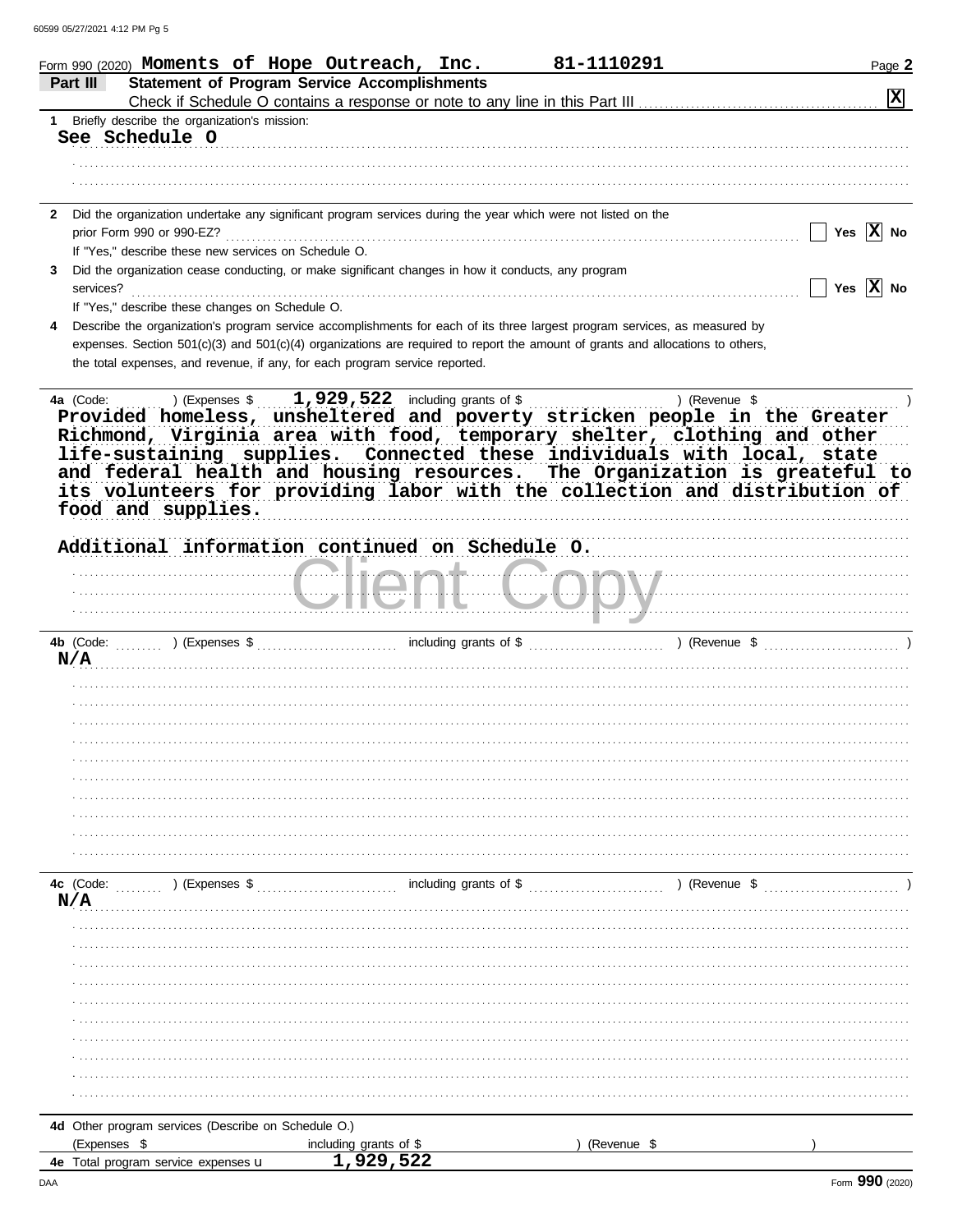|     | 81-1110291<br>Form 990 (2020) Moments of Hope Outreach, Inc.<br>Part IV                                                                                                                                |                |                         | Page 3      |
|-----|--------------------------------------------------------------------------------------------------------------------------------------------------------------------------------------------------------|----------------|-------------------------|-------------|
|     | <b>Checklist of Required Schedules</b>                                                                                                                                                                 |                | Yes                     | No          |
| 1   | Is the organization described in section $501(c)(3)$ or $4947(a)(1)$ (other than a private foundation)? If "Yes,"                                                                                      |                |                         |             |
|     | complete Schedule A                                                                                                                                                                                    | 1              | X                       |             |
| 2   | Is the organization required to complete Schedule B, Schedule of Contributors (see instructions)?                                                                                                      | $\overline{2}$ | $\overline{\mathbf{x}}$ |             |
| 3   | Did the organization engage in direct or indirect political campaign activities on behalf of or in opposition to                                                                                       | $\mathbf{3}$   |                         | X           |
|     | candidates for public office? If "Yes," complete Schedule C, Part I                                                                                                                                    |                |                         |             |
| 4   | Section 501(c)(3) organizations. Did the organization engage in lobbying activities, or have a section 501(h)                                                                                          | 4              |                         | х           |
| 5   | election in effect during the tax year? If "Yes," complete Schedule C, Part II<br>Is the organization a section $501(c)(4)$ , $501(c)(5)$ , or $501(c)(6)$ organization that receives membership dues, |                |                         |             |
|     | assessments, or similar amounts as defined in Revenue Procedure 98-19? If "Yes," complete Schedule C, Part III                                                                                         | 5              |                         | х           |
| 6   | Did the organization maintain any donor advised funds or any similar funds or accounts for which donors                                                                                                |                |                         |             |
|     | have the right to provide advice on the distribution or investment of amounts in such funds or accounts? If                                                                                            |                |                         |             |
|     | "Yes," complete Schedule D, Part I                                                                                                                                                                     | 6              |                         | X           |
|     | Did the organization receive or hold a conservation easement, including easements to preserve open space,                                                                                              |                |                         |             |
| 7   | the environment, historic land areas, or historic structures? If "Yes," complete Schedule D, Part II                                                                                                   | $\overline{7}$ |                         | x           |
|     |                                                                                                                                                                                                        |                |                         |             |
| 8   | Did the organization maintain collections of works of art, historical treasures, or other similar assets? If "Yes,"                                                                                    | 8              |                         | x           |
|     | complete Schedule D, Part III                                                                                                                                                                          |                |                         |             |
| 9   | Did the organization report an amount in Part X, line 21, for escrow or custodial account liability, serve as a                                                                                        |                |                         |             |
|     | custodian for amounts not listed in Part X; or provide credit counseling, debt management, credit repair, or                                                                                           | 9              |                         | x           |
|     | debt negotiation services? If "Yes," complete Schedule D, Part IV<br>Did the organization, directly or through a related organization, hold assets in donor-restricted endowments                      |                |                         |             |
| 10  |                                                                                                                                                                                                        | 10             |                         | x           |
| 11  | or in quasi endowments? If "Yes," complete Schedule D, Part V                                                                                                                                          |                |                         |             |
|     | If the organization's answer to any of the following questions is "Yes," then complete Schedule D, Parts VI,<br>VII, VIII, IX, or X as applicable.                                                     |                |                         |             |
|     | Did the organization report an amount for land, buildings, and equipment in Part X, line 10? If "Yes,"                                                                                                 |                |                         |             |
| а   | complete Schedule D, Part VI                                                                                                                                                                           | 11a            | х                       |             |
|     | <u>and the companishment and companishment</u><br>Did the organization report an amount for investments—other securities in Part X, line 12, that is 5% or more                                        |                |                         |             |
| b   | of its total assets reported in Part X, line 16? If "Yes," complete Schedule D, Part VII                                                                                                               | 11b            |                         | x           |
|     | Did the organization report an amount for investments—program related in Part X, line 13, that is 5% or more                                                                                           |                |                         |             |
| c   | of its total assets reported in Part X, line 16? If "Yes," complete Schedule D, Part VIII                                                                                                              | 11c            |                         | х           |
| d   | Did the organization report an amount for other assets in Part X, line 15, that is 5% or more of its total assets                                                                                      |                |                         |             |
|     | reported in Part X, line 16? If "Yes," complete Schedule D, Part IX                                                                                                                                    | 11d            | х                       |             |
|     | Did the organization report an amount for other liabilities in Part X, line 25? If "Yes," complete Schedule D, Part X                                                                                  | 11e            |                         | X           |
| f   | Did the organization's separate or consolidated financial statements for the tax year include a footnote that addresses                                                                                |                |                         |             |
|     | the organization's liability for uncertain tax positions under FIN 48 (ASC 740)? If "Yes," complete Schedule D, Part X [[[[[[[[[[[[[[[[[[[[[[[[[[[]]]]]]]]]                                            | 11f            |                         | X           |
|     | 12a Did the organization obtain separate, independent audited financial statements for the tax year? If "Yes," complete                                                                                |                |                         |             |
|     |                                                                                                                                                                                                        | 12a            | X                       |             |
| b   | Was the organization included in consolidated, independent audited financial statements for the tax year? If                                                                                           |                |                         |             |
|     | "Yes," and if the organization answered "No" to line 12a, then completing Schedule D, Parts XI and XII is optional                                                                                     | 12b            |                         | х           |
| 13  |                                                                                                                                                                                                        | 13             |                         | $\mathbf x$ |
| 14a | Did the organization maintain an office, employees, or agents outside of the United States?                                                                                                            | 14a            |                         | $\mathbf x$ |
| b   | Did the organization have aggregate revenues or expenses of more than \$10,000 from grantmaking,                                                                                                       |                |                         |             |
|     | fundraising, business, investment, and program service activities outside the United States, or aggregate                                                                                              |                |                         |             |
|     |                                                                                                                                                                                                        | 14b            |                         | X           |
| 15  | Did the organization report on Part IX, column (A), line 3, more than \$5,000 of grants or other assistance to or                                                                                      |                |                         |             |
|     | for any foreign organization? If "Yes," complete Schedule F, Parts II and IV                                                                                                                           | 15             |                         | X           |
| 16  | Did the organization report on Part IX, column (A), line 3, more than \$5,000 of aggregate grants or other                                                                                             |                |                         |             |
|     | assistance to or for foreign individuals? If "Yes," complete Schedule F, Parts III and IV                                                                                                              | 16             |                         | X           |
|     | Did the organization report a total of more than \$15,000 of expenses for professional fundraising services on                                                                                         |                |                         |             |

**18 19** Did the organization report more than \$15,000 total of fundraising event gross income and contributions on Did the organization report more than \$15,000 of gross income from gaming activities on Part VIII, line 9a? **19 18 17 16** Part IX, column (A), lines 6 and 11e? *If "Yes," complete Schedule G, Part I* See instructions . . . . . . . . . . . . . . . . . . . . . . . . . . . . . . . . . . . . . . . . . . Part VIII, lines 1c and 8a? *If "Yes," complete Schedule G, Part II* . . . . . . . . . . . . . . . . . . . . . . . . . . . . . . . . . . . . . . . . . . . . . . . . . . . . . . . . . . . . . . . . . . . . . . . *If "Yes," complete Schedule G, Part III* . . . . . . . . . . . . . . . . . . . . . . . . . . . . . . . . . . . . . . . . . . . . . . . . . . . . . . . . . . . . . . . . . . . . . . . . . . . . . . . . . . . . . . . . . . . . . . . . . . **20a** Did the organization operate one or more hospital facilities? *If "Yes," complete Schedule H* . . . . . . . . . . . . . . . . . . . . . . . . . . . . . . . . . . . . . . . . . . . **b** If "Yes" to line 20a, did the organization attach a copy of its audited financial statements to this return? . . . . . . . . . . . . . . . . . . . . . . . . . . . . . . **20a 20b** domestic government on Part IX, column (A), line 1? If "Yes," complete Schedule I, Parts I and II **21** Did the organization report more than \$5,000 of grants or other assistance to any domestic organization or **21 X X X X X X**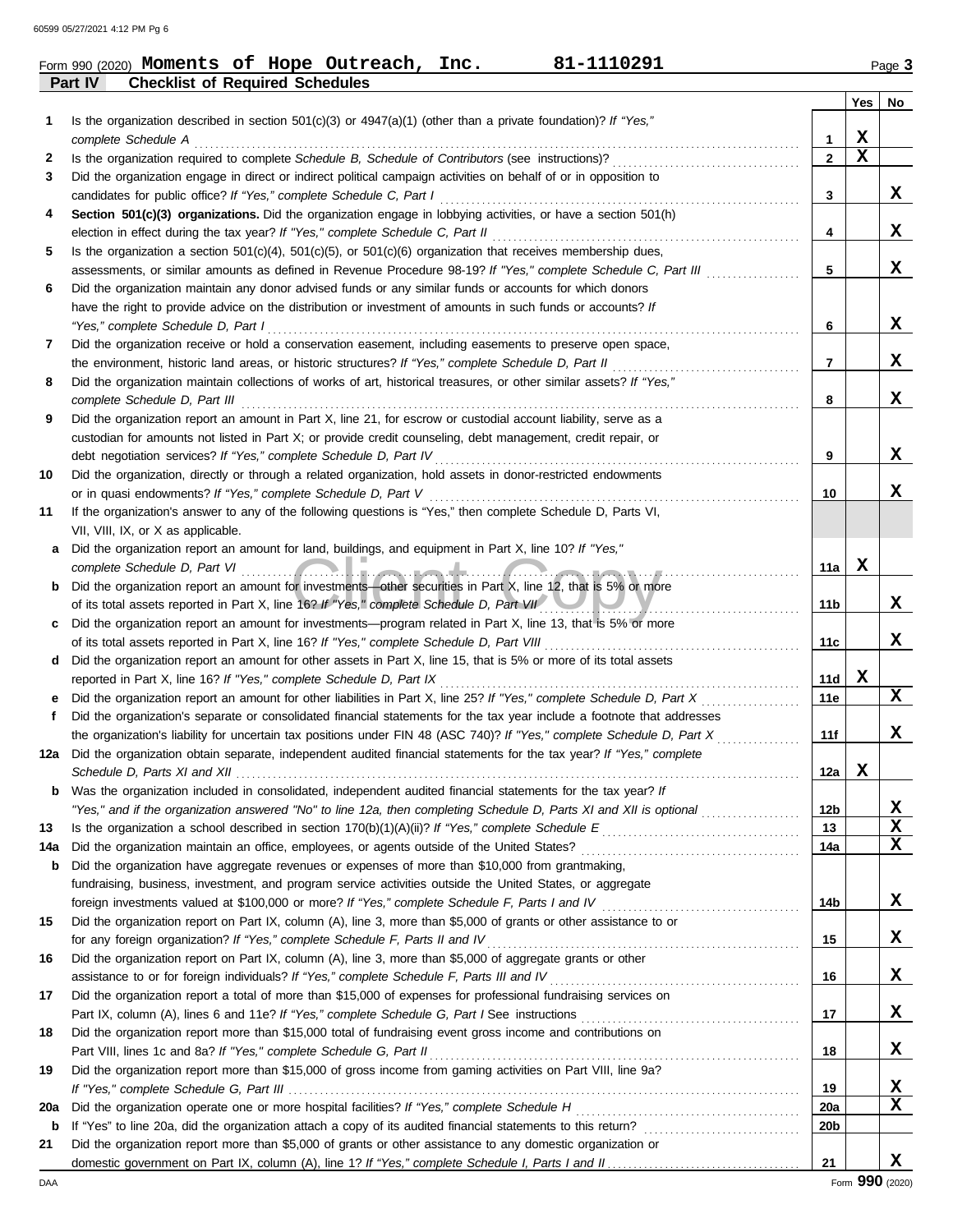**Part IV Checklist of Required Schedules** *(continued)*

|            |                                                                                                                                                                                                     |                 | Yes | No                      |
|------------|-----------------------------------------------------------------------------------------------------------------------------------------------------------------------------------------------------|-----------------|-----|-------------------------|
| 22         | Did the organization report more than \$5,000 of grants or other assistance to or for domestic individuals on                                                                                       |                 |     |                         |
|            | Part IX, column (A), line 2? If "Yes," complete Schedule I, Parts I and III                                                                                                                         | 22              |     | x                       |
| 23         | Did the organization answer "Yes" to Part VII, Section A, line 3, 4, or 5 about compensation of the                                                                                                 |                 |     |                         |
|            | organization's current and former officers, directors, trustees, key employees, and highest compensated                                                                                             |                 |     |                         |
|            | employees? If "Yes," complete Schedule J                                                                                                                                                            | 23              |     | x                       |
| 24a        | Did the organization have a tax-exempt bond issue with an outstanding principal amount of more than                                                                                                 |                 |     |                         |
|            | \$100,000 as of the last day of the year, that was issued after December 31, 2002? If "Yes," answer lines 24b                                                                                       |                 |     |                         |
|            | through 24d and complete Schedule K. If "No," go to line 25a                                                                                                                                        | 24a             |     | x                       |
| b          | Did the organization invest any proceeds of tax-exempt bonds beyond a temporary period exception?                                                                                                   | 24b             |     |                         |
| с          | Did the organization maintain an escrow account other than a refunding escrow at any time during the year                                                                                           |                 |     |                         |
|            | to defease any tax-exempt bonds?                                                                                                                                                                    | 24c             |     |                         |
| d          | Did the organization act as an "on behalf of" issuer for bonds outstanding at any time during the year?                                                                                             | 24d             |     |                         |
| 25а        | Section 501(c)(3), 501(c)(4), and 501(c)(29) organizations. Did the organization engage in an excess benefit                                                                                        |                 |     |                         |
|            | transaction with a disqualified person during the year? If "Yes," complete Schedule L, Part I                                                                                                       | 25a             |     | x                       |
| b          | Is the organization aware that it engaged in an excess benefit transaction with a disqualified person in a prior                                                                                    |                 |     |                         |
|            | year, and that the transaction has not been reported on any of the organization's prior Forms 990 or 990-EZ?                                                                                        |                 |     |                         |
|            | If "Yes," complete Schedule L, Part I                                                                                                                                                               | 25 <sub>b</sub> |     | X                       |
| 26         | Did the organization report any amount on Part X, line 5 or 22, for receivables from or payables to any current                                                                                     |                 |     |                         |
|            | or former officer, director, trustee, key employee, creator or founder, substantial contributor, or 35%                                                                                             |                 |     |                         |
|            | controlled entity or family member of any of these persons? If "Yes," complete Schedule L, Part II                                                                                                  | 26              |     | x                       |
| 27         | Did the organization provide a grant or other assistance to any current or former officer, director, trustee, key                                                                                   |                 |     |                         |
|            | employee, creator or founder, substantial contributor or employee thereof, a grant selection committee                                                                                              |                 |     |                         |
|            | member, or to a 35% controlled entity (including an employee thereof) or family member of any of these                                                                                              |                 |     | x                       |
|            | persons? If "Yes," complete Schedule L, Part III                                                                                                                                                    | 27              |     |                         |
| 28         | Was the organization a party to a business transaction with one of the following parties (see Schedule L, Part                                                                                      |                 |     |                         |
|            | IV instructions, for applicable filing thresholds, conditions, and exceptions):<br>A current or former officer, director, trustee, key employee, creator or founder, or substantial contributor? If |                 |     |                         |
| а          | "Yes," complete Schedule L, Part IV                                                                                                                                                                 | 28a             |     | X.                      |
| b          | A family member of any individual described in line 28a? If "Yes," complete Schedule L, Part IV                                                                                                     | 28b             |     | $\overline{\mathbf{x}}$ |
| c          | A 35% controlled entity of one or more individuals and/or organizations described in lines 28a or 28b? If                                                                                           |                 |     |                         |
|            | "Yes," complete Schedule L, Part IV                                                                                                                                                                 | 28c             |     | x                       |
| 29         |                                                                                                                                                                                                     | 29              | X   |                         |
| 30         | Did the organization receive contributions of art, historical treasures, or other similar assets, or qualified                                                                                      |                 |     |                         |
|            | conservation contributions? If "Yes," complete Schedule M                                                                                                                                           | 30              |     | X                       |
| 31         | Did the organization liquidate, terminate, or dissolve and cease operations? If "Yes," complete Schedule N, Part I                                                                                  | 31              |     | $\overline{\mathbf{x}}$ |
| 32         | Did the organization sell, exchange, dispose of, or transfer more than 25% of its net assets? If "Yes,"                                                                                             |                 |     |                         |
|            | complete Schedule N, Part II                                                                                                                                                                        | 32              |     | X                       |
| 33         | Did the organization own 100% of an entity disregarded as separate from the organization under Regulations                                                                                          |                 |     |                         |
|            | sections 301.7701-2 and 301.7701-3? If "Yes," complete Schedule R, Part I                                                                                                                           | 33              |     | X.                      |
| 34         | Was the organization related to any tax-exempt or taxable entity? If "Yes," complete Schedule R, Part II, III,                                                                                      |                 |     |                         |
|            | or IV, and Part V, line 1                                                                                                                                                                           | 34              |     | x                       |
| <b>35a</b> |                                                                                                                                                                                                     | 35a             |     | x                       |
| b          | If "Yes" to line 35a, did the organization receive any payment from or engage in any transaction with a                                                                                             |                 |     |                         |
|            | controlled entity within the meaning of section 512(b)(13)? If "Yes," complete Schedule R, Part V, line 2                                                                                           | 35 <sub>b</sub> |     |                         |
| 36         | Section 501(c)(3) organizations. Did the organization make any transfers to an exempt non-charitable                                                                                                |                 |     |                         |
|            | related organization? If "Yes," complete Schedule R, Part V, line 2                                                                                                                                 | 36              |     | X.                      |
| 37         | Did the organization conduct more than 5% of its activities through an entity that is not a related organization                                                                                    |                 |     |                         |
|            | and that is treated as a partnership for federal income tax purposes? If "Yes," complete Schedule R, Part VI.                                                                                       | 37              |     | x                       |
| 38         | Did the organization complete Schedule O and provide explanations in Schedule O for Part VI, lines 11b and                                                                                          |                 |     |                         |
|            | 19? Note: All Form 990 filers are required to complete Schedule O.                                                                                                                                  | 38              | X   |                         |
|            | Statements Regarding Other IRS Filings and Tax Compliance<br>Part V                                                                                                                                 |                 |     |                         |
|            |                                                                                                                                                                                                     |                 |     |                         |
|            |                                                                                                                                                                                                     |                 | Yes | No.                     |
| 1a         | 0<br>Enter the number reported in Box 3 of Form 1096. Enter -0- if not applicable [<br>1a                                                                                                           |                 |     |                         |
| b          | $\mathbf 0$<br>1 <sub>b</sub><br>Enter the number of Forms W-2G included in line 1a. Enter -0- if not applicable                                                                                    |                 |     |                         |
| с          | Did the organization comply with backup withholding rules for reportable payments to vendors and                                                                                                    |                 |     |                         |
|            |                                                                                                                                                                                                     | 1c              |     |                         |
| DAA        |                                                                                                                                                                                                     |                 |     | Form 990 (2020)         |

Form 990 (2020) **Moments of Hope Outreach, Inc.** 81-1110291 Page 4 **Moments of Hope Outreach, Inc. 81-1110291**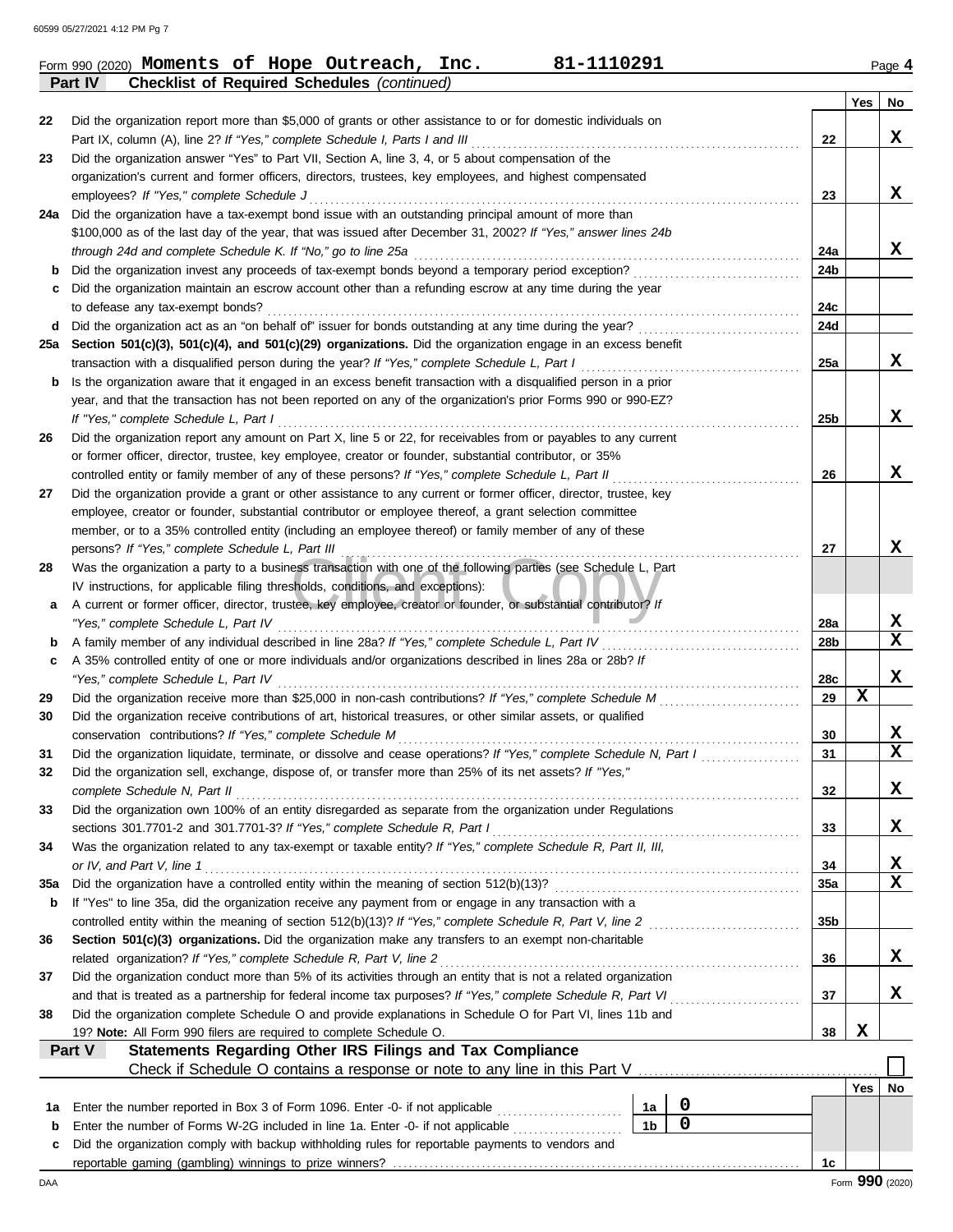|                  |                                                                                                                                                 |                 |   |     | Yes | No               |
|------------------|-------------------------------------------------------------------------------------------------------------------------------------------------|-----------------|---|-----|-----|------------------|
| 2a               | Enter the number of employees reported on Form W-3, Transmittal of Wage and Tax                                                                 |                 |   |     |     |                  |
|                  | Statements, filed for the calendar year ending with or within the year covered by this return                                                   | 2a              | 4 |     |     |                  |
| b                | If at least one is reported on line 2a, did the organization file all required federal employment tax returns?                                  |                 |   | 2b  | X   |                  |
|                  | Note: If the sum of lines 1a and 2a is greater than 250, you may be required to e-file (see instructions)                                       |                 |   |     |     |                  |
| за               | Did the organization have unrelated business gross income of \$1,000 or more during the year?                                                   |                 |   | 3a  |     | x                |
| b                |                                                                                                                                                 |                 |   | 3b  |     |                  |
| 4a               | At any time during the calendar year, did the organization have an interest in, or a signature or other authority over,                         |                 |   |     |     |                  |
|                  | a financial account in a foreign country (such as a bank account, securities account, or other financial account)?                              |                 |   | 4a  |     | X                |
| b                | If "Yes," enter the name of the foreign country u                                                                                               |                 |   |     |     |                  |
|                  | See instructions for filing requirements for FinCEN Form 114, Report of Foreign Bank and Financial Accounts (FBAR).                             |                 |   |     |     |                  |
| 5а               | Was the organization a party to a prohibited tax shelter transaction at any time during the tax year?                                           |                 |   | 5a  |     | x                |
| b                |                                                                                                                                                 |                 |   | 5b  |     | x                |
| c                | If "Yes" to line 5a or 5b, did the organization file Form 8886-T?                                                                               |                 |   | 5c  |     |                  |
| 6а               | Does the organization have annual gross receipts that are normally greater than \$100,000, and did the                                          |                 |   |     |     |                  |
|                  | organization solicit any contributions that were not tax deductible as charitable contributions?                                                |                 |   | 6a  |     | x                |
| b                | If "Yes," did the organization include with every solicitation an express statement that such contributions or                                  |                 |   |     |     |                  |
|                  | gifts were not tax deductible?                                                                                                                  |                 |   | 6b  |     |                  |
| 7                | Organizations that may receive deductible contributions under section 170(c).                                                                   |                 |   |     |     |                  |
| а                | Did the organization receive a payment in excess of \$75 made partly as a contribution and partly for goods                                     |                 |   |     |     |                  |
|                  | and services provided to the payor?                                                                                                             |                 |   | 7a  |     | X                |
| b                |                                                                                                                                                 |                 |   | 7b  |     |                  |
| c                | Did the organization sell, exchange, or otherwise dispose of tangible personal property for which it was                                        |                 |   |     |     |                  |
|                  |                                                                                                                                                 |                 |   | 7c  |     | x                |
| d                |                                                                                                                                                 | 7d              |   |     |     |                  |
| е                | Did the organization receive any funds, directly or indirectly, to pay premiums on a personal benefit contract?                                 |                 |   | 7e  |     | X                |
| f                | Did the organization, during the year, pay premiums, directly or indirectly, on a personal benefit contract?                                    |                 |   | 7f  |     | $\mathbf x$      |
| g                | If the organization received a contribution of qualified intellectual property, did the organization file Form 8899 as required?                |                 |   | 7g  |     | $\mathbf x$<br>X |
| h                | If the organization received a contribution of cars, boats, airplanes, or other vehicles, did the organization file a Form 1098-C?              |                 |   | 7h  |     |                  |
| 8                | Sponsoring organizations maintaining donor advised funds. Did a donor advised fund maintained by the                                            |                 |   | 8   |     |                  |
|                  |                                                                                                                                                 |                 |   |     |     |                  |
| 9                | Sponsoring organizations maintaining donor advised funds.<br>Did the sponsoring organization make any taxable distributions under section 4966? |                 |   | 9a  |     |                  |
| а<br>$\mathbf b$ |                                                                                                                                                 |                 |   | 9b  |     |                  |
| 10               | Section 501(c)(7) organizations. Enter:                                                                                                         |                 |   |     |     |                  |
| а                | Initiation fees and capital contributions included on Part VIII, line 12                                                                        | 10a             |   |     |     |                  |
| b                | Gross receipts, included on Form 990, Part VIII, line 12, for public use of club facilities                                                     | 10 <sub>b</sub> |   |     |     |                  |
| 11               | Section 501(c)(12) organizations. Enter:                                                                                                        |                 |   |     |     |                  |
| a                | Gross income from members or shareholders                                                                                                       | 11a             |   |     |     |                  |
| $\mathbf b$      | Gross income from other sources (Do not net amounts due or paid to other sources                                                                |                 |   |     |     |                  |
|                  |                                                                                                                                                 | 11 <sub>b</sub> |   |     |     |                  |
| 12a              | Section 4947(a)(1) non-exempt charitable trusts. Is the organization filing Form 990 in lieu of Form 1041?                                      |                 |   | 12a |     |                  |
| b                | If "Yes," enter the amount of tax-exempt interest received or accrued during the year <i>minimizion</i> .                                       | 12b             |   |     |     |                  |
| 13               | Section 501(c)(29) qualified nonprofit health insurance issuers.                                                                                |                 |   |     |     |                  |
| а                | Is the organization licensed to issue qualified health plans in more than one state?                                                            |                 |   | 13а |     |                  |
|                  | Note: See the instructions for additional information the organization must report on Schedule O.                                               |                 |   |     |     |                  |
| b                | Enter the amount of reserves the organization is required to maintain by the states in which                                                    |                 |   |     |     |                  |
|                  |                                                                                                                                                 | 13 <sub>b</sub> |   |     |     |                  |
| c                | Enter the amount of reserves on hand                                                                                                            | 13с             |   |     |     |                  |
| 14a              |                                                                                                                                                 |                 |   | 14a |     | x                |
| b                | If "Yes," has it filed a Form 720 to report these payments? If "No," provide an explanation on Schedule O                                       |                 |   | 14b |     |                  |
| 15               | Is the organization subject to the section 4960 tax on payment(s) of more than \$1,000,000 in remuneration or                                   |                 |   |     |     |                  |
|                  | excess parachute payment(s) during the year?                                                                                                    |                 |   | 15  |     | x                |
|                  | If "Yes," see instructions and file Form 4720, Schedule N.                                                                                      |                 |   |     |     |                  |
| 16               | Is the organization an educational institution subject to the section 4968 excise tax on net investment income?                                 |                 |   | 16  |     | x                |
|                  | If "Yes," complete Form 4720, Schedule O.                                                                                                       |                 |   |     |     |                  |
|                  |                                                                                                                                                 |                 |   |     |     | Form 990 (2020)  |

**Part V Statements Regarding Other IRS Filings and Tax Compliance** *(continued)*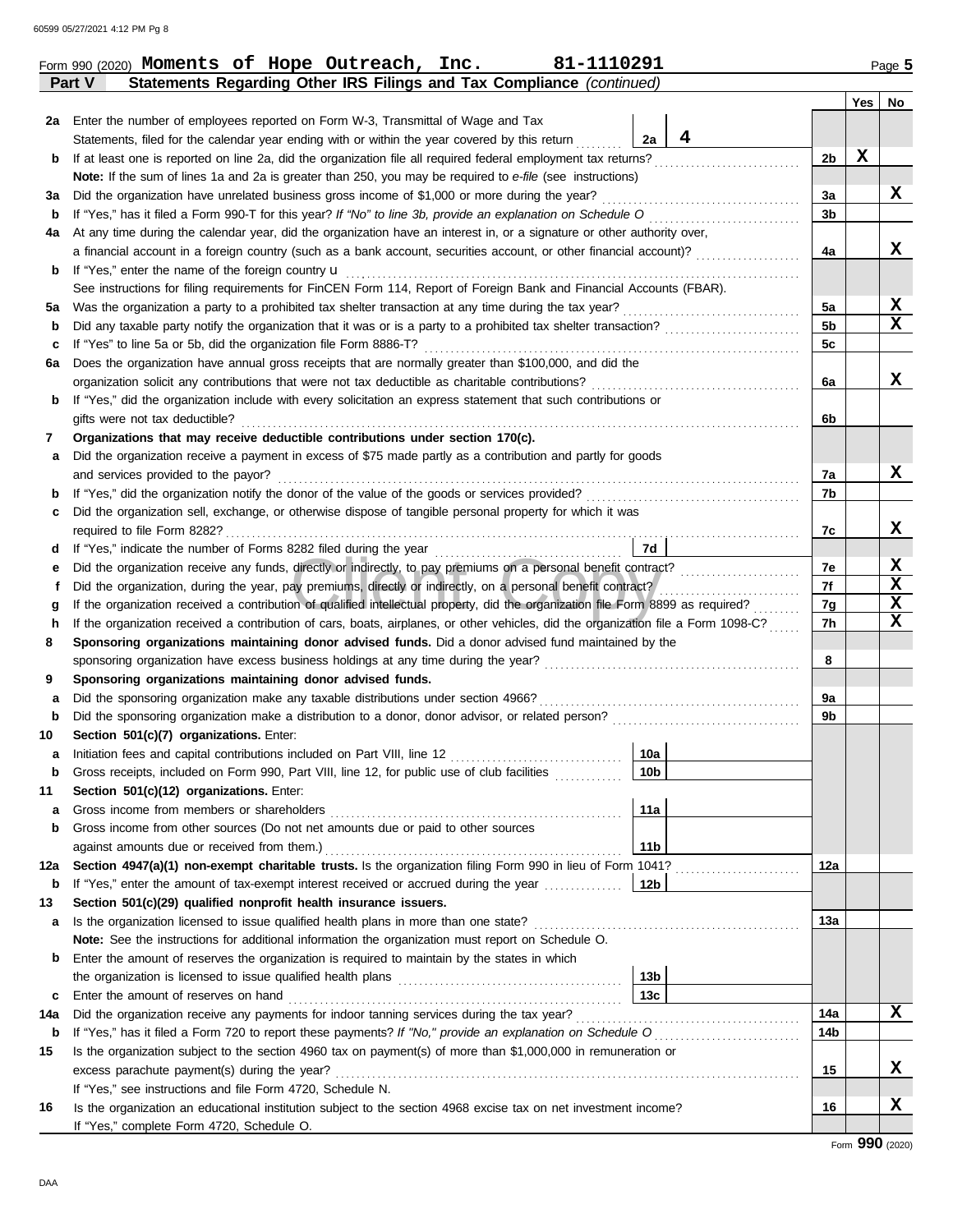|     | Part VI<br>Governance, Management, and Disclosure For each "Yes" response to lines 2 through 7b below, and for a "No"               |                 |                 |    |
|-----|-------------------------------------------------------------------------------------------------------------------------------------|-----------------|-----------------|----|
|     | response to line 8a, 8b, or 10b below, describe the circumstances, processes, or changes on Schedule O. See instructions.           |                 |                 |    |
|     |                                                                                                                                     |                 |                 | Iх |
|     | Section A. Governing Body and Management                                                                                            |                 |                 |    |
|     |                                                                                                                                     |                 | Yes             | No |
| 1a  | 13<br>Enter the number of voting members of the governing body at the end of the tax year<br>1a                                     |                 |                 |    |
|     | If there are material differences in voting rights among members of the governing body, or                                          |                 |                 |    |
|     | if the governing body delegated broad authority to an executive committee or similar                                                |                 |                 |    |
|     | committee, explain on Schedule O.                                                                                                   |                 |                 |    |
| b   | 11<br>Enter the number of voting members included on line 1a, above, who are independent<br>1b                                      |                 |                 |    |
| 2   | Did any officer, director, trustee, or key employee have a family relationship or a business relationship with                      |                 |                 |    |
|     | any other officer, director, trustee, or key employee?                                                                              | 2               | X               |    |
| 3   | Did the organization delegate control over management duties customarily performed by or under the direct                           |                 |                 |    |
|     | supervision of officers, directors, trustees, or key employees to a management company or other person?<br>.                        | 3               |                 | X  |
| 4   | Did the organization make any significant changes to its governing documents since the prior Form 990 was filed?                    | 4               | X               |    |
| 5   |                                                                                                                                     | 5               |                 | X  |
| 6   | Did the organization have members or stockholders?                                                                                  | 6               |                 | X  |
| 7a  | Did the organization have members, stockholders, or other persons who had the power to elect or appoint                             |                 |                 |    |
|     | one or more members of the governing body?                                                                                          | 7a              |                 | x  |
| b   | Are any governance decisions of the organization reserved to (or subject to approval by) members,                                   |                 |                 |    |
|     | stockholders, or persons other than the governing body?                                                                             | 7b              |                 | x  |
| 8   | Did the organization contemporaneously document the meetings held or written actions undertaken during the year by the following:   |                 |                 |    |
|     |                                                                                                                                     | 8a              | х               |    |
| а   | The governing body?                                                                                                                 |                 | X               |    |
| b   | Each committee with authority to act on behalf of the governing body?                                                               | 8b              |                 |    |
| 9   | Is there any officer, director, trustee, or key employee listed in Part VII, Section A, who cannot be reached at                    |                 |                 |    |
|     |                                                                                                                                     | 9               |                 | х  |
|     | Section B. Policies (This Section B requests information about policies not required by the Internal Revenue Code.)                 |                 |                 |    |
|     |                                                                                                                                     |                 | Yes             | No |
| 10a | Did the organization have local chapters, branches, or affiliates?                                                                  | 10a             |                 | х  |
| b   | If "Yes," did the organization have written policies and procedures governing the activities of such chapters,                      |                 |                 |    |
|     | affiliates, and branches to ensure their operations are consistent with the organization's exempt purposes?                         | 10b             |                 |    |
| 11a | Has the organization provided a complete copy of this Form 990 to all members of its governing body before filing the form?         | 11a             | х               |    |
| b   | Describe in Schedule O the process, if any, used by the organization to review this Form 990.                                       |                 |                 |    |
| 12a | Did the organization have a written conflict of interest policy? If "No," go to line 13                                             | 12a             | X               |    |
| b   | Were officers, directors, or trustees, and key employees required to disclose annually interests that could give rise to conflicts? | 12 <sub>b</sub> | X               |    |
| c   | Did the organization regularly and consistently monitor and enforce compliance with the policy? If "Yes,"                           |                 |                 |    |
|     | describe in Schedule O how this was done                                                                                            | 12c             | X               |    |
| 13. | Did the organization have a written whistleblower policy?                                                                           | 13              | X               |    |
| 14  |                                                                                                                                     | 14              | X               |    |
| 15  | Did the process for determining compensation of the following persons include a review and approval by                              |                 |                 |    |
|     | independent persons, comparability data, and contemporaneous substantiation of the deliberation and decision?                       |                 |                 |    |
| a   |                                                                                                                                     | 15a             | $\mathbf x$     |    |
| b   | Other officers or key employees of the organization                                                                                 | 15 <sub>b</sub> | X               |    |
|     | If "Yes" to line 15a or 15b, describe the process in Schedule O (see instructions).                                                 |                 |                 |    |
| 16a | Did the organization invest in, contribute assets to, or participate in a joint venture or similar arrangement                      |                 |                 |    |
|     | with a taxable entity during the year?                                                                                              | 16a             |                 | x  |
| b   | If "Yes," did the organization follow a written policy or procedure requiring the organization to evaluate its                      |                 |                 |    |
|     | participation in joint venture arrangements under applicable federal tax law, and take steps to safeguard the                       |                 |                 |    |
|     |                                                                                                                                     | 16 <sub>b</sub> |                 |    |
|     | <b>Section C. Disclosure</b>                                                                                                        |                 |                 |    |
| 17  | List the states with which a copy of this Form 990 is required to be filed $\mathbf u$ None                                         |                 |                 |    |
| 18  | Section 6104 requires an organization to make its Forms 1023 (1024 or 1024-A, if applicable), 990, and 990-T (Section 501(c)        |                 |                 |    |
|     | (3)s only) available for public inspection. Indicate how you made these available. Check all that apply.                            |                 |                 |    |
|     | $ X $ Own website $ X $ Another's website $ X $ Upon request<br>  Other (explain on Schedule O)                                     |                 |                 |    |
| 19  | Describe on Schedule O whether (and if so, how) the organization made its governing documents, conflict of interest policy, and     |                 |                 |    |
|     |                                                                                                                                     |                 |                 |    |
|     | financial statements available to the public during the tax year.                                                                   |                 |                 |    |
| 20  | State the name, address, and telephone number of the person who possesses the organization's books and records u                    |                 |                 |    |
|     | 13400 Hanover Courthouse Road<br>Robert J. Hummer, Jr.                                                                              | 804-913-9151    |                 |    |
|     | VA 23069<br>Hanover                                                                                                                 |                 |                 |    |
| DAA |                                                                                                                                     |                 | Form 990 (2020) |    |

**Moments of Hope Outreach, Inc. 81-1110291**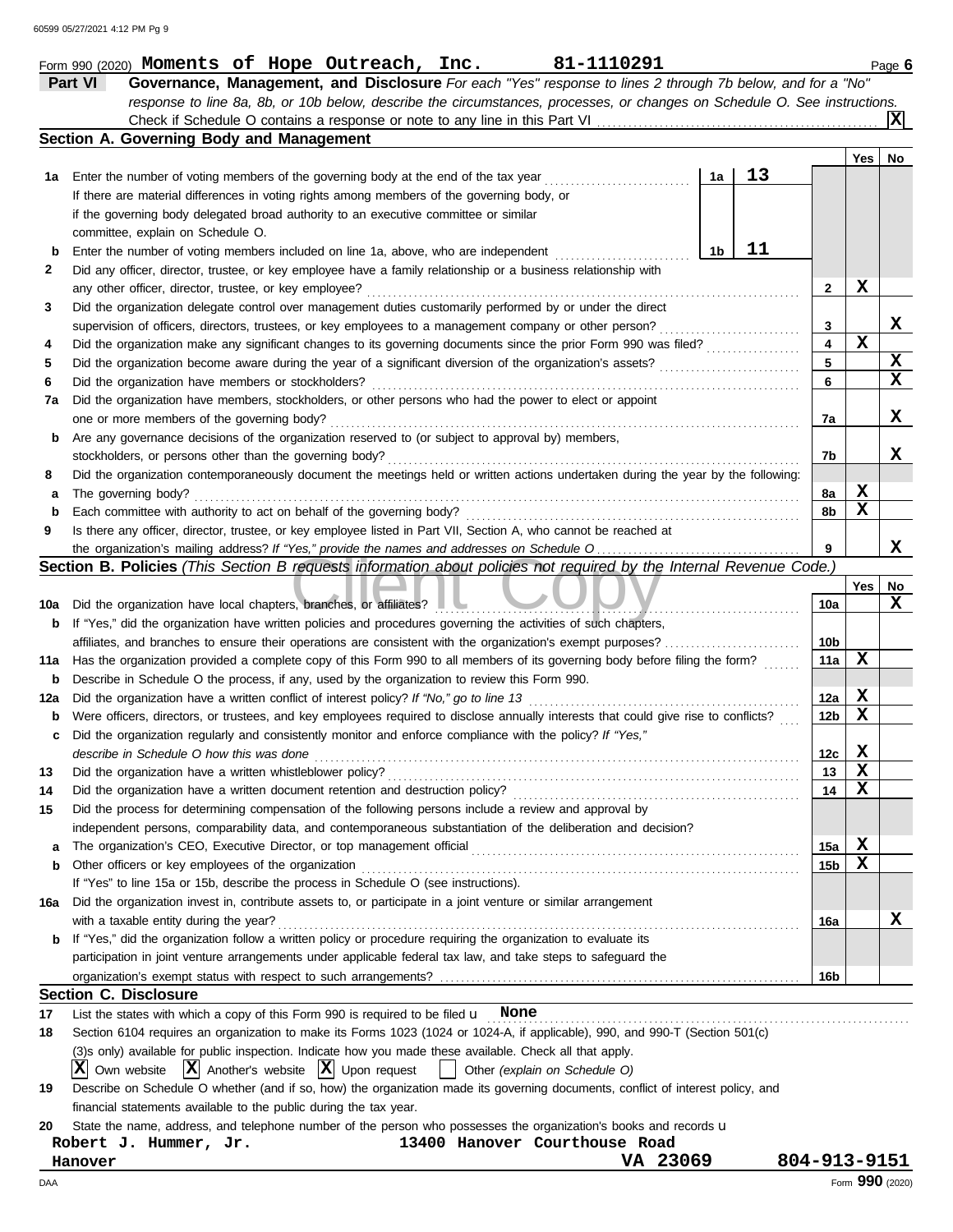| 81-1110291<br>Form 990 (2020) Moments of Hope Outreach, Inc.                                                                                                                                                                                                                                                                         | Page 7 |
|--------------------------------------------------------------------------------------------------------------------------------------------------------------------------------------------------------------------------------------------------------------------------------------------------------------------------------------|--------|
| Compensation of Officers, Directors, Trustees, Key Employees, Highest Compensated Employees, and<br><b>Part VII</b>                                                                                                                                                                                                                  |        |
| <b>Independent Contractors</b>                                                                                                                                                                                                                                                                                                       |        |
|                                                                                                                                                                                                                                                                                                                                      |        |
| Officers, Directors, Trustees, Key Employees, and Highest Compensated Employees<br>Section A.                                                                                                                                                                                                                                        |        |
| 1a Complete this table for all persons required to be listed. Report compensation for the calendar year ending with or within the<br>organization's tax year.                                                                                                                                                                        |        |
| • List all of the organization's <b>current</b> officers, directors, trustees (whether individuals or organizations), regardless of amount of<br>compensation. Enter -0- in columns (D), (E), and (F) if no compensation was paid.                                                                                                   |        |
| • List all of the organization's current key employees, if any. See instructions for definition of "key employee."                                                                                                                                                                                                                   |        |
| • List the organization's five current highest compensated employees (other than an officer, director, trustee, or key employee)<br>who received reportable compensation (Box 5 of Form W-2 and/or Box 7 of Form 1099-MISC) of more than \$100,000 from the<br>organization and any related organizations.                           |        |
| • List all of the organization's former officers, key employees, and highest compensated employees who received more than<br>\$100,000 of reportable compensation from the organization and any related organizations.                                                                                                               |        |
| • List all of the organization's <b>former directors or trustees</b> that received, in the capacity as a former director or trustee of the<br>organization, more than \$10,000 of reportable compensation from the organization and any related organizations.<br>See instructions for the order in which to list the persons above. |        |

Check this box if neither the organization nor any related organization compensated any current officer, director, or trustee.

| (A)<br>Name and title | (B)<br>Average<br>hours<br>per week<br>(list any<br>hours for                                                                                                                                                                                                                                                                                                                                                                                                                                                                                                                                                                                                                                                                                                                                                                                                                                                                                                   |  |  |  | (D)<br>Reportable<br>compensation<br>from the<br>organization<br>(W-2/1099-MISC) | (E)<br>Reportable<br>compensation<br>from related<br>organizations<br>(W-2/1099-MISC) | (F)<br>Estimated amount<br>of other<br>compensation<br>from the<br>organization and |
|-----------------------|-----------------------------------------------------------------------------------------------------------------------------------------------------------------------------------------------------------------------------------------------------------------------------------------------------------------------------------------------------------------------------------------------------------------------------------------------------------------------------------------------------------------------------------------------------------------------------------------------------------------------------------------------------------------------------------------------------------------------------------------------------------------------------------------------------------------------------------------------------------------------------------------------------------------------------------------------------------------|--|--|--|----------------------------------------------------------------------------------|---------------------------------------------------------------------------------------|-------------------------------------------------------------------------------------|
|                       | (C)<br>Position<br>(do not check more than one<br>box, unless person is both an<br>officer and a director/trustee)<br>Individual<br>or director<br><b>Officer</b><br>Highest compensated<br>employee<br>Former<br>Institutional<br>Key employee<br>related organizations<br>related<br>organizations<br>below<br>trustee<br>dotted line)<br>l trustee<br>2.00<br>$\mathbf{x}$<br>0.00<br>Ō<br>$\mathbf 0$<br>$\mathbf x$<br>40.00<br>36,500<br>$\mathbf x$<br>$\mathbf x$<br>0<br>0.00<br>Jr.<br>40.00<br>0.00<br>$\mathbf x$<br>$\mathbf x$<br>60,000<br>0<br>1.00<br>0.00<br>$\mathbf 0$<br>$\mathbf x$<br>$\mathbf x$<br>0<br>1.00<br>0.00<br>$\mathbf x$<br>$\mathbf x$<br>0<br>0<br>1.00<br>0.00<br>0<br>$\mathbf x$<br>0<br>1.00<br>0.00<br>$\mathbf 0$<br>$\mathbf x$<br>0<br>1.00<br>0.00<br>$\mathbf x$<br>0<br>0<br>1.00<br>0.00<br>0<br>$\mathbf x$<br>0<br>1.00<br>0.00<br>0<br>$\mathbf 0$<br>$\mathbf x$<br>1.00<br>0.00<br>$\mathbf x$<br>0<br>0 |  |  |  |                                                                                  |                                                                                       |                                                                                     |
| (1) Jay McClung       |                                                                                                                                                                                                                                                                                                                                                                                                                                                                                                                                                                                                                                                                                                                                                                                                                                                                                                                                                                 |  |  |  |                                                                                  |                                                                                       |                                                                                     |
| President             |                                                                                                                                                                                                                                                                                                                                                                                                                                                                                                                                                                                                                                                                                                                                                                                                                                                                                                                                                                 |  |  |  |                                                                                  |                                                                                       | $\mathbf 0$                                                                         |
| (2) Betty Jo Hayes    |                                                                                                                                                                                                                                                                                                                                                                                                                                                                                                                                                                                                                                                                                                                                                                                                                                                                                                                                                                 |  |  |  |                                                                                  |                                                                                       |                                                                                     |
| VP; Pantry Director   |                                                                                                                                                                                                                                                                                                                                                                                                                                                                                                                                                                                                                                                                                                                                                                                                                                                                                                                                                                 |  |  |  |                                                                                  |                                                                                       | $\mathbf 0$                                                                         |
| (3) Robert J. Hummer, |                                                                                                                                                                                                                                                                                                                                                                                                                                                                                                                                                                                                                                                                                                                                                                                                                                                                                                                                                                 |  |  |  |                                                                                  |                                                                                       |                                                                                     |
|                       |                                                                                                                                                                                                                                                                                                                                                                                                                                                                                                                                                                                                                                                                                                                                                                                                                                                                                                                                                                 |  |  |  |                                                                                  |                                                                                       |                                                                                     |
| Founder and CEO       |                                                                                                                                                                                                                                                                                                                                                                                                                                                                                                                                                                                                                                                                                                                                                                                                                                                                                                                                                                 |  |  |  |                                                                                  |                                                                                       | $\mathbf 0$                                                                         |
| (4) Lisa Mallory      |                                                                                                                                                                                                                                                                                                                                                                                                                                                                                                                                                                                                                                                                                                                                                                                                                                                                                                                                                                 |  |  |  |                                                                                  |                                                                                       |                                                                                     |
|                       |                                                                                                                                                                                                                                                                                                                                                                                                                                                                                                                                                                                                                                                                                                                                                                                                                                                                                                                                                                 |  |  |  |                                                                                  |                                                                                       |                                                                                     |
| Treasurer             |                                                                                                                                                                                                                                                                                                                                                                                                                                                                                                                                                                                                                                                                                                                                                                                                                                                                                                                                                                 |  |  |  |                                                                                  |                                                                                       | $\mathbf 0$                                                                         |
| (5) Bonnie Hummer     |                                                                                                                                                                                                                                                                                                                                                                                                                                                                                                                                                                                                                                                                                                                                                                                                                                                                                                                                                                 |  |  |  |                                                                                  |                                                                                       |                                                                                     |
|                       |                                                                                                                                                                                                                                                                                                                                                                                                                                                                                                                                                                                                                                                                                                                                                                                                                                                                                                                                                                 |  |  |  |                                                                                  |                                                                                       |                                                                                     |
| Secretary             |                                                                                                                                                                                                                                                                                                                                                                                                                                                                                                                                                                                                                                                                                                                                                                                                                                                                                                                                                                 |  |  |  |                                                                                  |                                                                                       | $\mathbf 0$                                                                         |
| (6) David Anderson    |                                                                                                                                                                                                                                                                                                                                                                                                                                                                                                                                                                                                                                                                                                                                                                                                                                                                                                                                                                 |  |  |  |                                                                                  |                                                                                       |                                                                                     |
|                       |                                                                                                                                                                                                                                                                                                                                                                                                                                                                                                                                                                                                                                                                                                                                                                                                                                                                                                                                                                 |  |  |  |                                                                                  |                                                                                       |                                                                                     |
| Member-at-Large       |                                                                                                                                                                                                                                                                                                                                                                                                                                                                                                                                                                                                                                                                                                                                                                                                                                                                                                                                                                 |  |  |  |                                                                                  |                                                                                       | $\mathbf 0$                                                                         |
| (7) Shari Anderson    |                                                                                                                                                                                                                                                                                                                                                                                                                                                                                                                                                                                                                                                                                                                                                                                                                                                                                                                                                                 |  |  |  |                                                                                  |                                                                                       |                                                                                     |
|                       |                                                                                                                                                                                                                                                                                                                                                                                                                                                                                                                                                                                                                                                                                                                                                                                                                                                                                                                                                                 |  |  |  |                                                                                  |                                                                                       |                                                                                     |
| Member-at-Large       |                                                                                                                                                                                                                                                                                                                                                                                                                                                                                                                                                                                                                                                                                                                                                                                                                                                                                                                                                                 |  |  |  |                                                                                  |                                                                                       | $\mathbf 0$                                                                         |
| (8) Patricia Dalton   |                                                                                                                                                                                                                                                                                                                                                                                                                                                                                                                                                                                                                                                                                                                                                                                                                                                                                                                                                                 |  |  |  |                                                                                  |                                                                                       |                                                                                     |
|                       |                                                                                                                                                                                                                                                                                                                                                                                                                                                                                                                                                                                                                                                                                                                                                                                                                                                                                                                                                                 |  |  |  |                                                                                  |                                                                                       |                                                                                     |
| Member-at-Large       |                                                                                                                                                                                                                                                                                                                                                                                                                                                                                                                                                                                                                                                                                                                                                                                                                                                                                                                                                                 |  |  |  |                                                                                  |                                                                                       | $\mathbf 0$                                                                         |
| (9) Marsha Rettig     |                                                                                                                                                                                                                                                                                                                                                                                                                                                                                                                                                                                                                                                                                                                                                                                                                                                                                                                                                                 |  |  |  |                                                                                  |                                                                                       |                                                                                     |
|                       |                                                                                                                                                                                                                                                                                                                                                                                                                                                                                                                                                                                                                                                                                                                                                                                                                                                                                                                                                                 |  |  |  |                                                                                  |                                                                                       |                                                                                     |
| Member-at-Large       |                                                                                                                                                                                                                                                                                                                                                                                                                                                                                                                                                                                                                                                                                                                                                                                                                                                                                                                                                                 |  |  |  |                                                                                  |                                                                                       | $\mathbf 0$                                                                         |
| (10) Becky Rogers     |                                                                                                                                                                                                                                                                                                                                                                                                                                                                                                                                                                                                                                                                                                                                                                                                                                                                                                                                                                 |  |  |  |                                                                                  |                                                                                       |                                                                                     |
|                       |                                                                                                                                                                                                                                                                                                                                                                                                                                                                                                                                                                                                                                                                                                                                                                                                                                                                                                                                                                 |  |  |  |                                                                                  |                                                                                       |                                                                                     |
| Member-at-Large       |                                                                                                                                                                                                                                                                                                                                                                                                                                                                                                                                                                                                                                                                                                                                                                                                                                                                                                                                                                 |  |  |  |                                                                                  |                                                                                       | $\mathbf 0$                                                                         |
| (11) Todd Rogers      |                                                                                                                                                                                                                                                                                                                                                                                                                                                                                                                                                                                                                                                                                                                                                                                                                                                                                                                                                                 |  |  |  |                                                                                  |                                                                                       |                                                                                     |
|                       |                                                                                                                                                                                                                                                                                                                                                                                                                                                                                                                                                                                                                                                                                                                                                                                                                                                                                                                                                                 |  |  |  |                                                                                  |                                                                                       |                                                                                     |
| Member-at-Large       |                                                                                                                                                                                                                                                                                                                                                                                                                                                                                                                                                                                                                                                                                                                                                                                                                                                                                                                                                                 |  |  |  |                                                                                  |                                                                                       | $\mathbf 0$                                                                         |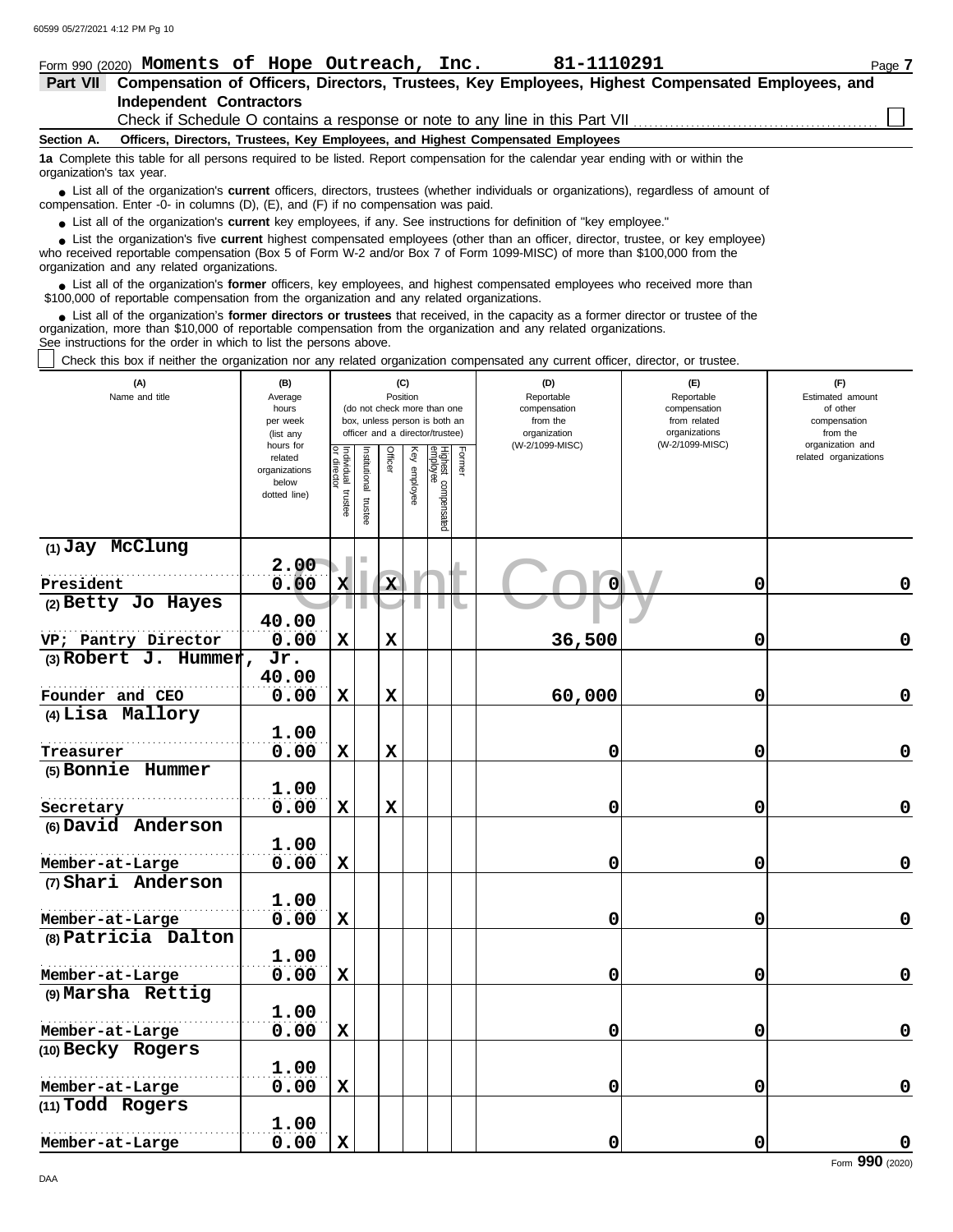|                         | (A)<br>Name and title                                                                         | (B)<br>Average                                                 |                                      |                      | (C)                                                                                                         |              |                                 |        |                                                                                                                                                                                                                                                        |                                                                    |                                                                 |                     |
|-------------------------|-----------------------------------------------------------------------------------------------|----------------------------------------------------------------|--------------------------------------|----------------------|-------------------------------------------------------------------------------------------------------------|--------------|---------------------------------|--------|--------------------------------------------------------------------------------------------------------------------------------------------------------------------------------------------------------------------------------------------------------|--------------------------------------------------------------------|-----------------------------------------------------------------|---------------------|
|                         |                                                                                               | hours<br>per week<br>(list any                                 |                                      |                      | Position<br>(do not check more than one<br>box, unless person is both an<br>officer and a director/trustee) |              |                                 |        | (D)<br>Reportable<br>compensation<br>from the<br>organization                                                                                                                                                                                          | (E)<br>Reportable<br>compensation<br>from related<br>organizations | (F)<br>Estimated amount<br>of other<br>compensation<br>from the |                     |
|                         |                                                                                               | hours for<br>related<br>organizations<br>below<br>dotted line) | Individual<br>or director<br>trustee | nstitutional trustee | Officer                                                                                                     | Key employee | Highest compensated<br>employee | Former | (W-2/1099-MISC)                                                                                                                                                                                                                                        | (W-2/1099-MISC)                                                    | organization and<br>related organizations                       |                     |
| (12)                    | Maureen Bednar                                                                                |                                                                |                                      |                      |                                                                                                             |              |                                 |        |                                                                                                                                                                                                                                                        |                                                                    |                                                                 |                     |
| Member-at-Large         |                                                                                               | 1.00<br>0.00                                                   | X                                    |                      |                                                                                                             |              |                                 |        | 0                                                                                                                                                                                                                                                      | 0                                                                  |                                                                 | 0                   |
| (13)<br>Member-at-Large | Jim Mallory                                                                                   | 1.00<br>0.00                                                   | X                                    |                      |                                                                                                             |              |                                 |        | 0                                                                                                                                                                                                                                                      | 0                                                                  |                                                                 | 0                   |
|                         |                                                                                               |                                                                |                                      |                      |                                                                                                             |              |                                 |        |                                                                                                                                                                                                                                                        |                                                                    |                                                                 |                     |
|                         |                                                                                               |                                                                |                                      |                      |                                                                                                             |              |                                 |        |                                                                                                                                                                                                                                                        |                                                                    |                                                                 |                     |
|                         |                                                                                               |                                                                |                                      |                      |                                                                                                             |              |                                 |        |                                                                                                                                                                                                                                                        |                                                                    |                                                                 |                     |
|                         |                                                                                               |                                                                |                                      | ш                    |                                                                                                             |              |                                 |        |                                                                                                                                                                                                                                                        |                                                                    |                                                                 |                     |
|                         |                                                                                               |                                                                |                                      |                      |                                                                                                             |              |                                 |        |                                                                                                                                                                                                                                                        |                                                                    |                                                                 |                     |
|                         |                                                                                               |                                                                |                                      |                      |                                                                                                             |              |                                 |        |                                                                                                                                                                                                                                                        |                                                                    |                                                                 |                     |
|                         |                                                                                               |                                                                |                                      |                      |                                                                                                             |              |                                 | u      | 96,500                                                                                                                                                                                                                                                 |                                                                    |                                                                 |                     |
| c<br>d                  | Total from continuation sheets to Part VII, Section A                                         |                                                                |                                      |                      |                                                                                                             |              |                                 | u      | 96,500                                                                                                                                                                                                                                                 |                                                                    |                                                                 |                     |
| 2                       |                                                                                               |                                                                |                                      |                      |                                                                                                             |              |                                 |        | Total number of individuals (including but not limited to those listed above) who received more than \$100,000 of                                                                                                                                      |                                                                    |                                                                 |                     |
|                         | reportable compensation from the organization $\bf{u}$ 0                                      |                                                                |                                      |                      |                                                                                                             |              |                                 |        |                                                                                                                                                                                                                                                        |                                                                    |                                                                 | Yes<br>No           |
| 3                       |                                                                                               |                                                                |                                      |                      |                                                                                                             |              |                                 |        | Did the organization list any former officer, director, trustee, key employee, or highest compensated                                                                                                                                                  |                                                                    | 3                                                               | x                   |
| 4                       |                                                                                               |                                                                |                                      |                      |                                                                                                             |              |                                 |        | For any individual listed on line 1a, is the sum of reportable compensation and other compensation from the<br>organization and related organizations greater than \$150,000? If "Yes," complete Schedule J for such                                   |                                                                    |                                                                 |                     |
| individual              |                                                                                               |                                                                |                                      |                      |                                                                                                             |              |                                 |        |                                                                                                                                                                                                                                                        |                                                                    | 4                                                               | x                   |
| 5                       |                                                                                               |                                                                |                                      |                      |                                                                                                             |              |                                 |        | Did any person listed on line 1a receive or accrue compensation from any unrelated organization or individual                                                                                                                                          |                                                                    | 5                                                               | x                   |
|                         | Section B. Independent Contractors                                                            |                                                                |                                      |                      |                                                                                                             |              |                                 |        |                                                                                                                                                                                                                                                        |                                                                    |                                                                 |                     |
| 1                       |                                                                                               |                                                                |                                      |                      |                                                                                                             |              |                                 |        | Complete this table for your five highest compensated independent contractors that received more than \$100,000 of<br>compensation from the organization. Report compensation for the calendar year ending with or within the organization's tax year. |                                                                    |                                                                 |                     |
|                         |                                                                                               | (A)<br>Name and business address                               |                                      |                      |                                                                                                             |              |                                 |        |                                                                                                                                                                                                                                                        | (B)<br>Description of services                                     |                                                                 | (C)<br>Compensation |
|                         |                                                                                               |                                                                |                                      |                      |                                                                                                             |              |                                 |        |                                                                                                                                                                                                                                                        |                                                                    |                                                                 |                     |
|                         |                                                                                               |                                                                |                                      |                      |                                                                                                             |              |                                 |        |                                                                                                                                                                                                                                                        |                                                                    |                                                                 |                     |
|                         |                                                                                               |                                                                |                                      |                      |                                                                                                             |              |                                 |        |                                                                                                                                                                                                                                                        |                                                                    |                                                                 |                     |
|                         |                                                                                               |                                                                |                                      |                      |                                                                                                             |              |                                 |        |                                                                                                                                                                                                                                                        |                                                                    |                                                                 |                     |
| 2                       | Total number of independent contractors (including but not limited to those listed above) who |                                                                |                                      |                      |                                                                                                             |              |                                 |        |                                                                                                                                                                                                                                                        |                                                                    |                                                                 |                     |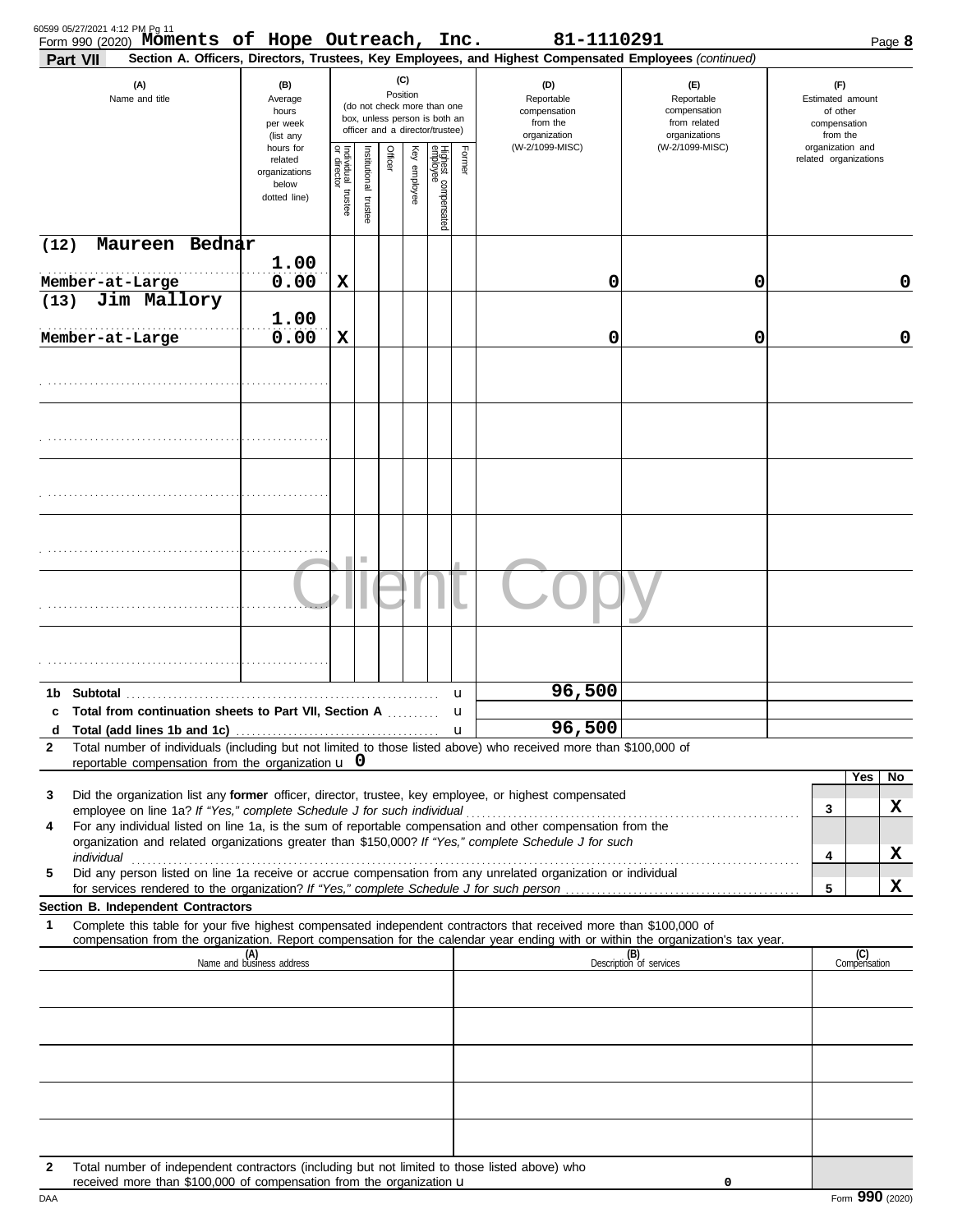| Form 990 (2020) Moments of Hope Outreach, |  |  |  | Inc. | 81-1110291 | Page 9 |
|-------------------------------------------|--|--|--|------|------------|--------|
|-------------------------------------------|--|--|--|------|------------|--------|

#### **Part VIII Statement of Revenue** Check if Schedule O contains a response or note to any line in this Part VIII ....... **(A) (B) (C) (D)** Total revenue Related or exempt Unrelated Revenue excluded function revenue | business revenue | from tax under sections 512-514 Gifts, Grants<br>ilar Amounts **Contributions, Gifts, Grants and Other Similar Amounts 1a 1,252 1a** Federated campaigns **. . . . . . . . . . . . 1b b** Membership dues **. . . . . . . . . . . . . . .** . . **1c c** Fundraising events **. . . . . . . . . . . . . .** . . **1d d** Related organizations ............... **1e** Contributions,<br>and Other Sin **e** Government grants (contributions) . . . . . . . . . . . . **f** All other contributions, gifts, grants, and similar amounts not included above ........ **2,394,795 1f 1g** \$ . . . . . . . . . . . . . . . . . . . . . **1,688,183 g** Noncash contributions included in lines 1a-1f . . . . . **2,396,047** u **h Total.** Add lines 1a–1f . . . . . . . . . . . . . . . . . . . . . . . . . . . . . . . . . . . . . . . . Business Code **2a** Program Service<br>Revenue **Program Service b** . . . . . . . . . . . . . . . . . . . . . . . . . . . . . . . . . . . . . . . . . . . . . . . . . . . . . . . **c d** . . . . . . . . . . . . . . . . . . . . . . . . . . . . . . . . . . . . . . . . . . . . . . . . . . . . . . . **e** . . . . . . . . . . . . . . . . . . . . . . . . . . . . . . . . . . . . . . . . . . . . . . . . . . . . . . . **f** All other program service revenue . . . . . . . . . . . . . . . . . . . **g Total.** Add lines 2a–2f . . . . . . . . . . . . . . . . . . . . . . . . . . . . . . . . . . . . . . . . u **3** Investment income (including dividends, interest, and u other similar amounts) . . . . . . . . . . . . . . . . . . . . . . . . . . . . . . . . . . . . . . . Income from investment of tax-exempt bond proceeds **4** u **5** Royalties ...... u **Client** Copy (i) Real (ii) Personal **6a 6a** Gross rents **6b b** Less: rental expenses **6c c** Rental inc. or (loss) **d** Net rental income or (loss) . . . . . . . . . . . . . . . . . . . . . . . . . . . . . . . . . . . u **7a** Gross amount from (i) Securities (ii) Other sales of assets **7a** other than inventory Other Revenue **Other Revenue b** Less: cost or other basis and sales exps. **7b 7c c** Gain or (loss) **d** u Net gain or (loss) . . . . . . . . . . . . . . . . . . . . . . . . . . . . . . . . . . . . . . . . . . . . . **8a** Gross income from fundraising events (not including \$ . . . . . . . . . . . . . . . . . . . . . . of contributions reported on line 1c). See Part IV, line 18 . . . . . . . . . . . . . . . . . . . . **8a 8b b** Less: direct expenses . . . . . . . . . . . . . **c** Net income or (loss) from fundraising events ............... u **9a** Gross income from gaming activities. See Part IV, line 19 . . . . . . . . . . . . . . . . . . . . **9a 9b b** Less: direct expenses ............... u Net income or (loss) from gaming activities . . . . . . . . . . . . . . . . . . **c** 10a Gross sales of inventory, less returns and allowances **10a 10b b** Less: cost of goods sold  $\ldots$ u Net income or (loss) from sales of inventory . . . . . . . . . . . . . . . . . **c** Business Code **Revenue Miscellaneous 11a** . . . . . . . . . . . . . . . . . . . . . . . . . . . . . . . . . . . . . . . . . . . . . . . . . . . . . . . **b c** . . . . . . . . . . . . . . . . . . . . . . . . . . . . . . . . . . . . . . . . . . . . . . . . . . . . . . . **d** All other revenue . . . . . . . . . . . . . . . . . . . . . . . . . . . . . . . . . . . . . **Total.** Add lines 11a–11d . **e** u **2,396,047 0 0 0 12** Total revenue. See instructions . . . . . . . . . u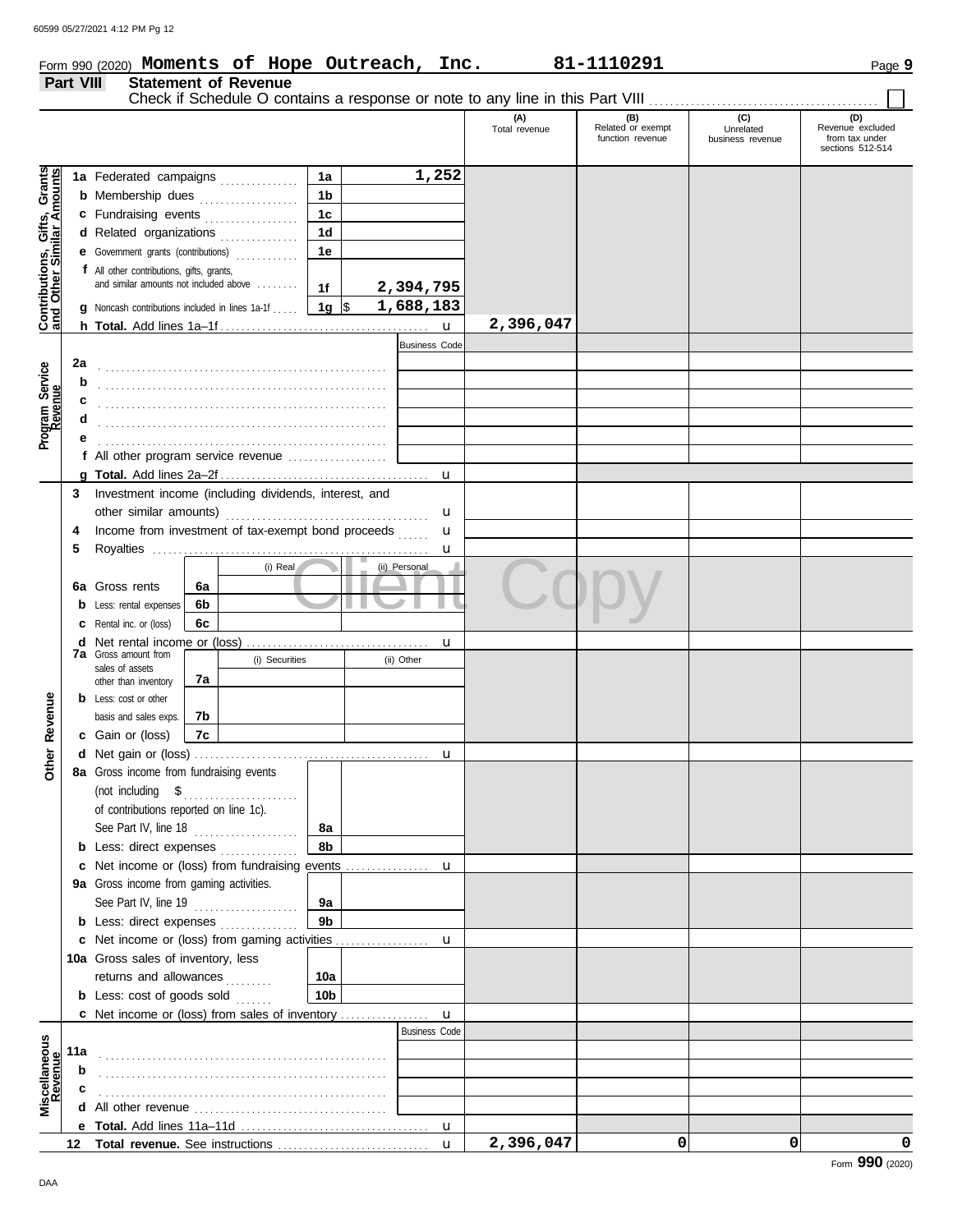### **Form 990 (2020) Moments of Hope Outreach, Inc. 81-1110291** Page 10

|              | Part IX<br><b>Statement of Functional Expenses</b>                                                                                                                                                                                                                                                                                                                                                                                                                                                  |                       |                        |                       |                     |  |  |  |
|--------------|-----------------------------------------------------------------------------------------------------------------------------------------------------------------------------------------------------------------------------------------------------------------------------------------------------------------------------------------------------------------------------------------------------------------------------------------------------------------------------------------------------|-----------------------|------------------------|-----------------------|---------------------|--|--|--|
|              | Section 501(c)(3) and 501(c)(4) organizations must complete all columns. All other organizations must complete column (A).                                                                                                                                                                                                                                                                                                                                                                          |                       |                        |                       |                     |  |  |  |
|              | Check if Schedule O contains a response or note to any line in this Part IX                                                                                                                                                                                                                                                                                                                                                                                                                         |                       |                        |                       |                     |  |  |  |
|              | Do not include amounts reported on lines 6b,                                                                                                                                                                                                                                                                                                                                                                                                                                                        | (A)<br>Total expenses | (B)<br>Program service | (C)<br>Management and | (D)<br>Fundraising  |  |  |  |
|              | 7b, 8b, 9b, and 10b of Part VIII.                                                                                                                                                                                                                                                                                                                                                                                                                                                                   |                       | expenses               | general expenses      | expenses            |  |  |  |
| 1            | Grants and other assistance to domestic organizations                                                                                                                                                                                                                                                                                                                                                                                                                                               |                       |                        |                       |                     |  |  |  |
|              | and domestic governments. See Part IV, line 21                                                                                                                                                                                                                                                                                                                                                                                                                                                      |                       |                        |                       |                     |  |  |  |
| $\mathbf{2}$ | Grants and other assistance to domestic                                                                                                                                                                                                                                                                                                                                                                                                                                                             |                       |                        |                       |                     |  |  |  |
|              | individuals. See Part IV, line 22                                                                                                                                                                                                                                                                                                                                                                                                                                                                   |                       |                        |                       |                     |  |  |  |
| 3            | Grants and other assistance to foreign                                                                                                                                                                                                                                                                                                                                                                                                                                                              |                       |                        |                       |                     |  |  |  |
|              | organizations, foreign governments, and foreign                                                                                                                                                                                                                                                                                                                                                                                                                                                     |                       |                        |                       |                     |  |  |  |
|              | individuals. See Part IV, lines 15 and 16                                                                                                                                                                                                                                                                                                                                                                                                                                                           | 1,757,213             | 1,757,213              |                       |                     |  |  |  |
| 4<br>5       | Benefits paid to or for members<br>Compensation of current officers, directors,                                                                                                                                                                                                                                                                                                                                                                                                                     |                       |                        |                       |                     |  |  |  |
|              | trustees, and key employees                                                                                                                                                                                                                                                                                                                                                                                                                                                                         | 96,500                | 86,850                 | 4,825                 | 4,825               |  |  |  |
| 6            | Compensation not included above to disqualified                                                                                                                                                                                                                                                                                                                                                                                                                                                     |                       |                        |                       |                     |  |  |  |
|              | persons (as defined under section 4958(f)(1)) and                                                                                                                                                                                                                                                                                                                                                                                                                                                   |                       |                        |                       |                     |  |  |  |
|              | persons described in section 4958(c)(3)(B)                                                                                                                                                                                                                                                                                                                                                                                                                                                          |                       |                        |                       |                     |  |  |  |
| 7            | Other salaries and wages                                                                                                                                                                                                                                                                                                                                                                                                                                                                            | 15,080                | 13,572                 | 754                   | 754                 |  |  |  |
| 8            | Pension plan accruals and contributions (include                                                                                                                                                                                                                                                                                                                                                                                                                                                    |                       |                        |                       |                     |  |  |  |
|              | section 401(k) and 403(b) employer contributions)                                                                                                                                                                                                                                                                                                                                                                                                                                                   |                       |                        |                       |                     |  |  |  |
| 9            | Other employee benefits                                                                                                                                                                                                                                                                                                                                                                                                                                                                             |                       |                        |                       |                     |  |  |  |
| 10           | Payroll taxes                                                                                                                                                                                                                                                                                                                                                                                                                                                                                       | 8,781                 | 7,903                  | 439                   | 439                 |  |  |  |
| 11           | Fees for services (nonemployees):                                                                                                                                                                                                                                                                                                                                                                                                                                                                   |                       |                        |                       |                     |  |  |  |
| а            | Management                                                                                                                                                                                                                                                                                                                                                                                                                                                                                          |                       |                        |                       |                     |  |  |  |
| b            | Legal                                                                                                                                                                                                                                                                                                                                                                                                                                                                                               |                       |                        |                       |                     |  |  |  |
|              |                                                                                                                                                                                                                                                                                                                                                                                                                                                                                                     | 8,825                 |                        | 8,825                 |                     |  |  |  |
| d            | Lobbying                                                                                                                                                                                                                                                                                                                                                                                                                                                                                            |                       |                        |                       |                     |  |  |  |
|              | Professional fundraising services. See Part IV, line 17                                                                                                                                                                                                                                                                                                                                                                                                                                             |                       |                        |                       |                     |  |  |  |
| Ť.           | Investment management fees                                                                                                                                                                                                                                                                                                                                                                                                                                                                          |                       |                        | است.                  |                     |  |  |  |
| a            | Other. (If line 11g amount exceeds 10% of line 25, column                                                                                                                                                                                                                                                                                                                                                                                                                                           |                       |                        |                       |                     |  |  |  |
|              | (A) amount, list line 11g expenses on Schedule O.)                                                                                                                                                                                                                                                                                                                                                                                                                                                  | 13,650                |                        |                       | 13,650              |  |  |  |
| 12           | Advertising and promotion                                                                                                                                                                                                                                                                                                                                                                                                                                                                           | 3,062                 | 2,756                  | 153                   | 153                 |  |  |  |
| 13           |                                                                                                                                                                                                                                                                                                                                                                                                                                                                                                     | 10,401                |                        | 10,401                |                     |  |  |  |
| 14           | Information technology                                                                                                                                                                                                                                                                                                                                                                                                                                                                              |                       |                        |                       |                     |  |  |  |
| 15           |                                                                                                                                                                                                                                                                                                                                                                                                                                                                                                     |                       |                        |                       |                     |  |  |  |
| 16           |                                                                                                                                                                                                                                                                                                                                                                                                                                                                                                     | 23,044                | 20,740                 | 1,152                 | 1,152               |  |  |  |
| 17           | Travel                                                                                                                                                                                                                                                                                                                                                                                                                                                                                              | 6,764                 | 6,088                  | 338                   | 338                 |  |  |  |
| 18           | Payments of travel or entertainment expenses                                                                                                                                                                                                                                                                                                                                                                                                                                                        |                       |                        |                       |                     |  |  |  |
|              | for any federal, state, or local public officials                                                                                                                                                                                                                                                                                                                                                                                                                                                   |                       |                        |                       |                     |  |  |  |
| 19           | Conferences, conventions, and meetings                                                                                                                                                                                                                                                                                                                                                                                                                                                              |                       |                        |                       |                     |  |  |  |
| 20           | $\textbf{Interest} \hspace{2em} \begin{minipage}{1em} \begin{minipage}{1em} \begin{minipage}{1em} \begin{minipage}{1em} \end{minipage} \end{minipage} \end{minipage} \begin{minipage}{1em} \begin{minipage}{1em} \begin{minipage}{1em} \begin{minipage}{1em} \end{minipage} \end{minipage} \end{minipage} \end{minipage} \begin{minipage}{1em} \begin{minipage}{1em} \begin{minipage}{1em} \begin{minipage}{1em} \end{minipage} \end{minipage} \end{minipage} \end{minipage} \begin{minipage}{1em}$ |                       |                        |                       |                     |  |  |  |
| 21           | Payments to affiliates                                                                                                                                                                                                                                                                                                                                                                                                                                                                              | 20,245                | 18,221                 | 1,012                 |                     |  |  |  |
| 22           | Depreciation, depletion, and amortization                                                                                                                                                                                                                                                                                                                                                                                                                                                           | 4,649                 | 4,185                  | 232                   | $\frac{1,012}{232}$ |  |  |  |
| 23<br>24     | Other expenses. Itemize expenses not covered                                                                                                                                                                                                                                                                                                                                                                                                                                                        |                       |                        |                       |                     |  |  |  |
|              | above (List miscellaneous expenses on line 24e. If                                                                                                                                                                                                                                                                                                                                                                                                                                                  |                       |                        |                       |                     |  |  |  |
|              | line 24e amount exceeds 10% of line 25, column                                                                                                                                                                                                                                                                                                                                                                                                                                                      |                       |                        |                       |                     |  |  |  |
|              | (A) amount, list line 24e expenses on Schedule O.)                                                                                                                                                                                                                                                                                                                                                                                                                                                  |                       |                        |                       |                     |  |  |  |
| a            | Maintenance and repairs                                                                                                                                                                                                                                                                                                                                                                                                                                                                             | 4,461                 | 4,015                  | 223                   | 223                 |  |  |  |
| b            | Restrictions Met                                                                                                                                                                                                                                                                                                                                                                                                                                                                                    | 3,785                 | 3,785                  |                       |                     |  |  |  |
| c            | Supplies                                                                                                                                                                                                                                                                                                                                                                                                                                                                                            | 2,474                 | 2,226                  | 124                   | $\overline{124}$    |  |  |  |
| d            | Taxes and licenses                                                                                                                                                                                                                                                                                                                                                                                                                                                                                  | 2,187                 | 1,969                  | 109                   | 109                 |  |  |  |
| е            | All other expenses                                                                                                                                                                                                                                                                                                                                                                                                                                                                                  | -1                    | -1                     |                       |                     |  |  |  |
| 25           | Total functional expenses. Add lines 1 through 24e.                                                                                                                                                                                                                                                                                                                                                                                                                                                 | 1,981,120             | 1,929,522              | 28,587                | 23,011              |  |  |  |
| 26           | Joint costs. Complete this line only if the                                                                                                                                                                                                                                                                                                                                                                                                                                                         |                       |                        |                       |                     |  |  |  |
|              | organization reported in column (B) joint costs<br>from a combined educational campaign and                                                                                                                                                                                                                                                                                                                                                                                                         |                       |                        |                       |                     |  |  |  |
|              | fundraising solicitation. Check here u<br>if                                                                                                                                                                                                                                                                                                                                                                                                                                                        |                       |                        |                       |                     |  |  |  |

following SOP 98-2 (ASC 958-720) . . . . . . . . . . . . .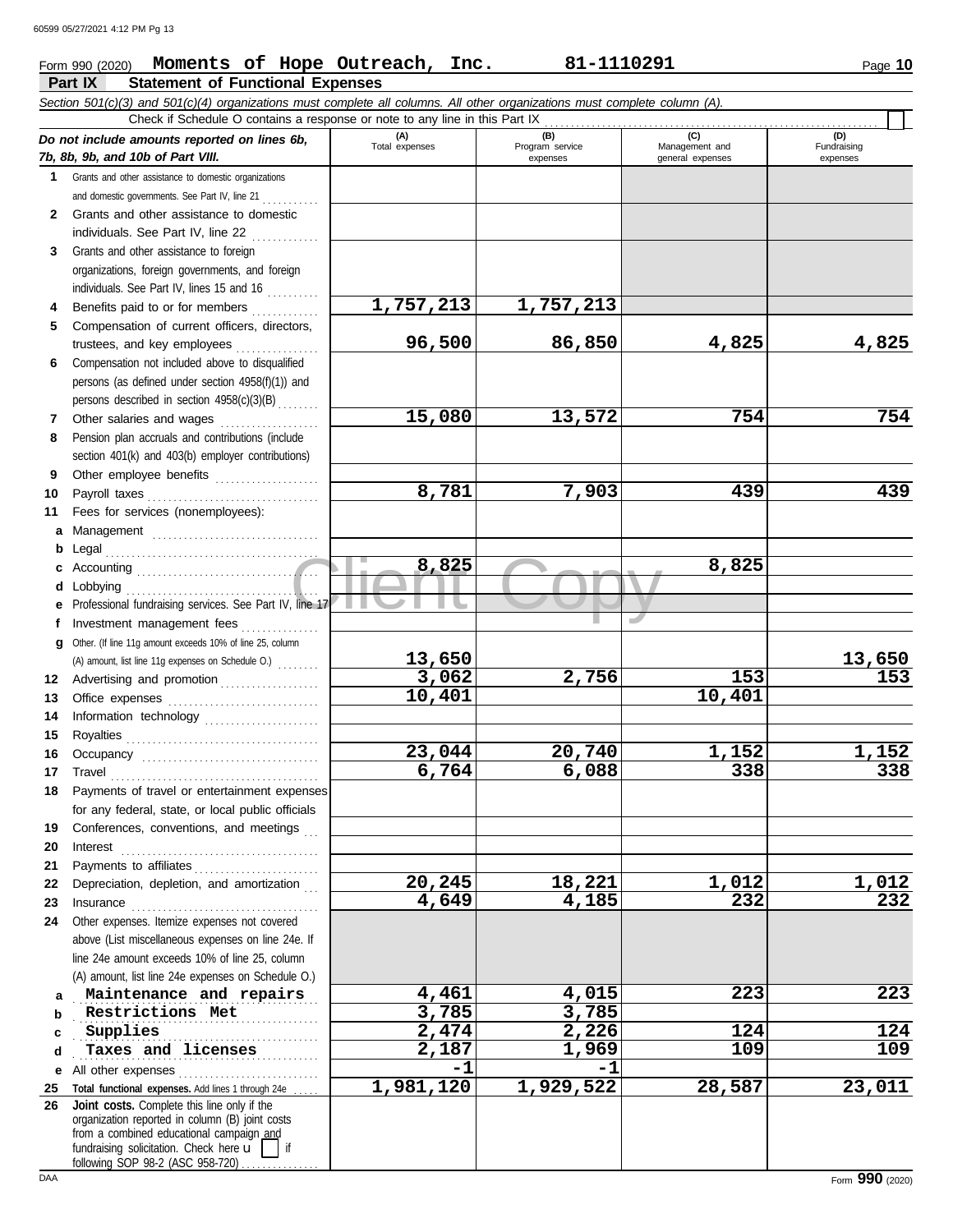|                  |        | Moments of Hope Outreach, Inc.<br>Form 990 (2020)                              |                 |                                 | 81-1110291               |                 | Page 11            |
|------------------|--------|--------------------------------------------------------------------------------|-----------------|---------------------------------|--------------------------|-----------------|--------------------|
|                  | Part X | <b>Balance Sheet</b>                                                           |                 |                                 |                          |                 |                    |
|                  |        | Check if Schedule O contains a response or note to any line in this Part X     |                 |                                 |                          |                 |                    |
|                  |        |                                                                                |                 |                                 | (A)<br>Beginning of year |                 | (B)<br>End of year |
|                  | 1      | Cash-non-interest-bearing                                                      |                 |                                 | 37,263                   | $\mathbf{1}$    | 146,793            |
|                  | 2      |                                                                                |                 |                                 |                          | $\mathbf{2}$    |                    |
|                  | 3      |                                                                                |                 | 3                               |                          |                 |                    |
|                  | 4      |                                                                                |                 |                                 |                          | 4               |                    |
|                  | 5      | Loans and other receivables from any current or former officer, director,      |                 |                                 |                          |                 |                    |
|                  |        | trustee, key employee, creator or founder, substantial contributor, or 35%     |                 |                                 |                          |                 |                    |
|                  |        | controlled entity or family member of any of these persons                     |                 |                                 |                          | 5               |                    |
|                  | 6      | Loans and other receivables from other disqualified persons (as defined        |                 |                                 |                          |                 |                    |
|                  |        | under section $4958(f)(1)$ ), and persons described in section $4958(c)(3)(B)$ |                 | 6                               |                          |                 |                    |
| Assets           | 7      |                                                                                |                 |                                 |                          | $\overline{7}$  |                    |
|                  | 8      | Inventories for sale or use                                                    |                 |                                 | 49,150                   | 8               | 172,025            |
|                  | 9      |                                                                                |                 |                                 |                          | 9               |                    |
|                  |        | 10a Land, buildings, and equipment: cost or other                              |                 |                                 |                          |                 |                    |
|                  |        |                                                                                |                 | 103,954                         |                          |                 |                    |
|                  | b      | Less: accumulated depreciation                                                 | 10 <sub>b</sub> | 34,806                          | 41,712                   | 10 <sub>c</sub> | 69,148             |
|                  | 11     |                                                                                |                 |                                 |                          | 11              |                    |
|                  | 12     |                                                                                |                 | 12                              |                          |                 |                    |
|                  | 13     |                                                                                |                 | 13                              |                          |                 |                    |
|                  | 14     | Intangible assets                                                              |                 | 14                              |                          |                 |                    |
|                  | 15     |                                                                                | 9,039           | 15                              | 203,036                  |                 |                    |
|                  | 16     |                                                                                |                 |                                 | 137,164                  | 16              | 591,002            |
|                  | 17     |                                                                                |                 |                                 | 495                      | 17              | 3,180              |
|                  | 18     |                                                                                |                 |                                 |                          | 18              |                    |
|                  | 19     |                                                                                |                 |                                 |                          | 19              |                    |
|                  | 20     | Tax-exempt bond liabilities                                                    |                 | the contract of the contract of |                          | 20              |                    |
|                  | 21     | Escrow or custodial account liability. Complete Part IV of Schedule D          |                 |                                 | J                        | 21              |                    |
|                  | 22     | Loans and other payables to any current or former officer, director,           |                 |                                 |                          |                 |                    |
|                  |        | trustee, key employee, creator or founder, substantial contributor, or 35%     |                 |                                 |                          |                 |                    |
| Liabilities      |        |                                                                                |                 |                                 |                          | 22              |                    |
|                  | 23     | Secured mortgages and notes payable to unrelated third parties                 |                 |                                 |                          | 23              |                    |
|                  | 24     |                                                                                |                 |                                 |                          | 24              |                    |
|                  | 25     | Other liabilities (including federal income tax, payables to related third     |                 |                                 |                          |                 |                    |
|                  |        | parties, and other liabilities not included on lines 17-24). Complete Part X   |                 |                                 |                          |                 |                    |
|                  |        |                                                                                |                 |                                 |                          | 25              |                    |
|                  | 26     |                                                                                |                 |                                 | 495                      | 26              | 3,180              |
|                  |        | Organizations that follow FASB ASC 958, check here $\mathbf{u} \mathbf{X} $    |                 |                                 |                          |                 |                    |
|                  |        | and complete lines 27, 28, 32, and 33.                                         |                 |                                 |                          |                 |                    |
|                  | 27     | Net assets without donor restrictions                                          |                 |                                 | 133,880                  | 27              | 384,786            |
|                  | 28     | Net assets with donor restrictions                                             |                 |                                 | 2,789                    | 28              | 203,036            |
|                  |        | Organizations that do not follow FASB ASC 958, check here u                    |                 |                                 |                          |                 |                    |
| or Fund Balances |        | and complete lines 29 through 33.                                              |                 |                                 |                          |                 |                    |
|                  | 29     | Capital stock or trust principal, or current funds                             |                 |                                 |                          | 29              |                    |
| Assets           | 30     | Paid-in or capital surplus, or land, building, or equipment fund               |                 |                                 |                          | 30              |                    |
|                  | 31     | Retained earnings, endowment, accumulated income, or other funds               |                 |                                 |                          | 31              |                    |
| <b>Net</b>       | 32     | Total net assets or fund balances                                              |                 |                                 | 136,669                  | 32              | 587,822            |
|                  | 33     |                                                                                |                 |                                 | 137,164                  | 33              | 591,002            |

Form **990** (2020)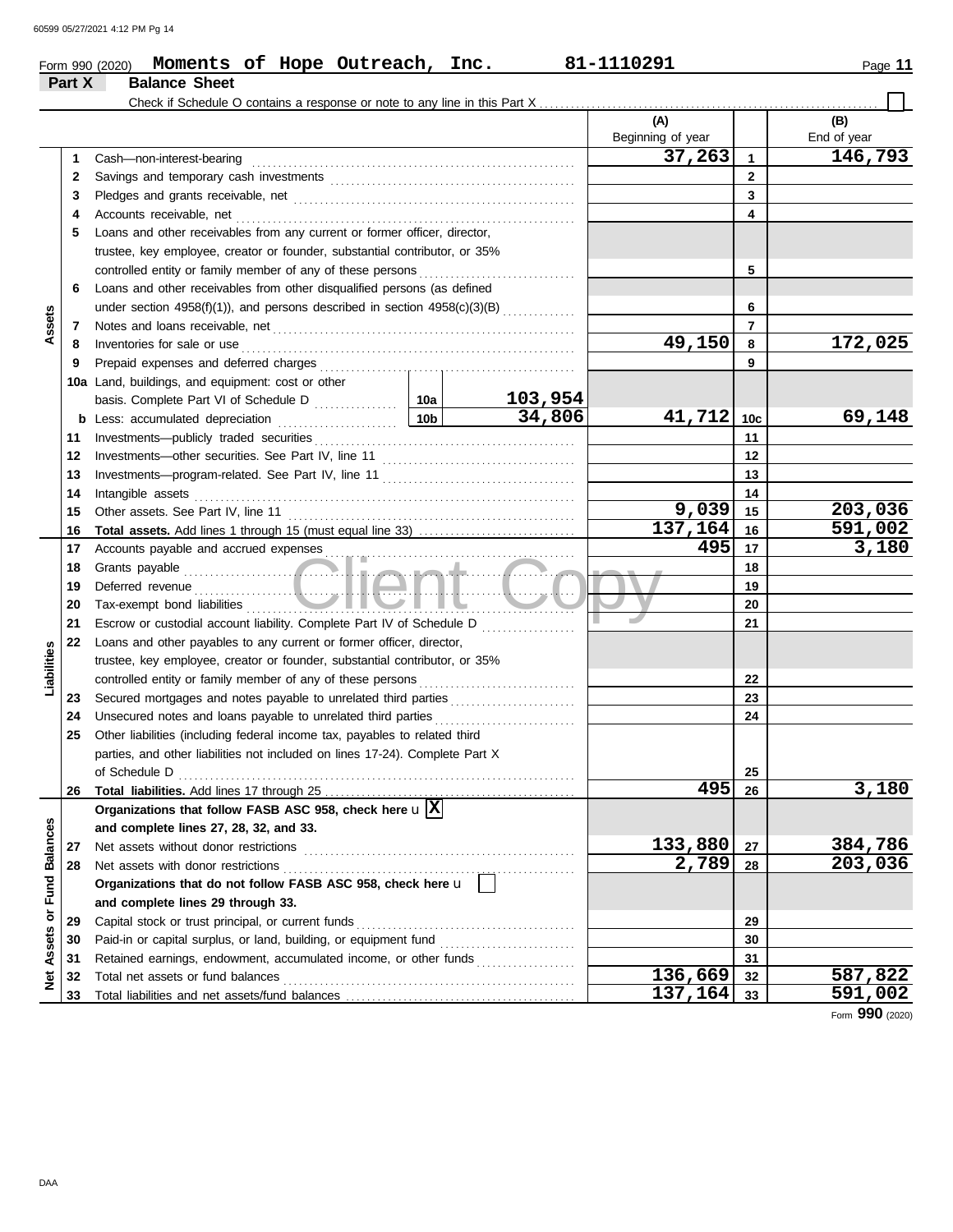60599 05/27/2021 4:12 PM Pg 15

|    | 81-1110291<br>Form 990 (2020) Moments of Hope Outreach, Inc.                                                                                                                                                                   |                         |                |         | Page 12 |
|----|--------------------------------------------------------------------------------------------------------------------------------------------------------------------------------------------------------------------------------|-------------------------|----------------|---------|---------|
|    | Part XI<br><b>Reconciliation of Net Assets</b>                                                                                                                                                                                 |                         |                |         |         |
|    |                                                                                                                                                                                                                                |                         |                |         |         |
| 1  |                                                                                                                                                                                                                                | $\mathbf{1}$            | 2,396,047      |         |         |
| 2  |                                                                                                                                                                                                                                | $\overline{2}$          | 1,981,120      |         |         |
| 3  | Revenue less expenses. Subtract line 2 from line 1                                                                                                                                                                             | $\overline{\mathbf{3}}$ |                | 414,927 |         |
| 4  |                                                                                                                                                                                                                                | $\overline{\mathbf{4}}$ |                | 136,669 |         |
| 5  |                                                                                                                                                                                                                                | 5                       |                |         |         |
| 6  |                                                                                                                                                                                                                                | 6                       |                |         |         |
| 7  |                                                                                                                                                                                                                                | $\overline{7}$          |                |         |         |
| 8  | Prior period adjustments [11] production and the contract of the contract of the contract of the contract of the contract of the contract of the contract of the contract of the contract of the contract of the contract of t | 8                       |                | 36,226  |         |
| 9  |                                                                                                                                                                                                                                | 9                       |                |         |         |
| 10 | Net assets or fund balances at end of year. Combine lines 3 through 9 (must equal Part X, line                                                                                                                                 |                         |                |         |         |
|    |                                                                                                                                                                                                                                | 10                      |                | 587,822 |         |
|    | <b>Financial Statements and Reporting</b><br>Part XII                                                                                                                                                                          |                         |                |         |         |
|    |                                                                                                                                                                                                                                |                         |                |         |         |
|    |                                                                                                                                                                                                                                |                         |                | Yes     | No.     |
| 1. | $ \mathbf{X} $ Accrual<br>Accounting method used to prepare the Form 990:<br>Cash<br>Other                                                                                                                                     |                         |                |         |         |
|    | If the organization changed its method of accounting from a prior year or checked "Other," explain in                                                                                                                          |                         |                |         |         |
|    | Schedule O.                                                                                                                                                                                                                    |                         |                |         |         |
|    | 2a Were the organization's financial statements compiled or reviewed by an independent accountant?                                                                                                                             |                         | 2a             |         | x       |
|    | If "Yes," check a box below to indicate whether the financial statements for the year were compiled or                                                                                                                         |                         |                |         |         |
|    | reviewed on a separate basis, consolidated basis, or both:                                                                                                                                                                     |                         |                |         |         |
|    | Separate basis<br>  Consolidated basis<br>  Both consolidated and separate basis                                                                                                                                               |                         |                |         |         |
|    | <b>b</b> Were the organization's financial statements audited by an independent accountant?                                                                                                                                    |                         | 2b             | x       |         |
|    | If "Yes," check a box below to indicate whether the financial statements for the year were audited on a                                                                                                                        |                         |                |         |         |
|    | separate basis, consolidated basis, or both:                                                                                                                                                                                   |                         |                |         |         |
|    | $ \mathbf{X} $ Separate basis<br>  Consolidated basis     Both consolidated and separate basis                                                                                                                                 |                         |                |         |         |
|    | c If "Yes" to line 2a or 2b, does the organization have a committee that assumes responsibility for oversight of                                                                                                               |                         |                |         |         |
|    | the audit, review, or compilation of its financial statements and selection of an independent accountant?                                                                                                                      |                         | 2c             | X       |         |
|    | If the organization changed either its oversight process or selection process during the tax year, explain on                                                                                                                  |                         |                |         |         |
|    | Schedule O.                                                                                                                                                                                                                    |                         |                |         |         |
|    | 3a As a result of a federal award, was the organization required to undergo an audit or audits as set forth in the                                                                                                             |                         |                |         |         |
|    | Single Audit Act and OMB Circular A-133?                                                                                                                                                                                       |                         | За             |         | x       |
|    | b If "Yes," did the organization undergo the required audit or audits? If the organization did not undergo the                                                                                                                 |                         |                |         |         |
|    | required audit or audits, explain why on Schedule O and describe any steps taken to undergo such audits                                                                                                                        |                         | 3 <sub>b</sub> |         |         |

Form **990** (2020)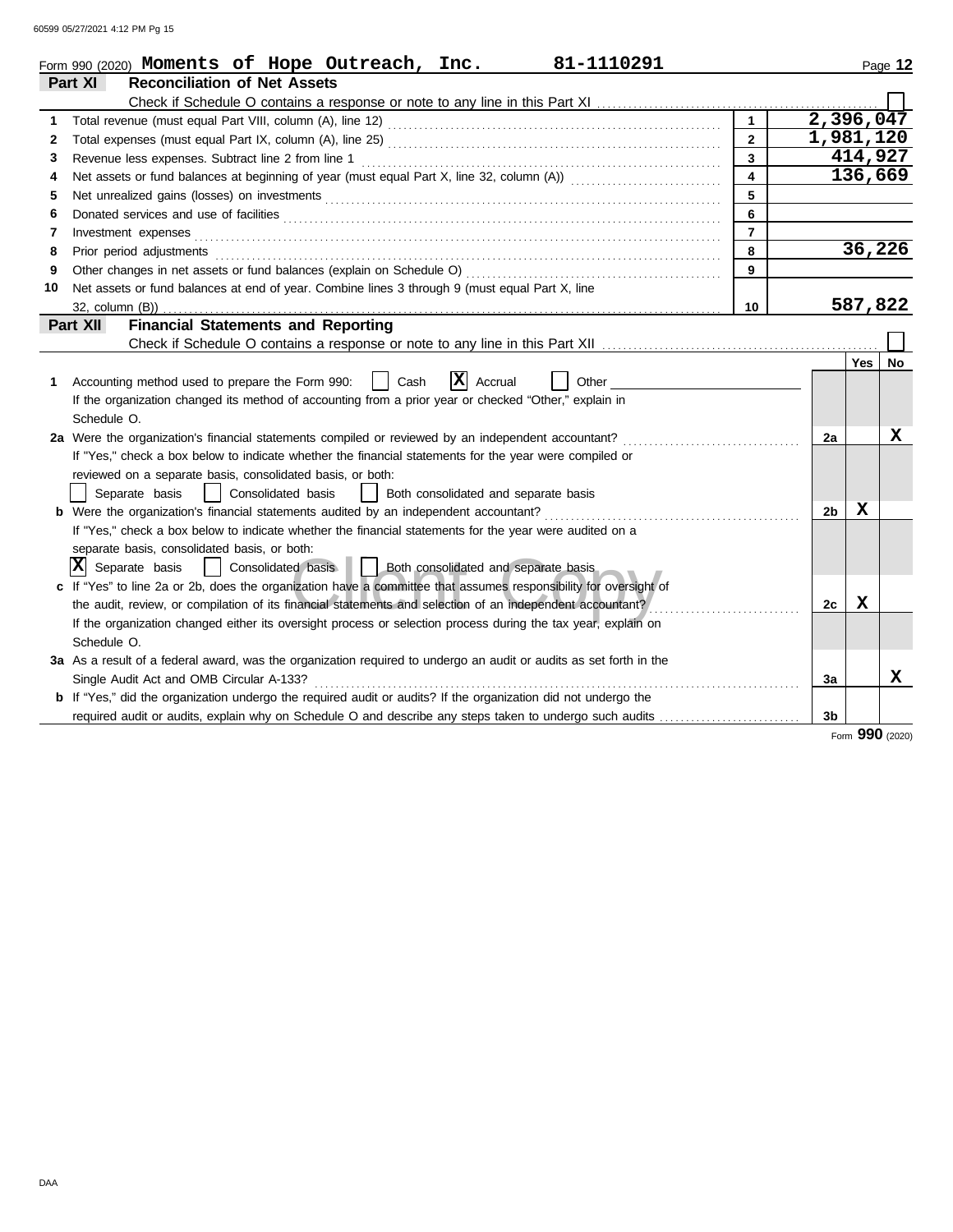60599 05/27/2021 4:12 PM Pg 16

| <b>SCHEDULE A</b>                     |                                                            | <b>Public Charity Status and Public Support</b>                                                                                                                                                                                                                 |                                                      |    |                                        | OMB No. 1545-0047                    |
|---------------------------------------|------------------------------------------------------------|-----------------------------------------------------------------------------------------------------------------------------------------------------------------------------------------------------------------------------------------------------------------|------------------------------------------------------|----|----------------------------------------|--------------------------------------|
| (Form 990 or 990-EZ)                  |                                                            | Complete if the organization is a section $501(c)(3)$ organization or a section $4947(a)(1)$ nonexempt charitable trust.                                                                                                                                        |                                                      |    |                                        |                                      |
| Department of the Treasury            |                                                            | La Attach to Form 990 or Form 990-EZ.                                                                                                                                                                                                                           |                                                      |    |                                        | Open to Public                       |
| Internal Revenue Service              |                                                            | <b>u</b> Go to www.irs.gov/Form990 for instructions and the latest information.                                                                                                                                                                                 |                                                      |    |                                        | <b>Inspection</b>                    |
| Name of the organization              |                                                            |                                                                                                                                                                                                                                                                 |                                                      |    |                                        | Employer identification number       |
| Part I                                |                                                            | Moments of Hope Outreach, Inc.<br>Reason for Public Charity Status. (All organizations must complete this part.) See instructions.                                                                                                                              |                                                      |    | 81-1110291                             |                                      |
|                                       |                                                            | The organization is not a private foundation because it is: (For lines 1 through 12, check only one box.)                                                                                                                                                       |                                                      |    |                                        |                                      |
| 1                                     |                                                            | A church, convention of churches, or association of churches described in section 170(b)(1)(A)(i).                                                                                                                                                              |                                                      |    |                                        |                                      |
| 2                                     |                                                            | A school described in section 170(b)(1)(A)(ii). (Attach Schedule E (Form 990 or 990-EZ).)                                                                                                                                                                       |                                                      |    |                                        |                                      |
| 3                                     |                                                            | A hospital or a cooperative hospital service organization described in section 170(b)(1)(A)(iii).                                                                                                                                                               |                                                      |    |                                        |                                      |
| 4<br>city, and state:                 |                                                            | A medical research organization operated in conjunction with a hospital described in section 170(b)(1)(A)(iii). Enter the hospital's name,                                                                                                                      |                                                      |    |                                        |                                      |
| 5                                     |                                                            | An organization operated for the benefit of a college or university owned or operated by a governmental unit described in                                                                                                                                       |                                                      |    |                                        |                                      |
|                                       | section 170(b)(1)(A)(iv). (Complete Part II.)              |                                                                                                                                                                                                                                                                 |                                                      |    |                                        |                                      |
| 6                                     |                                                            | A federal, state, or local government or governmental unit described in section 170(b)(1)(A)(v).                                                                                                                                                                |                                                      |    |                                        |                                      |
| x<br>7                                | described in section 170(b)(1)(A)(vi). (Complete Part II.) | An organization that normally receives a substantial part of its support from a governmental unit or from the general public                                                                                                                                    |                                                      |    |                                        |                                      |
| 8                                     |                                                            | A community trust described in section 170(b)(1)(A)(vi). (Complete Part II.)                                                                                                                                                                                    |                                                      |    |                                        |                                      |
| 9<br>university:                      |                                                            | An agricultural research organization described in section 170(b)(1)(A)(ix) operated in conjunction with a land-grant college<br>or university or a non-land-grant college of agriculture (see instructions). Enter the name, city, and state of the college or |                                                      |    |                                        |                                      |
| 10                                    |                                                            | An organization that normally receives: (1) more than 33 1/3% of its support from contributions, membership fees, and gross                                                                                                                                     |                                                      |    |                                        |                                      |
|                                       |                                                            | receipts from activities related to its exempt functions, subject to certain exceptions; and (2) no more than 331/3% of its<br>support from gross investment income and unrelated business taxable income (less section 511 tax) from businesses                |                                                      |    |                                        |                                      |
|                                       |                                                            | acquired by the organization after June 30, 1975. See section 509(a)(2). (Complete Part III.)                                                                                                                                                                   |                                                      |    |                                        |                                      |
| 11                                    |                                                            | An organization organized and operated exclusively to test for public safety. See section 509(a)(4).                                                                                                                                                            |                                                      |    |                                        |                                      |
| 12                                    |                                                            | An organization organized and operated exclusively for the benefit of, to perform the functions of, or to carry out the purposes<br>of one or more publicly supported organizations described in section 509(a)(1) or section 509(a)(2). See section 509(a)(3). |                                                      |    |                                        |                                      |
|                                       |                                                            | Check the box in lines 12a through 12d that describes the type of supporting organization and complete lines 12e, 12f, and 12g.                                                                                                                                 |                                                      |    |                                        |                                      |
| a                                     |                                                            | Type I. A supporting organization operated, supervised, or controlled by its supported organization(s), typically by giving                                                                                                                                     |                                                      |    |                                        |                                      |
|                                       |                                                            | the supported organization(s) the power to regularly appoint or elect a majority of the directors or trustees of the<br>supporting organization. You must complete Part IV, Sections A and B.                                                                   |                                                      |    |                                        |                                      |
| b                                     |                                                            | Type II. A supporting organization supervised or controlled in connection with its supported organization(s), by having                                                                                                                                         |                                                      |    |                                        |                                      |
|                                       |                                                            | control or management of the supporting organization vested in the same persons that control or manage the supported                                                                                                                                            |                                                      |    |                                        |                                      |
|                                       |                                                            | organization(s). You must complete Part IV, Sections A and C.<br>Type III functionally integrated. A supporting organization operated in connection with, and functionally integrated with,                                                                     |                                                      |    |                                        |                                      |
| c                                     |                                                            | its supported organization(s) (see instructions). You must complete Part IV, Sections A, D, and E.                                                                                                                                                              |                                                      |    |                                        |                                      |
| d                                     |                                                            | Type III non-functionally integrated. A supporting organization operated in connection with its supported organization(s)<br>that is not functionally integrated. The organization generally must satisfy a distribution requirement and an attentiveness       |                                                      |    |                                        |                                      |
|                                       |                                                            | requirement (see instructions). You must complete Part IV, Sections A and D, and Part V.                                                                                                                                                                        |                                                      |    |                                        |                                      |
| е                                     |                                                            | Check this box if the organization received a written determination from the IRS that it is a Type I, Type II, Type III<br>functionally integrated, or Type III non-functionally integrated supporting organization.                                            |                                                      |    |                                        |                                      |
| f                                     | Enter the number of supported organizations                |                                                                                                                                                                                                                                                                 |                                                      |    |                                        |                                      |
| g                                     |                                                            | Provide the following information about the supported organization(s).                                                                                                                                                                                          |                                                      |    |                                        |                                      |
| (i) Name of supported<br>organization | (ii) EIN                                                   | (iii) Type of organization<br>(described on lines 1-10                                                                                                                                                                                                          | (iv) Is the organization<br>listed in your governing |    | (v) Amount of monetary<br>support (see | (vi) Amount of<br>other support (see |
|                                       |                                                            | above (see instructions))                                                                                                                                                                                                                                       | document?                                            |    | instructions)                          | instructions)                        |
| (A)                                   |                                                            |                                                                                                                                                                                                                                                                 | Yes                                                  | No |                                        |                                      |
|                                       |                                                            |                                                                                                                                                                                                                                                                 |                                                      |    |                                        |                                      |
| (B)                                   |                                                            |                                                                                                                                                                                                                                                                 |                                                      |    |                                        |                                      |
| (C)                                   |                                                            |                                                                                                                                                                                                                                                                 |                                                      |    |                                        |                                      |
| (D)                                   |                                                            |                                                                                                                                                                                                                                                                 |                                                      |    |                                        |                                      |
| (E)                                   |                                                            |                                                                                                                                                                                                                                                                 |                                                      |    |                                        |                                      |
| <b>Total</b>                          |                                                            |                                                                                                                                                                                                                                                                 |                                                      |    |                                        |                                      |

**For Paperwork Reduction Act Notice, see the Instructions for Form 990 or 990-EZ.**

**Schedule A (Form 990 or 990-EZ) 2020**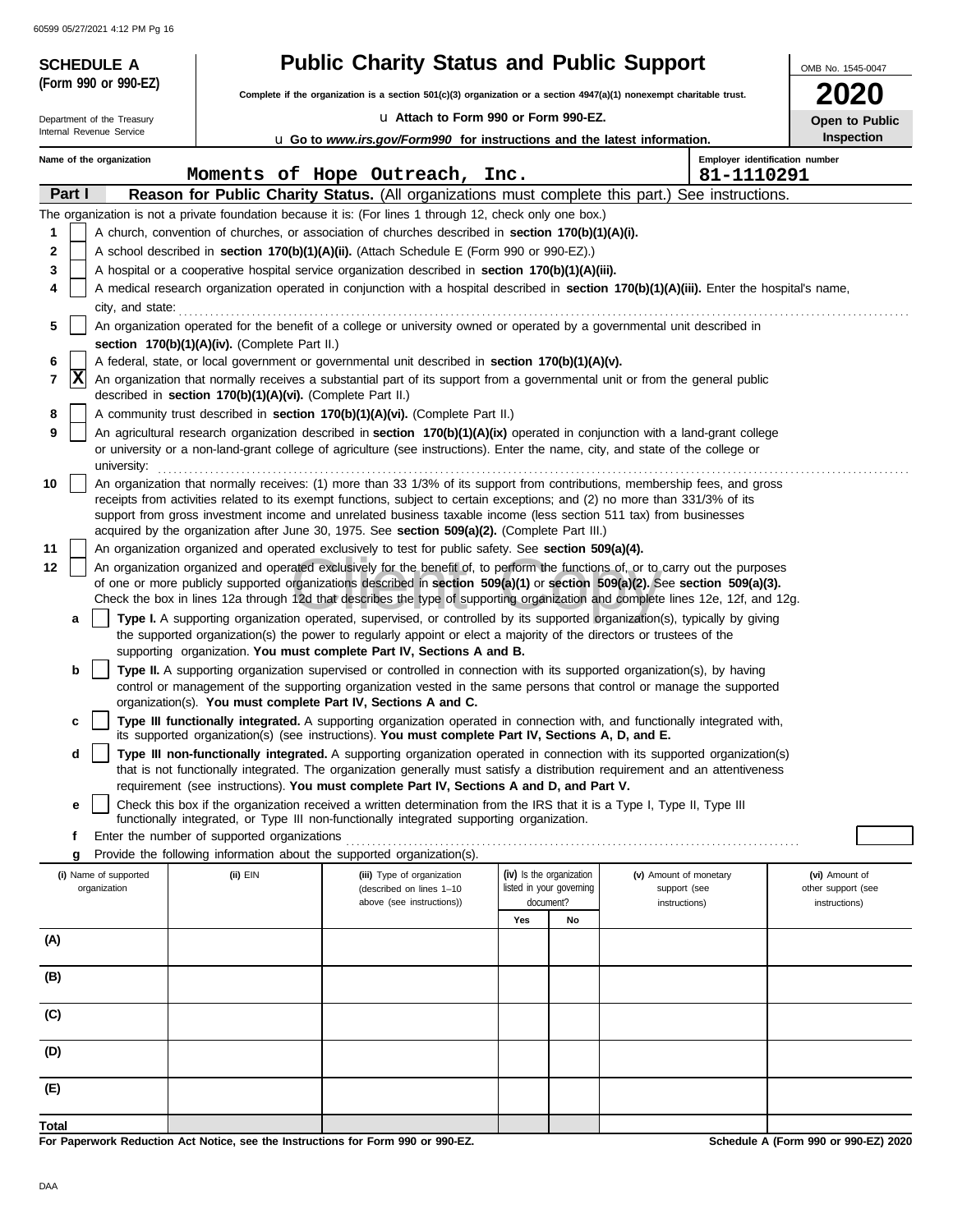|                | 60599 05/27/2021 4:12 PM Pg 17                                                                                                                                                                                                                                                                                                                                                 |                                |            |            |            |            |                                        |
|----------------|--------------------------------------------------------------------------------------------------------------------------------------------------------------------------------------------------------------------------------------------------------------------------------------------------------------------------------------------------------------------------------|--------------------------------|------------|------------|------------|------------|----------------------------------------|
|                | Schedule A (Form 990 or 990-EZ) 2020<br>Support Schedule for Organizations Described in Sections 170(b)(1)(A)(iv) and 170(b)(1)(A)(vi)<br>Part II                                                                                                                                                                                                                              | Moments of Hope Outreach, Inc. |            |            |            | 81-1110291 | Page 2                                 |
|                | (Complete only if you checked the box on line 5, 7, or 8 of Part I or if the organization failed to qualify under                                                                                                                                                                                                                                                              |                                |            |            |            |            |                                        |
|                | Part III. If the organization fails to qualify under the tests listed below, please complete Part III.)                                                                                                                                                                                                                                                                        |                                |            |            |            |            |                                        |
|                | <b>Section A. Public Support</b>                                                                                                                                                                                                                                                                                                                                               |                                |            |            |            |            |                                        |
|                | Calendar year (or fiscal year beginning in)<br>$\mathbf{u}$                                                                                                                                                                                                                                                                                                                    | (a) 2016                       | (b) $2017$ | (c) 2018   | $(d)$ 2019 | (e) 2020   | (f) Total                              |
| 1              | Gifts, grants, contributions, and                                                                                                                                                                                                                                                                                                                                              |                                |            |            |            |            |                                        |
|                | membership fees received. (Do not<br>include any "unusual grants.")                                                                                                                                                                                                                                                                                                            | 16,092                         | 60,447     | 174,327    | 465,667    | 2,396,047  | 3,112,580                              |
| $\mathbf{2}$   | Tax revenues levied for the<br>organization's benefit and either paid<br>to or expended on its behalf                                                                                                                                                                                                                                                                          |                                |            |            |            |            |                                        |
| 3              | The value of services or facilities<br>furnished by a governmental unit to the<br>organization without charge                                                                                                                                                                                                                                                                  |                                |            |            |            |            |                                        |
| 4              | Total. Add lines 1 through 3                                                                                                                                                                                                                                                                                                                                                   | 16,092                         | 60,447     | 174,327    | 465,667    | 2,396,047  | 3,112,580                              |
| 5              | The portion of total contributions by<br>each person (other than a<br>governmental unit or publicly<br>supported organization) included on<br>line 1 that exceeds 2% of the amount<br>shown on line 11, column (f)                                                                                                                                                             |                                |            |            |            |            | 63,948                                 |
| 6              | Public support. Subtract line 5 from line 4                                                                                                                                                                                                                                                                                                                                    |                                |            |            |            |            | 3,048,632                              |
|                | <b>Section B. Total Support</b>                                                                                                                                                                                                                                                                                                                                                |                                |            |            |            |            |                                        |
|                | Calendar year (or fiscal year beginning in)<br>$\mathbf{u}$                                                                                                                                                                                                                                                                                                                    | (a) 2016                       | (b) $2017$ | $(c)$ 2018 | $(d)$ 2019 | (e) 2020   | (f) Total                              |
| $\overline{7}$ | Amounts from line 4                                                                                                                                                                                                                                                                                                                                                            | 16,092                         | 60,447     | 174,327    | 465,667    | 2,396,047  | 3,112,580                              |
| 8              | Gross income from interest, dividends,<br>payments received on securities loans,<br>rents, royalties, and income from<br>similar sources                                                                                                                                                                                                                                       | ш                              |            |            |            |            |                                        |
| 9              | Net income from unrelated business<br>activities, whether or not the business<br>is regularly carried on                                                                                                                                                                                                                                                                       |                                |            |            |            |            |                                        |
| 10             | Other income. Do not include gain or<br>loss from the sale of capital assets<br>(Explain in Part VI.)                                                                                                                                                                                                                                                                          |                                |            |            |            |            |                                        |
| 11             | Total support. Add lines 7 through 10                                                                                                                                                                                                                                                                                                                                          |                                |            |            |            |            | 3,112,580                              |
| 12             | Gross receipts from related activities, etc. (see instructions)                                                                                                                                                                                                                                                                                                                |                                |            |            |            | 12         |                                        |
| 13             | First 5 years. If the Form 990 is for the organization's first, second, third, fourth, or fifth tax year as a section 501(c)(3)                                                                                                                                                                                                                                                |                                |            |            |            |            |                                        |
|                |                                                                                                                                                                                                                                                                                                                                                                                |                                |            |            |            |            | $\blacktriangleright \boxed{\text{X}}$ |
|                | Section C. Computation of Public Support Percentage                                                                                                                                                                                                                                                                                                                            |                                |            |            |            |            |                                        |
| 14             |                                                                                                                                                                                                                                                                                                                                                                                |                                |            |            |            | 14         | %                                      |
| 15             | Public support percentage from 2019 Schedule A, Part II, line 14                                                                                                                                                                                                                                                                                                               |                                |            |            |            | 15         | %                                      |
| 16a            | 33 1/3% support test-2020. If the organization did not check the box on line 13, and line 14 is 33 1/3% or more, check this                                                                                                                                                                                                                                                    |                                |            |            |            |            |                                        |
|                | box and stop here. The organization qualifies as a publicly supported organization                                                                                                                                                                                                                                                                                             |                                |            |            |            |            |                                        |
| b              | 33 1/3% support test-2019. If the organization did not check a box on line 13 or 16a, and line 15 is 33 1/3% or more, check                                                                                                                                                                                                                                                    |                                |            |            |            |            |                                        |
|                | this box and stop here. The organization qualifies as a publicly supported organization                                                                                                                                                                                                                                                                                        |                                |            |            |            |            |                                        |
| 17a            | 10%-facts-and-circumstances test-2020. If the organization did not check a box on line 13, 16a, or 16b, and line 14 is<br>10% or more, and if the organization meets the "facts-and-circumstances" test, check this box and stop here. Explain in<br>Part VI how the organization meets the "facts-and-circumstances" test. The organization qualifies as a publicly supported |                                |            |            |            |            |                                        |
| b              | organization<br>10%-facts-and-circumstances test-2019. If the organization did not check a box on line 13, 16a, 16b, or 17a, and line                                                                                                                                                                                                                                          |                                |            |            |            |            |                                        |
|                | 15 is 10% or more, and if the organization meets the "facts-and-circumstances" test, check this box and stop here. Explain                                                                                                                                                                                                                                                     |                                |            |            |            |            |                                        |
|                | in Part VI how the organization meets the "facts-and-circumstances" test. The organization qualifies as a publicly supported                                                                                                                                                                                                                                                   |                                |            |            |            |            |                                        |
|                | organization                                                                                                                                                                                                                                                                                                                                                                   |                                |            |            |            |            |                                        |
| 18             | Private foundation. If the organization did not check a box on line 13, 16a, 16b, 17a, or 17b, check this box and see                                                                                                                                                                                                                                                          |                                |            |            |            |            |                                        |

 $\blacksquare \textsf{instructions} \texttt{1} \texttt{1} \texttt{1} \texttt{1} \texttt{1} \texttt{1} \texttt{1} \texttt{1} \texttt{1} \texttt{1} \texttt{1} \texttt{1} \texttt{1} \texttt{1} \texttt{1} \texttt{1} \texttt{1} \texttt{1} \texttt{1} \texttt{1} \texttt{1} \texttt{1} \texttt{1} \texttt{1} \texttt{1} \texttt{1} \texttt{1} \texttt{1} \texttt{1} \texttt{1} \texttt{1} \texttt{1} \texttt{1} \texttt{1} \texttt{1$ 

**Schedule A (Form 990 or 990-EZ) 2020**

 $\blacktriangleright \Box$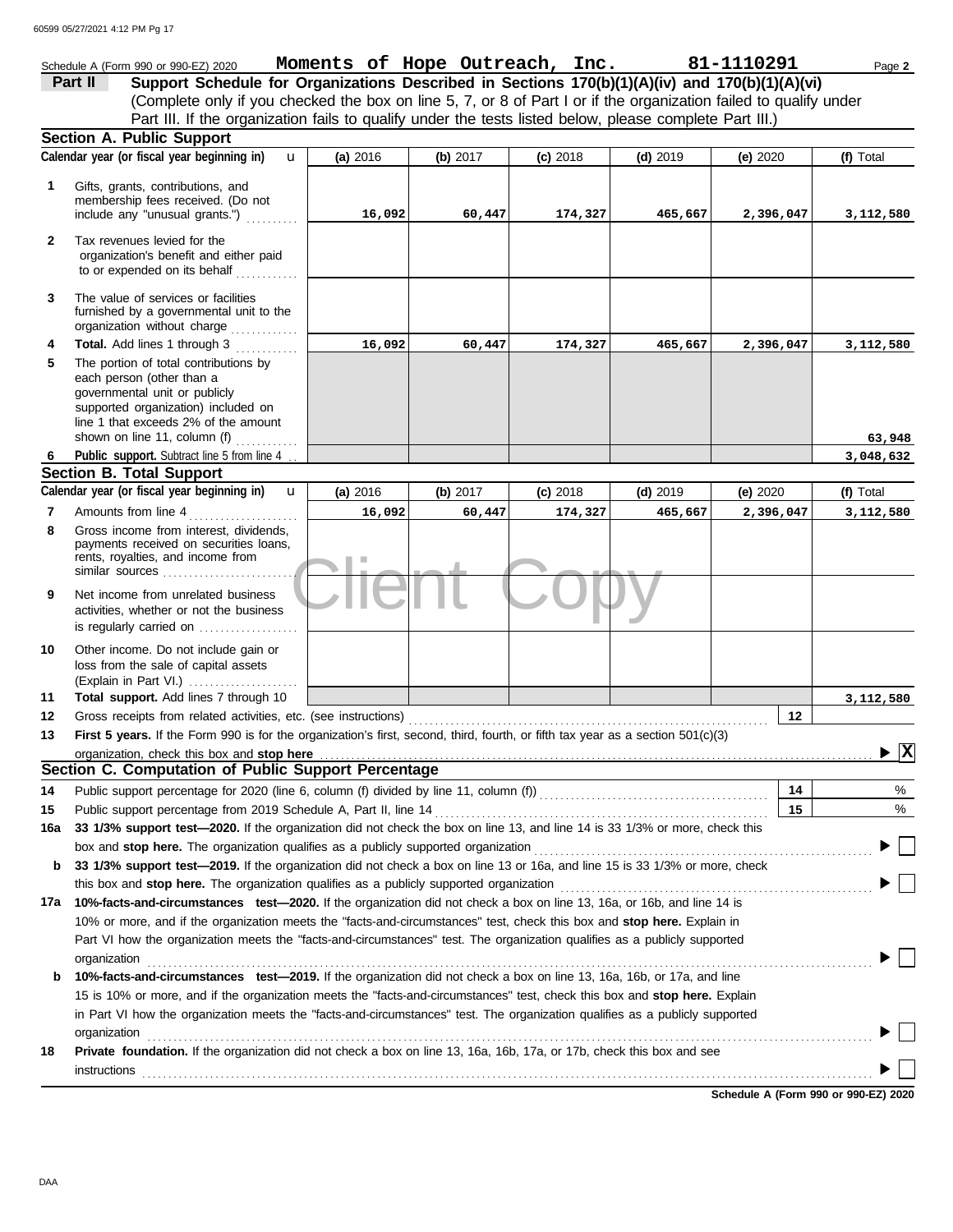|              | Schedule A (Form 990 or 990-EZ) 2020                                                                                                                                              |          |            | Moments of Hope Outreach, Inc. 81-1110291 |            |          |    | Page 3    |
|--------------|-----------------------------------------------------------------------------------------------------------------------------------------------------------------------------------|----------|------------|-------------------------------------------|------------|----------|----|-----------|
|              | Support Schedule for Organizations Described in Section 509(a)(2)<br>Part III                                                                                                     |          |            |                                           |            |          |    |           |
|              | (Complete only if you checked the box on line 10 of Part I or if the organization failed to qualify under Part II.                                                                |          |            |                                           |            |          |    |           |
|              | If the organization fails to qualify under the tests listed below, please complete Part II.)                                                                                      |          |            |                                           |            |          |    |           |
|              | <b>Section A. Public Support</b>                                                                                                                                                  |          |            |                                           |            |          |    |           |
|              | Calendar year (or fiscal year beginning in)<br>$\mathbf{u}$                                                                                                                       | (a) 2016 | (b) $2017$ | $(c)$ 2018                                | $(d)$ 2019 | (e) 2020 |    | (f) Total |
| 1            | Gifts, grants, contributions, and membership fees<br>received. (Do not include any "unusual grants.")                                                                             |          |            |                                           |            |          |    |           |
| $\mathbf{2}$ | Gross receipts from admissions, merchandise<br>sold or services performed, or facilities<br>furnished in any activity that is related to the<br>organization's tax-exempt purpose |          |            |                                           |            |          |    |           |
| 3            | Gross receipts from activities that are not an<br>unrelated trade or business under section 513                                                                                   |          |            |                                           |            |          |    |           |
| 4            | Tax revenues levied for the<br>organization's benefit and either paid<br>to or expended on its behalf<br>.                                                                        |          |            |                                           |            |          |    |           |
| 5            | The value of services or facilities<br>furnished by a governmental unit to the<br>organization without charge                                                                     |          |            |                                           |            |          |    |           |
| 6            | Total. Add lines 1 through 5                                                                                                                                                      |          |            |                                           |            |          |    |           |
|              | 7a Amounts included on lines 1, 2, and 3<br>received from disqualified persons                                                                                                    |          |            |                                           |            |          |    |           |
| b            | Amounts included on lines 2 and 3<br>received from other than disqualified<br>persons that exceed the greater of \$5,000<br>or 1% of the amount on line 13 for the year $\ldots$  |          |            |                                           |            |          |    |           |
| c            |                                                                                                                                                                                   |          |            |                                           |            |          |    |           |
| 8            | Public support. (Subtract line 7c from                                                                                                                                            |          |            |                                           |            |          |    |           |
|              |                                                                                                                                                                                   | N. H.    |            |                                           |            |          |    |           |
|              | <b>Section B. Total Support</b>                                                                                                                                                   |          |            |                                           |            |          |    |           |
|              | Calendar year (or fiscal year beginning in) $\mathbf u$                                                                                                                           | (a) 2016 | $(b)$ 2017 | $(c)$ 2018                                | $(d)$ 2019 | (e) 2020 |    | (f) Total |
| 9            | Amounts from line 6                                                                                                                                                               |          |            |                                           |            |          |    |           |
|              | <b>10a</b> Gross income from interest, dividends,<br>payments received on securities loans, rents,<br>royalties, and income from similar sources                                  |          |            |                                           |            |          |    |           |
| b            | Unrelated business taxable income (less<br>section 511 taxes) from businesses<br>acquired after June 30, 1975                                                                     |          |            |                                           |            |          |    |           |
| c            | Add lines 10a and 10b                                                                                                                                                             |          |            |                                           |            |          |    |           |
| 11           | Net income from unrelated business<br>activities not included in line 10b, whether<br>or not the business is regularly carried on                                                 |          |            |                                           |            |          |    |           |
| 12           | Other income. Do not include gain or<br>loss from the sale of capital assets<br>(Explain in Part VI.)                                                                             |          |            |                                           |            |          |    |           |
| 13           | Total support. (Add lines 9, 10c, 11,                                                                                                                                             |          |            |                                           |            |          |    |           |
|              | and 12.) $\qquad \qquad \qquad$                                                                                                                                                   |          |            |                                           |            |          |    |           |
| 14           | First 5 years. If the Form 990 is for the organization's first, second, third, fourth, or fifth tax year as a section 501(c)(3)                                                   |          |            |                                           |            |          |    |           |
|              | organization, check this box and stop here<br>Section C. Computation of Public Support Percentage                                                                                 |          |            |                                           |            |          |    |           |
|              |                                                                                                                                                                                   |          |            |                                           |            |          | 15 | %         |
| 15<br>16     |                                                                                                                                                                                   |          |            |                                           |            |          | 16 | $\%$      |
|              | Section D. Computation of Investment Income Percentage                                                                                                                            |          |            |                                           |            |          |    |           |
| 17           |                                                                                                                                                                                   |          |            |                                           |            |          | 17 | %         |
| 18           |                                                                                                                                                                                   |          |            |                                           |            |          | 18 | %         |
| 19a          | 33 1/3% support tests-2020. If the organization did not check the box on line 14, and line 15 is more than 33 1/3%, and line                                                      |          |            |                                           |            |          |    |           |
|              |                                                                                                                                                                                   |          |            |                                           |            |          |    |           |
| b            | 33 1/3% support tests-2019. If the organization did not check a box on line 14 or line 19a, and line 16 is more than 33 1/3%, and                                                 |          |            |                                           |            |          |    |           |
|              | line 18 is not more than 33 1/3%, check this box and stop here. The organization qualifies as a publicly supported organization                                                   |          |            |                                           |            |          |    |           |
| 20           |                                                                                                                                                                                   |          |            |                                           |            |          |    |           |

| Schedule A (Form 990 or 990-EZ) 2020 |  |  |  |
|--------------------------------------|--|--|--|
|                                      |  |  |  |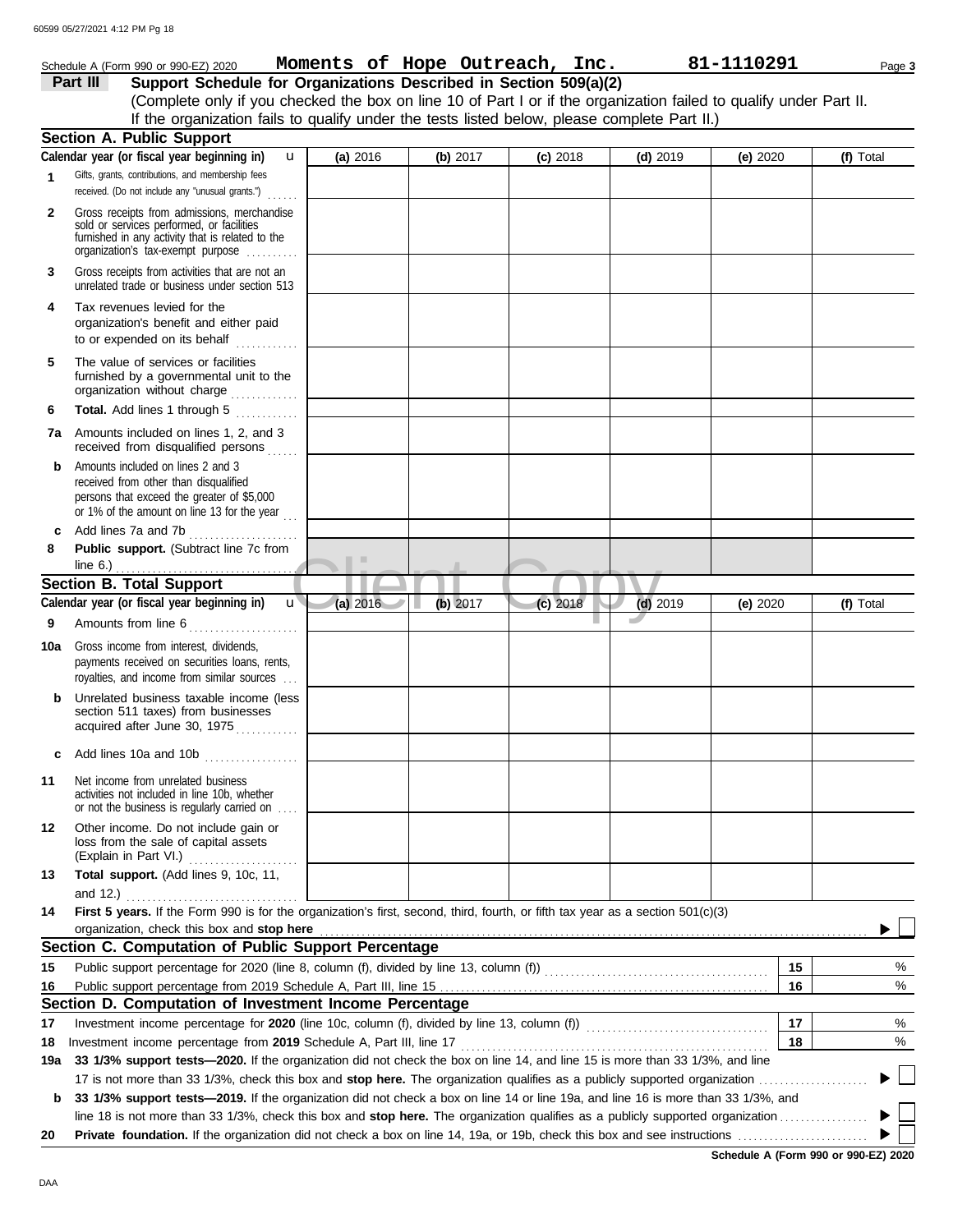|     | 81-1110291<br>Moments of Hope Outreach, Inc.<br>Schedule A (Form 990 or 990-EZ) 2020                                                                                                                                                                                                                                                                                                |                 |     | Page 4 |
|-----|-------------------------------------------------------------------------------------------------------------------------------------------------------------------------------------------------------------------------------------------------------------------------------------------------------------------------------------------------------------------------------------|-----------------|-----|--------|
|     | Part IV<br><b>Supporting Organizations</b><br>(Complete only if you checked a box in line 12 on Part I. If you checked box 12a, Part I, complete Sections A<br>and B. If you checked box 12b, Part I, complete Sections A and C. If you checked box 12c, Part I, complete<br>Sections A, D, and E. If you checked box 12d, Part I, complete Sections A and D, and complete Part V.) |                 |     |        |
|     | Section A. All Supporting Organizations                                                                                                                                                                                                                                                                                                                                             |                 |     |        |
|     |                                                                                                                                                                                                                                                                                                                                                                                     |                 | Yes | No     |
| 1   | Are all of the organization's supported organizations listed by name in the organization's governing                                                                                                                                                                                                                                                                                |                 |     |        |
|     | documents? If "No," describe in Part VI how the supported organizations are designated. If designated by<br>class or purpose, describe the designation. If historic and continuing relationship, explain.                                                                                                                                                                           | 1               |     |        |
| 2   | Did the organization have any supported organization that does not have an IRS determination of status                                                                                                                                                                                                                                                                              |                 |     |        |
|     | under section 509(a)(1) or (2)? If "Yes," explain in Part VI how the organization determined that the supported                                                                                                                                                                                                                                                                     |                 |     |        |
|     | organization was described in section 509(a)(1) or (2).                                                                                                                                                                                                                                                                                                                             | 2               |     |        |
| За  | Did the organization have a supported organization described in section $501(c)(4)$ , (5), or (6)? If "Yes," answer                                                                                                                                                                                                                                                                 |                 |     |        |
|     | lines 3b and 3c below.                                                                                                                                                                                                                                                                                                                                                              | 3a              |     |        |
| b   | Did the organization confirm that each supported organization qualified under section $501(c)(4)$ , $(5)$ , or $(6)$ and                                                                                                                                                                                                                                                            |                 |     |        |
|     | satisfied the public support tests under section 509(a)(2)? If "Yes," describe in Part VI when and how the                                                                                                                                                                                                                                                                          |                 |     |        |
|     | organization made the determination.                                                                                                                                                                                                                                                                                                                                                | 3b              |     |        |
| c   | Did the organization ensure that all support to such organizations was used exclusively for section $170(c)(2)(B)$                                                                                                                                                                                                                                                                  |                 |     |        |
|     | purposes? If "Yes," explain in Part VI what controls the organization put in place to ensure such use.                                                                                                                                                                                                                                                                              | 3c              |     |        |
| 4a  | Was any supported organization not organized in the United States ("foreign supported organization")? If                                                                                                                                                                                                                                                                            |                 |     |        |
|     | "Yes," and if you checked 12a or 12b in Part I, answer (b) and (c) below.                                                                                                                                                                                                                                                                                                           | 4a              |     |        |
| b   | Did the organization have ultimate control and discretion in deciding whether to make grants to the foreign                                                                                                                                                                                                                                                                         |                 |     |        |
|     | supported organization? If "Yes," describe in Part VI how the organization had such control and discretion                                                                                                                                                                                                                                                                          |                 |     |        |
| c   | despite being controlled or supervised by or in connection with its supported organizations.<br>Did the organization support any foreign supported organization that does not have an IRS determination                                                                                                                                                                             | 4b              |     |        |
|     | under sections 501(c)(3) and 509(a)(1) or (2)? If "Yes," explain in Part VI what controls the organization used                                                                                                                                                                                                                                                                     |                 |     |        |
|     | to ensure that all support to the foreign supported organization was used exclusively for section 170(c)(2)(B)                                                                                                                                                                                                                                                                      |                 |     |        |
|     | purposes.                                                                                                                                                                                                                                                                                                                                                                           | 4c              |     |        |
| 5a  | Did the organization add, substitute, or remove any supported organizations during the tax year? If "Yes,"                                                                                                                                                                                                                                                                          |                 |     |        |
|     | answer lines 5b and 5c below (if applicable). Also, provide detail in Part VI, including (i) the names and EIN                                                                                                                                                                                                                                                                      |                 |     |        |
|     | numbers of the supported organizations added, substituted, or removed; (ii) the reasons for each such action;                                                                                                                                                                                                                                                                       |                 |     |        |
|     | (iii) the authority under the organization's organizing document authorizing such action; and (iv) how the action                                                                                                                                                                                                                                                                   |                 |     |        |
|     | was accomplished (such as by amendment to the organizing document).                                                                                                                                                                                                                                                                                                                 | 5a              |     |        |
| b   | Type I or Type II only. Was any added or substituted supported organization part of a class already                                                                                                                                                                                                                                                                                 |                 |     |        |
|     | designated in the organization's organizing document?                                                                                                                                                                                                                                                                                                                               | 5b              |     |        |
| с   | Substitutions only. Was the substitution the result of an event beyond the organization's control?                                                                                                                                                                                                                                                                                  | 5c              |     |        |
| 6   | Did the organization provide support (whether in the form of grants or the provision of services or facilities) to<br>anyone other than (i) its supported organizations, (ii) individuals that are part of the charitable class benefited                                                                                                                                           |                 |     |        |
|     | by one or more of its supported organizations, or (iii) other supporting organizations that also support or                                                                                                                                                                                                                                                                         |                 |     |        |
|     | benefit one or more of the filing organization's supported organizations? If "Yes," provide detail in Part VI.                                                                                                                                                                                                                                                                      | 6               |     |        |
| 7   | Did the organization provide a grant, loan, compensation, or other similar payment to a substantial contributor                                                                                                                                                                                                                                                                     |                 |     |        |
|     | (as defined in section $4958(c)(3)(C)$ ), a family member of a substantial contributor, or a 35% controlled entity                                                                                                                                                                                                                                                                  |                 |     |        |
|     | with regard to a substantial contributor? If "Yes," complete Part I of Schedule L (Form 990 or 990-EZ).                                                                                                                                                                                                                                                                             | 7               |     |        |
| 8   | Did the organization make a loan to a disqualified person (as defined in section 4958) not described in line 7?                                                                                                                                                                                                                                                                     |                 |     |        |
|     | If "Yes," complete Part I of Schedule L (Form 990 or 990-EZ).                                                                                                                                                                                                                                                                                                                       | 8               |     |        |
| 9a  | Was the organization controlled directly or indirectly at any time during the tax year by one or more                                                                                                                                                                                                                                                                               |                 |     |        |
|     | disqualified persons, as defined in section 4946 (other than foundation managers and organizations                                                                                                                                                                                                                                                                                  |                 |     |        |
|     | described in section 509(a)(1) or (2))? If "Yes," provide detail in Part VI.                                                                                                                                                                                                                                                                                                        | 9а              |     |        |
| b   | Did one or more disqualified persons (as defined in line 9a) hold a controlling interest in any entity in which                                                                                                                                                                                                                                                                     |                 |     |        |
|     | the supporting organization had an interest? If "Yes," provide detail in Part VI.<br>Did a disqualified person (as defined in line 9a) have an ownership interest in, or derive any personal benefit                                                                                                                                                                                | 9b              |     |        |
| c   | from, assets in which the supporting organization also had an interest? If "Yes," provide detail in Part VI.                                                                                                                                                                                                                                                                        | 9с              |     |        |
| 10a | Was the organization subject to the excess business holdings rules of section 4943 because of section                                                                                                                                                                                                                                                                               |                 |     |        |
|     | 4943(f) (regarding certain Type II supporting organizations, and all Type III non-functionally integrated                                                                                                                                                                                                                                                                           |                 |     |        |
|     | supporting organizations)? If "Yes," answer line 10b below.                                                                                                                                                                                                                                                                                                                         | 10a             |     |        |
| b   | Did the organization have any excess business holdings in the tax year? (Use Schedule C, Form 4720, to                                                                                                                                                                                                                                                                              |                 |     |        |
|     | determine whether the organization had excess business holdings.)                                                                                                                                                                                                                                                                                                                   | 10 <sub>b</sub> |     |        |

#### **Schedule A (Form 990 or 990-EZ) 2020**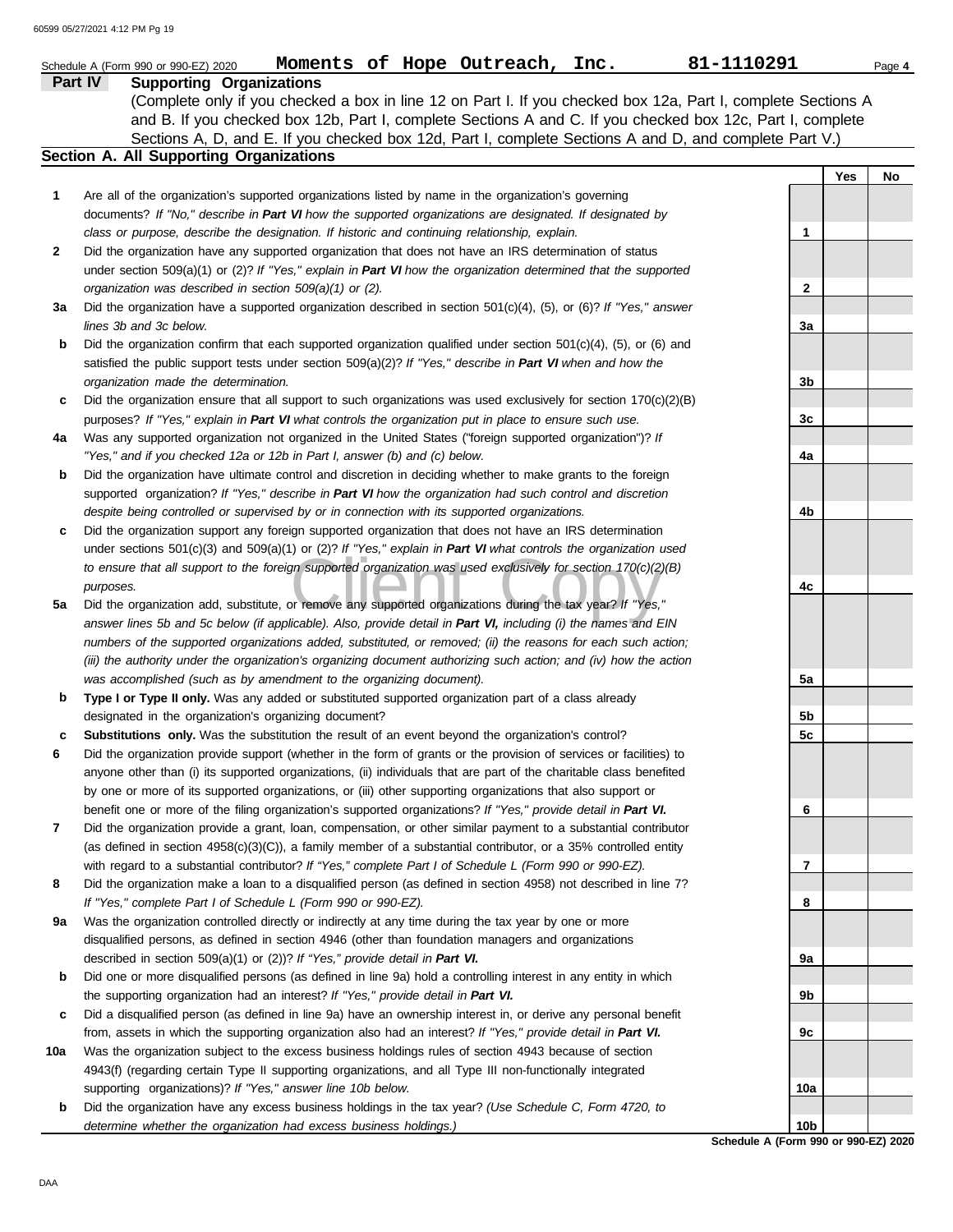|         | 81-1110291<br>Moments of Hope Outreach, Inc.<br>Schedule A (Form 990 or 990-EZ) 2020                                                                                                                                                   |                 |     | Page 5 |
|---------|----------------------------------------------------------------------------------------------------------------------------------------------------------------------------------------------------------------------------------------|-----------------|-----|--------|
| Part IV | <b>Supporting Organizations (continued)</b>                                                                                                                                                                                            |                 | Yes | No     |
| 11      | Has the organization accepted a gift or contribution from any of the following persons?                                                                                                                                                |                 |     |        |
| а       | A person who directly or indirectly controls, either alone or together with persons described in lines 11b and                                                                                                                         |                 |     |        |
|         | 11c below, the governing body of a supported organization?                                                                                                                                                                             | 11a             |     |        |
| b       | A family member of a person described in line 11a above?                                                                                                                                                                               | 11 <sub>b</sub> |     |        |
| c       | A 35% controlled entity of a person described in line 11a or 11b above? If "Yes" to line 11a, 11b, or 11c, provide                                                                                                                     |                 |     |        |
|         | detail in Part VI.                                                                                                                                                                                                                     | 11c             |     |        |
|         | Section B. Type I Supporting Organizations                                                                                                                                                                                             |                 |     |        |
|         |                                                                                                                                                                                                                                        |                 | Yes | No     |
| 1       | Did the governing body, members of the governing body, officers acting in their official capacity, or membership of one or                                                                                                             |                 |     |        |
|         | more supported organizations have the power to regularly appoint or elect at least a majority of the organization's officers,                                                                                                          |                 |     |        |
|         | directors, or trustees at all times during the tax year? If "No," describe in Part VI how the supported organization(s)                                                                                                                |                 |     |        |
|         | effectively operated, supervised, or controlled the organization's activities. If the organization had more than one supported                                                                                                         |                 |     |        |
|         | organization, describe how the powers to appoint and/or remove officers, directors, or trustees were allocated among the                                                                                                               |                 |     |        |
|         | supported organizations and what conditions or restrictions, if any, applied to such powers during the tax year.                                                                                                                       | 1               |     |        |
| 2       | Did the organization operate for the benefit of any supported organization other than the supported                                                                                                                                    |                 |     |        |
|         | organization(s) that operated, supervised, or controlled the supporting organization? If "Yes," explain in Part                                                                                                                        |                 |     |        |
|         | VI how providing such benefit carried out the purposes of the supported organization(s) that operated,                                                                                                                                 |                 |     |        |
|         | supervised, or controlled the supporting organization.                                                                                                                                                                                 | $\mathbf{2}$    |     |        |
|         | Section C. Type II Supporting Organizations                                                                                                                                                                                            |                 |     |        |
|         |                                                                                                                                                                                                                                        |                 | Yes | No     |
| 1       | Were a majority of the organization's directors or trustees during the tax year also a majority of the directors                                                                                                                       |                 |     |        |
|         | or trustees of each of the organization's supported organization(s)? If "No," describe in Part VI how control                                                                                                                          |                 |     |        |
|         | or management of the supporting organization was vested in the same persons that controlled or managed                                                                                                                                 |                 |     |        |
|         | the supported organization(s).                                                                                                                                                                                                         | 1               |     |        |
|         | Section D. All Type III Supporting Organizations                                                                                                                                                                                       |                 |     |        |
|         |                                                                                                                                                                                                                                        |                 | Yes | No     |
| 1       | Did the organization provide to each of its supported organizations, by the last day of the fifth month of the                                                                                                                         |                 |     |        |
|         | organization's tax year, (i) a written notice describing the type and amount of support provided during the prior tax                                                                                                                  |                 |     |        |
|         | year, (ii) a copy of the Form 990 that was most recently filed as of the date of notification, and (iii) copies of the                                                                                                                 |                 |     |        |
|         | organization's governing documents in effect on the date of notification, to the extent not previously provided?                                                                                                                       | 1               |     |        |
| 2       | Were any of the organization's officers, directors, or trustees either (i) appointed or elected by the supported<br>organization(s) or (ii) serving on the governing body of a supported organization? If "No," explain in Part VI how |                 |     |        |
|         | the organization maintained a close and continuous working relationship with the supported organization(s).                                                                                                                            | 2               |     |        |
| 3       | By reason of the relationship described in line 2, above, did the organization's supported organizations have                                                                                                                          |                 |     |        |
|         | a significant voice in the organization's investment policies and in directing the use of the organization's                                                                                                                           |                 |     |        |
|         | income or assets at all times during the tax year? If "Yes," describe in Part VI the role the organization's                                                                                                                           |                 |     |        |
|         | supported organizations played in this regard.                                                                                                                                                                                         | 3               |     |        |
|         | Section E. Type III Functionally-Integrated Supporting Organizations                                                                                                                                                                   |                 |     |        |
| 1       | Check the box next to the method that the organization used to satisfy the Integral Part Test during the year (see instructions).                                                                                                      |                 |     |        |
| a       | The organization satisfied the Activities Test. Complete line 2 below.                                                                                                                                                                 |                 |     |        |
| b       | The organization is the parent of each of its supported organizations. Complete line 3 below.                                                                                                                                          |                 |     |        |
| c       | The organization supported a governmental entity. Describe in Part VI how you supported a governmental entity (see instructions).                                                                                                      |                 |     |        |
| 2       | Activities Test. Answer lines 2a and 2b below.                                                                                                                                                                                         |                 | Yes | No     |
| а       | Did substantially all of the organization's activities during the tax year directly further the exempt purposes of                                                                                                                     |                 |     |        |
|         | the supported organization(s) to which the organization was responsive? If "Yes," then in Part VI identify                                                                                                                             |                 |     |        |
|         | those supported organizations and explain how these activities directly furthered their exempt purposes,                                                                                                                               |                 |     |        |
|         | how the organization was responsive to those supported organizations, and how the organization determined                                                                                                                              |                 |     |        |
|         | that these activities constituted substantially all of its activities.                                                                                                                                                                 | 2a              |     |        |
| b       | Did the activities described in line 2a, above, constitute activities that, but for the organization's involvement,                                                                                                                    |                 |     |        |
|         | one or more of the organization's supported organization(s) would have been engaged in? If "Yes," explain in                                                                                                                           |                 |     |        |
|         | Part VI the reasons for the organization's position that its supported organization(s) would have engaged in                                                                                                                           |                 |     |        |
|         | these activities but for the organization's involvement.                                                                                                                                                                               | 2b              |     |        |
| 3       | Parent of Supported Organizations. Answer lines 3a and 3b below.                                                                                                                                                                       |                 |     |        |
| а       | Did the organization have the power to regularly appoint or elect a majority of the officers, directors, or                                                                                                                            |                 |     |        |
|         | trustees of each of the supported organizations? If "Yes" or "No," provide details in Part VI.                                                                                                                                         | За              |     |        |
| b       | Did the organization exercise a substantial degree of direction over the policies, programs, and activities of each                                                                                                                    |                 |     |        |

of its supported organizations? *If "Yes," describe in Part VI the role played by the organization in this regard.*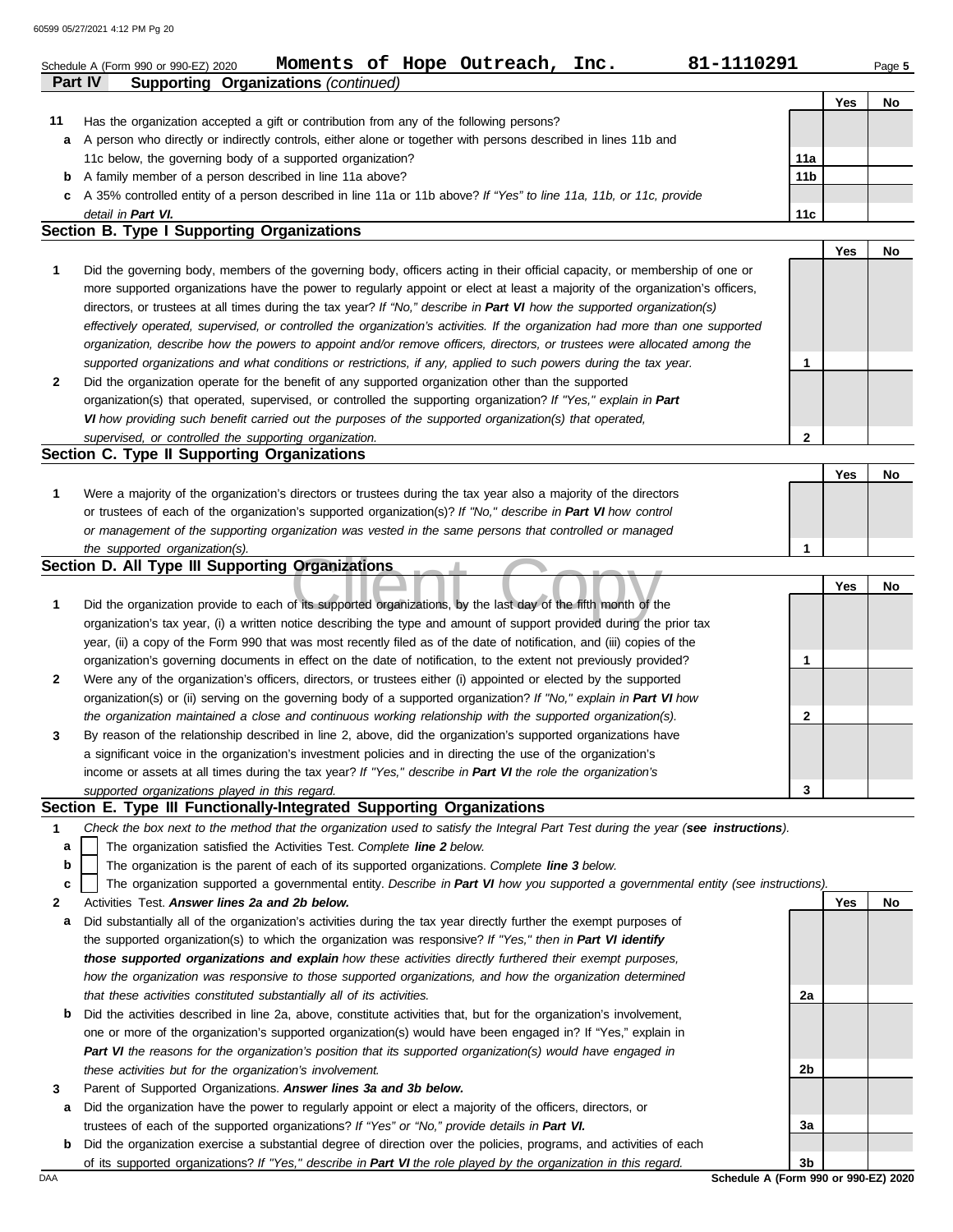|                         | Moments of Hope Outreach, Inc.<br>Schedule A (Form 990 or 990-EZ) 2020                                                           |                         | 81-1110291     | Page 6                         |
|-------------------------|----------------------------------------------------------------------------------------------------------------------------------|-------------------------|----------------|--------------------------------|
| <b>Part V</b>           | Type III Non-Functionally Integrated 509(a)(3) Supporting Organizations                                                          |                         |                |                                |
| $\mathbf{1}$            | Check here if the organization satisfied the Integral Part Test as a qualifying trust on Nov. 20, 1970 (explain in Part VI). See |                         |                |                                |
|                         | instructions. All other Type III non-functionally integrated supporting organizations must complete Sections A through E.        |                         |                |                                |
|                         | Section A - Adjusted Net Income                                                                                                  |                         | (A) Prior Year | (B) Current Year<br>(optional) |
| $\mathbf{1}$            | Net short-term capital gain                                                                                                      | $\mathbf{1}$            |                |                                |
| $\mathbf{2}$            | Recoveries of prior-year distributions                                                                                           | $\mathbf{2}$            |                |                                |
| 3                       | Other gross income (see instructions)                                                                                            | 3                       |                |                                |
| 4                       | Add lines 1 through 3.                                                                                                           | 4                       |                |                                |
| 5                       | Depreciation and depletion                                                                                                       | 5                       |                |                                |
| 6                       | Portion of operating expenses paid or incurred for production or collection of                                                   |                         |                |                                |
|                         | gross income or for management, conservation, or maintenance of property                                                         |                         |                |                                |
|                         | held for production of income (see instructions)                                                                                 | 6                       |                |                                |
| $\overline{7}$          | Other expenses (see instructions)                                                                                                | $\overline{\mathbf{r}}$ |                |                                |
| 8                       | Adjusted Net Income (subtract lines 5, 6, and 7 from line 4)                                                                     | 8                       |                |                                |
|                         | Section B - Minimum Asset Amount                                                                                                 |                         | (A) Prior Year | (B) Current Year<br>(optional) |
| $\mathbf 1$             | Aggregate fair market value of all non-exempt-use assets (see                                                                    |                         |                |                                |
|                         | instructions for short tax year or assets held for part of year):                                                                |                         |                |                                |
|                         | a Average monthly value of securities                                                                                            | 1a                      |                |                                |
|                         | <b>b</b> Average monthly cash balances                                                                                           | 1b                      |                |                                |
|                         | c Fair market value of other non-exempt-use assets                                                                               | 1 <sub>c</sub>          |                |                                |
|                         | d Total (add lines 1a, 1b, and 1c)                                                                                               | 1 <sub>d</sub>          |                |                                |
|                         | <b>e</b> Discount claimed for blockage or other factors                                                                          |                         |                |                                |
|                         | (explain in detail in Part VI):                                                                                                  |                         |                |                                |
| $\mathbf{2}$            | Acquisition indebtedness applicable to non-exempt-use assets                                                                     | $\mathbf{2}$            |                |                                |
| 3                       | Subtract line 2 from line 1d.                                                                                                    | $\overline{\mathbf{3}}$ |                |                                |
| 4                       | Cash deemed held for exempt use. Enter 0.015 of line 3 (for greater amount,<br>see instructions).                                | $\overline{4}$          |                |                                |
| 5                       | Net value of non-exempt-use assets (subtract line 4 from line 3)                                                                 | 5                       |                |                                |
| 6                       | Multiply line 5 by 0.035.                                                                                                        | 6                       |                |                                |
| $\overline{\mathbf{r}}$ | Recoveries of prior-year distributions                                                                                           | $\overline{\mathbf{r}}$ |                |                                |
| 8                       | Minimum Asset Amount (add line 7 to line 6)                                                                                      | 8                       |                |                                |
|                         | Section C - Distributable Amount                                                                                                 |                         |                | <b>Current Year</b>            |
| 1.                      | Adjusted net income for prior year (from Section A, line 8, column A)                                                            | 1                       |                |                                |
| $\mathbf{2}$            | Enter 0.85 of line 1.                                                                                                            | $\mathbf{2}$            |                |                                |
| 3                       | Minimum asset amount for prior year (from Section B, line 8, column A)                                                           | 3                       |                |                                |
| 4                       | Enter greater of line 2 or line 3.                                                                                               | $\overline{\mathbf{4}}$ |                |                                |
| 5                       | Income tax imposed in prior year                                                                                                 | 5                       |                |                                |
| 6                       | <b>Distributable Amount.</b> Subtract line 5 from line 4, unless subject to                                                      |                         |                |                                |
|                         | emergency temporary reduction (see instructions).                                                                                | 6                       |                |                                |

**7** | Check here if the current year is the organization's first as a non-functionally integrated Type III supporting organization (see instructions).

**Schedule A (Form 990 or 990-EZ) 2020**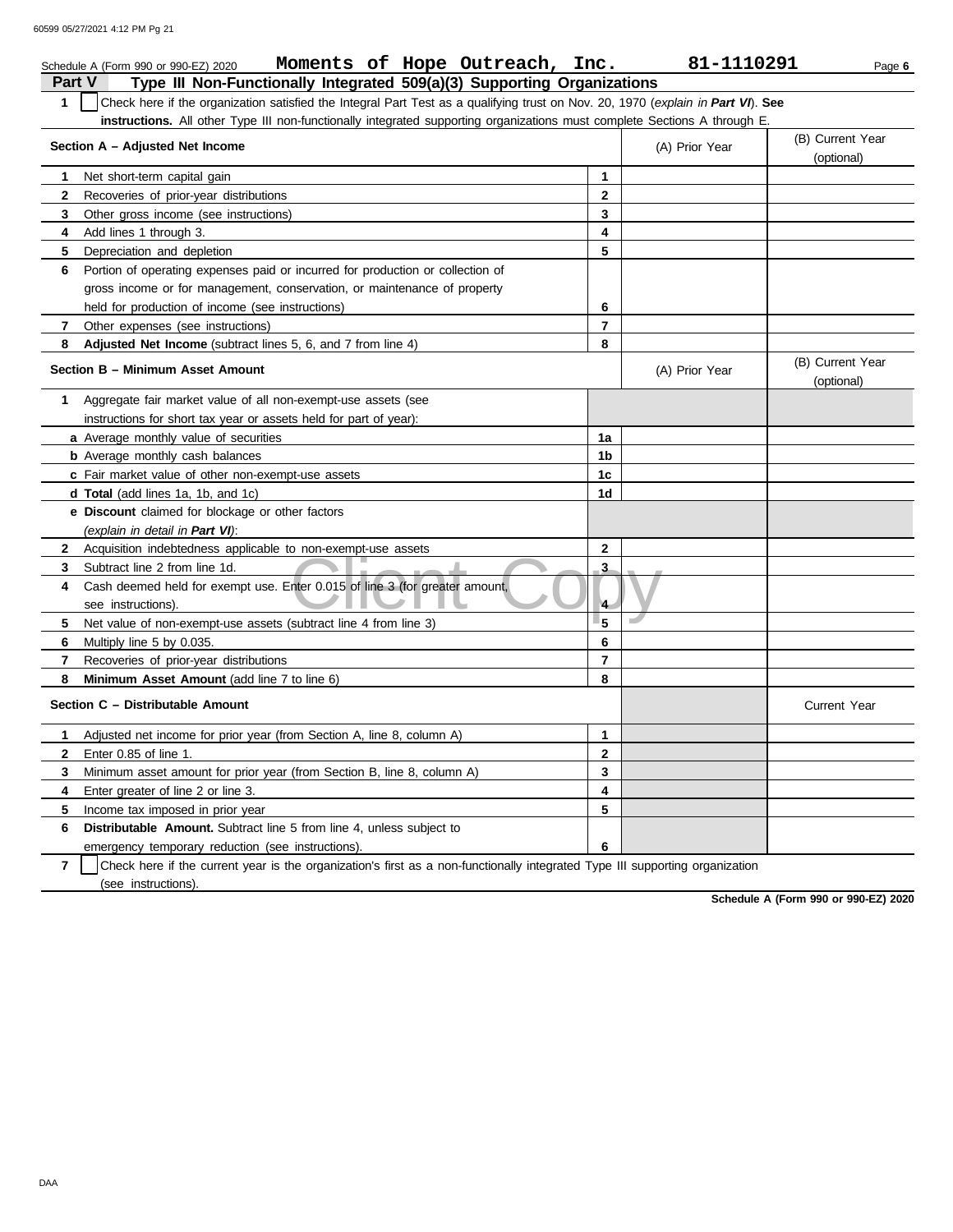|               | Moments of Hope Outreach, Inc.<br>Schedule A (Form 990 or 990-EZ) 2020                                |                                    | 81-1110291                                    | Page 7                                           |
|---------------|-------------------------------------------------------------------------------------------------------|------------------------------------|-----------------------------------------------|--------------------------------------------------|
| <b>Part V</b> | Type III Non-Functionally Integrated 509(a)(3) Supporting Organizations (continued)                   |                                    |                                               |                                                  |
|               | Section D - Distributions                                                                             |                                    |                                               | <b>Current Year</b>                              |
| 1             | Amounts paid to supported organizations to accomplish exempt purposes                                 |                                    |                                               |                                                  |
| $\mathbf{2}$  | Amounts paid to perform activity that directly furthers exempt purposes of supported                  |                                    |                                               |                                                  |
|               | organizations, in excess of income from activity                                                      |                                    |                                               |                                                  |
| 3             | Administrative expenses paid to accomplish exempt purposes of supported organizations                 |                                    |                                               |                                                  |
| 4             | Amounts paid to acquire exempt-use assets                                                             |                                    |                                               |                                                  |
| 5             | Qualified set-aside amounts (prior IRS approval required— <i>provide details in Part VI</i> )         |                                    |                                               |                                                  |
| 6             | Other distributions (describe in Part VI). See instructions.                                          |                                    |                                               |                                                  |
| 7             | Total annual distributions. Add lines 1 through 6.                                                    |                                    |                                               |                                                  |
| 8             | Distributions to attentive supported organizations to which the organization is responsive            |                                    |                                               |                                                  |
|               | (provide details in Part VI). See instructions.                                                       |                                    |                                               |                                                  |
| 9             | Distributable amount for 2020 from Section C, line 6                                                  |                                    |                                               |                                                  |
| 10            | Line 8 amount divided by line 9 amount                                                                |                                    |                                               |                                                  |
|               | <b>Section E - Distribution Allocations (see instructions)</b>                                        | (i)<br><b>Excess Distributions</b> | (ii)<br><b>Underdistributions</b><br>Pre-2020 | (iii)<br><b>Distributable</b><br>Amount for 2020 |
| $\mathbf 1$   | Distributable amount for 2020 from Section C, line 6                                                  |                                    |                                               |                                                  |
| $\mathbf{2}$  | Underdistributions, if any, for years prior to 2020                                                   |                                    |                                               |                                                  |
|               | (reasonable cause required-explain in Part VI). See                                                   |                                    |                                               |                                                  |
|               | instructions.                                                                                         |                                    |                                               |                                                  |
| 3             | Excess distributions carryover, if any, to 2020                                                       |                                    |                                               |                                                  |
|               |                                                                                                       |                                    |                                               |                                                  |
|               |                                                                                                       |                                    |                                               |                                                  |
|               | ш                                                                                                     |                                    |                                               |                                                  |
|               |                                                                                                       |                                    |                                               |                                                  |
|               |                                                                                                       |                                    |                                               |                                                  |
|               | f Total of lines 3a through 3e                                                                        |                                    |                                               |                                                  |
|               | <b>g</b> Applied to underdistributions of prior years                                                 |                                    |                                               |                                                  |
|               | h Applied to 2020 distributable amount<br><b>i</b> Carryover from 2015 not applied (see instructions) |                                    |                                               |                                                  |
|               | Remainder. Subtract lines 3q, 3h, and 3i from line 3f.                                                |                                    |                                               |                                                  |
| 4             | Distributions for 2020 from                                                                           |                                    |                                               |                                                  |
|               | \$<br>Section D, line 7:                                                                              |                                    |                                               |                                                  |
|               | <b>a</b> Applied to underdistributions of prior years                                                 |                                    |                                               |                                                  |
|               | <b>b</b> Applied to 2020 distributable amount                                                         |                                    |                                               |                                                  |
|               | c Remainder. Subtract lines 4a and 4b from line 4.                                                    |                                    |                                               |                                                  |
| 5             | Remaining underdistributions for years prior to 2020, if                                              |                                    |                                               |                                                  |
|               | any. Subtract lines 3g and 4a from line 2. For result                                                 |                                    |                                               |                                                  |
|               | greater than zero, explain in Part VI. See instructions.                                              |                                    |                                               |                                                  |
| 6             | Remaining underdistributions for 2020 Subtract lines 3h                                               |                                    |                                               |                                                  |
|               | and 4b from line 1. For result greater than zero, explain in                                          |                                    |                                               |                                                  |
|               | Part VI. See instructions.                                                                            |                                    |                                               |                                                  |
| 7             | Excess distributions carryover to 2021. Add lines 3j                                                  |                                    |                                               |                                                  |
|               | and 4c.                                                                                               |                                    |                                               |                                                  |
| 8             | Breakdown of line 7:                                                                                  |                                    |                                               |                                                  |
|               |                                                                                                       |                                    |                                               |                                                  |
|               |                                                                                                       |                                    |                                               |                                                  |
|               | c Excess from 2018                                                                                    |                                    |                                               |                                                  |
|               | d Excess from 2019                                                                                    |                                    |                                               |                                                  |
|               | e Excess from 2020                                                                                    |                                    |                                               |                                                  |
|               |                                                                                                       |                                    |                                               |                                                  |

**Schedule A (Form 990 or 990-EZ) 2020**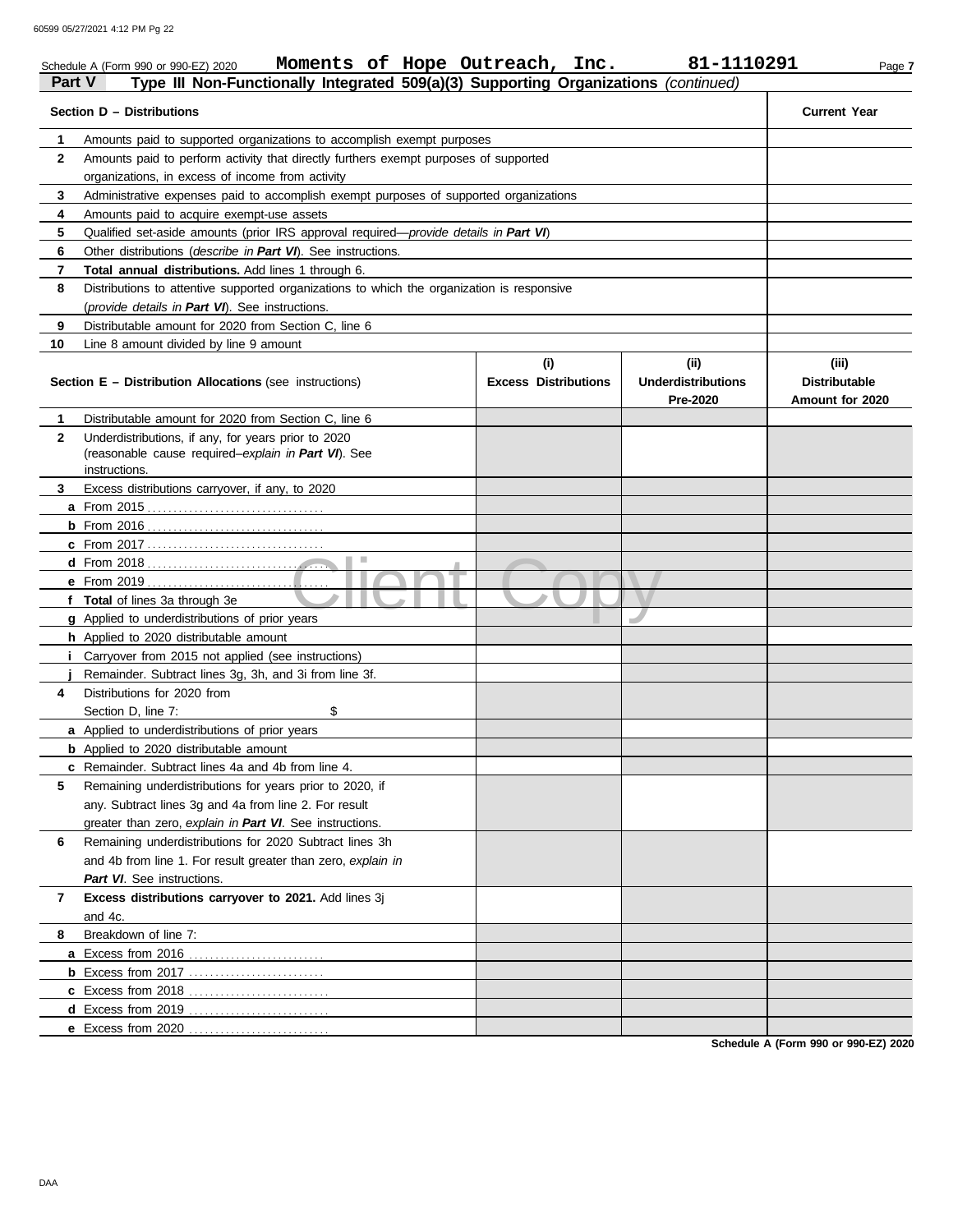| Moments of Hope Outreach, Inc.<br>Schedule A (Form 990 or 990-EZ) 2020                                                                                                                                                                                                                                                                                                                                                                                                                                                                                                                                 | 81-1110291 | Page 8  |
|--------------------------------------------------------------------------------------------------------------------------------------------------------------------------------------------------------------------------------------------------------------------------------------------------------------------------------------------------------------------------------------------------------------------------------------------------------------------------------------------------------------------------------------------------------------------------------------------------------|------------|---------|
| Part VI<br>Supplemental Information. Provide the explanations required by Part II, line 10; Part II, line 17a or 17b; Part<br>III, line 12; Part IV, Section A, lines 1, 2, 3b, 3c, 4b, 4c, 5a, 6, 9a, 9b, 9c, 11a, 11b, and 11c; Part IV, Section<br>B, lines 1 and 2; Part IV, Section C, line 1; Part IV, Section D, lines 2 and 3; Part IV, Section E, lines 1c, 2a, 2b,<br>3a, and 3b; Part V, line 1; Part V, Section B, line 1e; Part V, Section D, lines 5, 6, and 8; and Part V, Section E,<br>lines 2, 5, and 6. Also complete this part for any additional information. (See instructions.) |            |         |
| Supporting Schedule - Unusual Grants                                                                                                                                                                                                                                                                                                                                                                                                                                                                                                                                                                   |            |         |
| Mo Hope Village                                                                                                                                                                                                                                                                                                                                                                                                                                                                                                                                                                                        | \$         | 50,000  |
| Mo Hope Village                                                                                                                                                                                                                                                                                                                                                                                                                                                                                                                                                                                        | \$         | 110,000 |
| Mo Hope Village                                                                                                                                                                                                                                                                                                                                                                                                                                                                                                                                                                                        | \$         | 30,000  |
| Emerg Funding COVID                                                                                                                                                                                                                                                                                                                                                                                                                                                                                                                                                                                    | \$         | 24,000  |
| Emerg Funding COVID                                                                                                                                                                                                                                                                                                                                                                                                                                                                                                                                                                                    | \$         | 17,000  |
|                                                                                                                                                                                                                                                                                                                                                                                                                                                                                                                                                                                                        |            |         |
|                                                                                                                                                                                                                                                                                                                                                                                                                                                                                                                                                                                                        |            |         |
|                                                                                                                                                                                                                                                                                                                                                                                                                                                                                                                                                                                                        |            |         |
|                                                                                                                                                                                                                                                                                                                                                                                                                                                                                                                                                                                                        |            |         |
|                                                                                                                                                                                                                                                                                                                                                                                                                                                                                                                                                                                                        |            |         |
|                                                                                                                                                                                                                                                                                                                                                                                                                                                                                                                                                                                                        |            |         |
|                                                                                                                                                                                                                                                                                                                                                                                                                                                                                                                                                                                                        |            |         |
|                                                                                                                                                                                                                                                                                                                                                                                                                                                                                                                                                                                                        |            |         |
|                                                                                                                                                                                                                                                                                                                                                                                                                                                                                                                                                                                                        |            |         |
|                                                                                                                                                                                                                                                                                                                                                                                                                                                                                                                                                                                                        |            |         |
|                                                                                                                                                                                                                                                                                                                                                                                                                                                                                                                                                                                                        |            |         |
|                                                                                                                                                                                                                                                                                                                                                                                                                                                                                                                                                                                                        |            |         |
|                                                                                                                                                                                                                                                                                                                                                                                                                                                                                                                                                                                                        |            |         |
|                                                                                                                                                                                                                                                                                                                                                                                                                                                                                                                                                                                                        |            |         |
|                                                                                                                                                                                                                                                                                                                                                                                                                                                                                                                                                                                                        |            |         |
|                                                                                                                                                                                                                                                                                                                                                                                                                                                                                                                                                                                                        |            |         |
|                                                                                                                                                                                                                                                                                                                                                                                                                                                                                                                                                                                                        |            |         |
|                                                                                                                                                                                                                                                                                                                                                                                                                                                                                                                                                                                                        |            |         |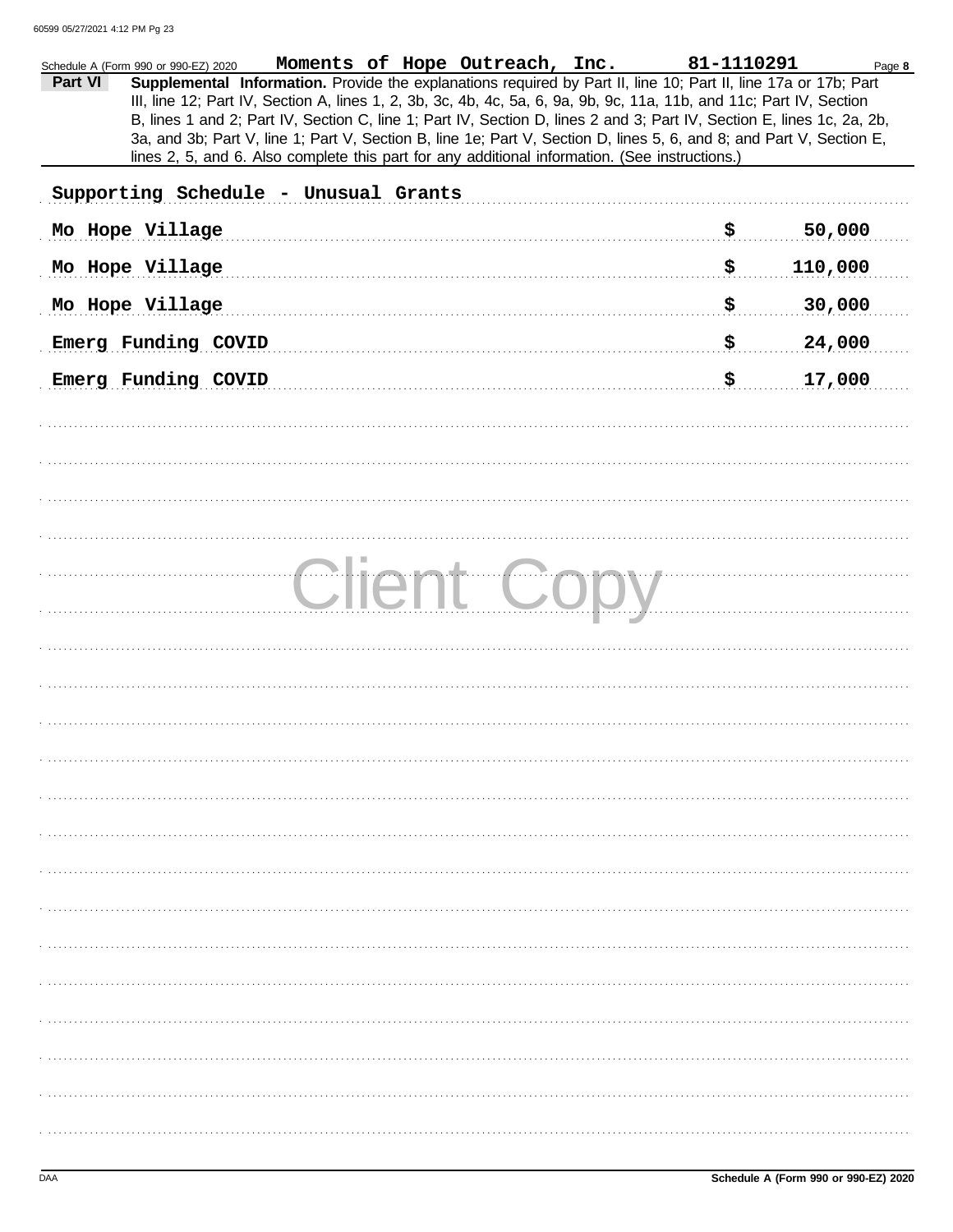**(Form 990, 990-EZ,**

## **Schedule of Contributors Schedule B**

OMB No. 1545-0047

**2020**

**or 990-PF)** u **Attach to Form 990, Form 990-EZ, or Form 990-PF.** u **Go to** *www.irs.gov/Form990* **for the latest information.**

**Employer identification number**

| Department of the Treasury<br>Internal Revenue Service |  |  |  |  |  |
|--------------------------------------------------------|--|--|--|--|--|
| Name of the organization                               |  |  |  |  |  |

### **Moments of Hope Outreach, Inc. 81-1110291**

**Organization type** (check one):

| Filers of:         | Section:                                                                    |
|--------------------|-----------------------------------------------------------------------------|
| Form 990 or 990-EZ | $ \mathbf{X} $ 501(c)( $3$ ) (enter number) organization                    |
|                    | $4947(a)(1)$ nonexempt charitable trust not treated as a private foundation |
|                    | 527 political organization                                                  |
| Form 990-PF        | 501(c)(3) exempt private foundation                                         |
|                    | $4947(a)(1)$ nonexempt charitable trust treated as a private foundation     |
|                    | $501(c)(3)$ taxable private foundation                                      |

Check if your organization is covered by the **General Rule** or a **Special Rule. Note:** Only a section 501(c)(7), (8), or (10) organization can check boxes for both the General Rule and a Special Rule. See instructions.

### **General Rule**

Por an organization filing Form 990, 990-EZ, or 990-PF that received, during the year, contributions totaling \$5,000 or more (in money or property) from any one contributor. Complete Parts I and II. See instructions for determining a contributor's total contributions.

#### **Special Rules**

| X | For an organization described in section 501(c)(3) filing Form 990 or 990-EZ that met the 33 <sup>1</sup> /3% support test of the<br>regulations under sections 509(a)(1) and 170(b)(1)(A)(vi), that checked Schedule A (Form 990 or 990-EZ), Part II, line<br>13, 16a, or 16b, and that received from any one contributor, during the year, total contributions of the greater of (1)<br>\$5,000; or (2) 2% of the amount on (i) Form 990, Part VIII, line 1h; or (ii) Form 990-EZ, line 1. Complete Parts I and II.                                                                                               |
|---|---------------------------------------------------------------------------------------------------------------------------------------------------------------------------------------------------------------------------------------------------------------------------------------------------------------------------------------------------------------------------------------------------------------------------------------------------------------------------------------------------------------------------------------------------------------------------------------------------------------------|
|   | For an organization described in section 501(c)(7), (8), or (10) filing Form 990 or 990-EZ that received from any one<br>contributor, during the year, total contributions of more than \$1,000 exclusively for religious, charitable, scientific,<br>literary, or educational purposes, or for the prevention of cruelty to children or animals. Complete Parts I (entering<br>"N/A" in column (b) instead of the contributor name and address), II, and III.                                                                                                                                                      |
|   | For an organization described in section 501(c)(7), (8), or (10) filing Form 990 or 990-EZ that received from any one<br>contributor, during the year, contributions exclusively for religious, charitable, etc., purposes, but no such<br>contributions totaled more than \$1,000. If this box is checked, enter here the total contributions that were received<br>during the year for an exclusively religious, charitable, etc., purpose. Don't complete any of the parts unless the<br>General Rule applies to this organization because it received nonexclusively religious, charitable, etc., contributions |

totaling \$5,000 or more during the year . . . . . . . . . . . . . . . . . . . . . . . . . . . . . . . . . . . . . . . . . . . . . . . . . . . . . . . . . . . . . . . . . . . . . . . . . . . . . . . . **Caution:** An organization that isn't covered by the General Rule and/or the Special Rules doesn't file Schedule B (Form 990,

990-EZ, or 990-PF), but it **must** answer "No" on Part IV, line 2, of its Form 990; or check the box on line H of its Form 990-EZ or on its Form 990-PF, Part I, line 2, to certify that it doesn't meet the filing requirements of Schedule B (Form 990, 990-EZ, or 990-PF).

**For Paperwork Reduction Act Notice, see the instructions for Form 990, 990-EZ, or 990-PF.**

\$ . . . . . . . . . . . . . . . . . . . . . . . . . . .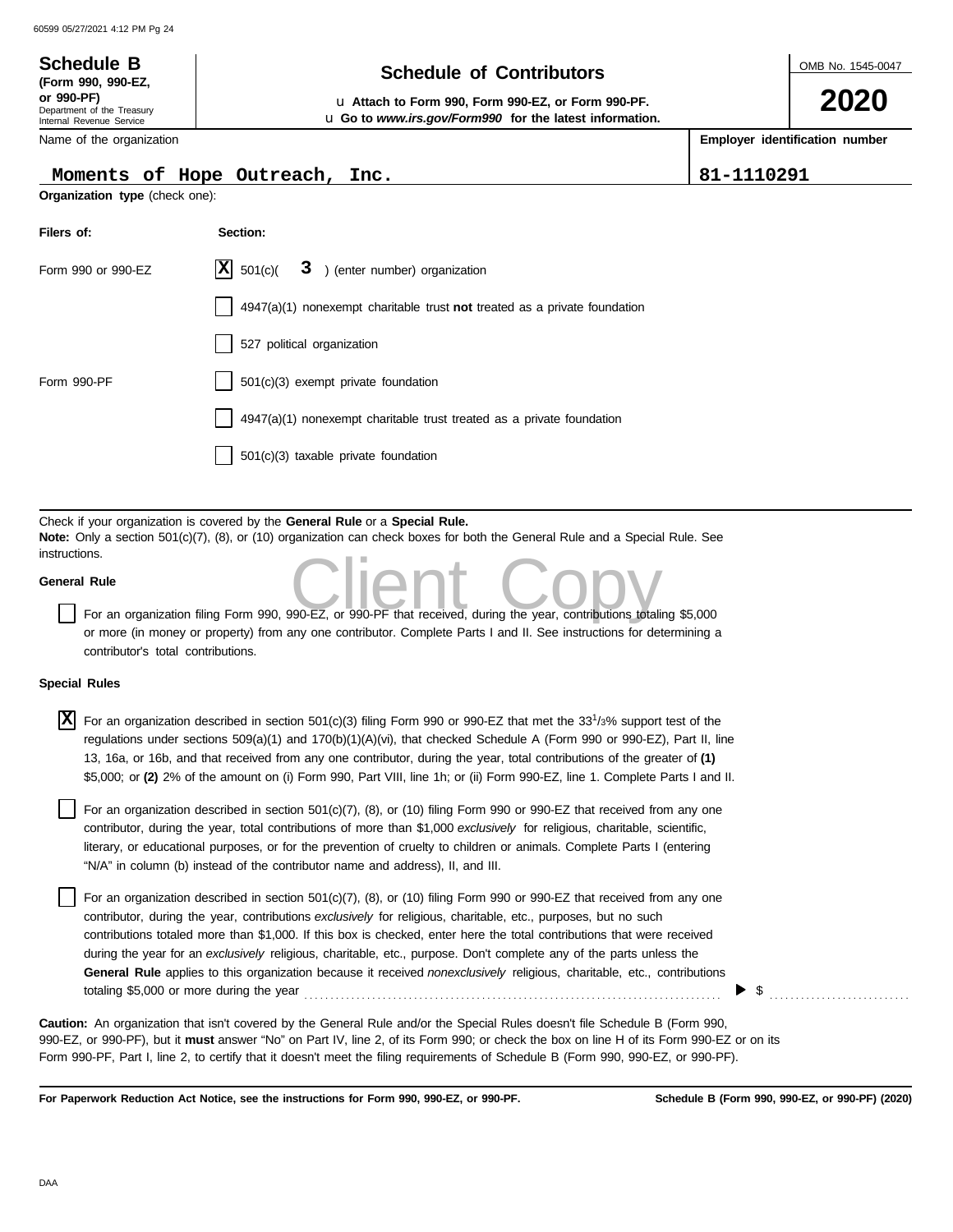|              | Schedule B (Form 990, 990-EZ, or 990-PF) (2020)                                                |                                   | Page 1 of 1<br>Page 2                                                                        |
|--------------|------------------------------------------------------------------------------------------------|-----------------------------------|----------------------------------------------------------------------------------------------|
|              | Name of organization<br>Moments of Hope Outreach, Inc.                                         |                                   | Employer identification number<br>81-1110291                                                 |
| Part I       | Contributors (see instructions). Use duplicate copies of Part I if additional space is needed. |                                   |                                                                                              |
| (a)<br>No.   | (b)<br>Name, address, and ZIP + 4                                                              | (c)<br><b>Total contributions</b> | (d)<br>Type of contribution                                                                  |
| 1            | Janet H. Dunnevant<br>7428 Hill View Drive<br>Mechanicsville<br>VA 23111-1326                  | 50,000<br>$\mathsf{\$}$           | X<br>Person<br>Payroll<br><b>Noncash</b><br>(Complete Part II for<br>noncash contributions.) |
| (a)<br>No.   | (b)<br>Name, address, and ZIP + 4                                                              | (c)<br><b>Total contributions</b> | (d)<br>Type of contribution                                                                  |
| $\mathbf{2}$ | Fairmount Christian Church<br>6502 Creighton Road<br>Mechanicsville<br><b>VA 23111</b>         | 110,000<br>\$                     | X<br>Person<br>Payroll<br>Noncash<br>(Complete Part II for<br>noncash contributions.)        |
| (a)<br>No.   | (b)<br>Name, address, and ZIP + 4                                                              | (c)<br><b>Total contributions</b> | (d)<br>Type of contribution                                                                  |
|              |                                                                                                |                                   | Person<br>Payroll<br>Noncash<br>(Complete Part II for<br>noncash contributions.)             |
| (a)<br>No.   | (b)<br>Name, address, and ZIP + 4                                                              | (c)<br><b>Total contributions</b> | (d)<br>Type of contribution                                                                  |
|              |                                                                                                |                                   | Person<br>Payroll<br>Noncash<br>(Complete Part II for<br>noncash contributions.)             |
| (a)<br>No.   | (b)<br>Name, address, and ZIP + 4                                                              | (c)<br><b>Total contributions</b> | (d)<br>Type of contribution                                                                  |
|              |                                                                                                | \$                                | Person<br>Payroll<br><b>Noncash</b><br>(Complete Part II for<br>noncash contributions.)      |
| (a)<br>No.   | (b)<br>Name, address, and ZIP + 4                                                              | (c)                               | (d)<br>Type of contribution                                                                  |
|              |                                                                                                | <b>Total contributions</b><br>\$  | Person<br>Payroll<br><b>Noncash</b><br>(Complete Part II for<br>noncash contributions.)      |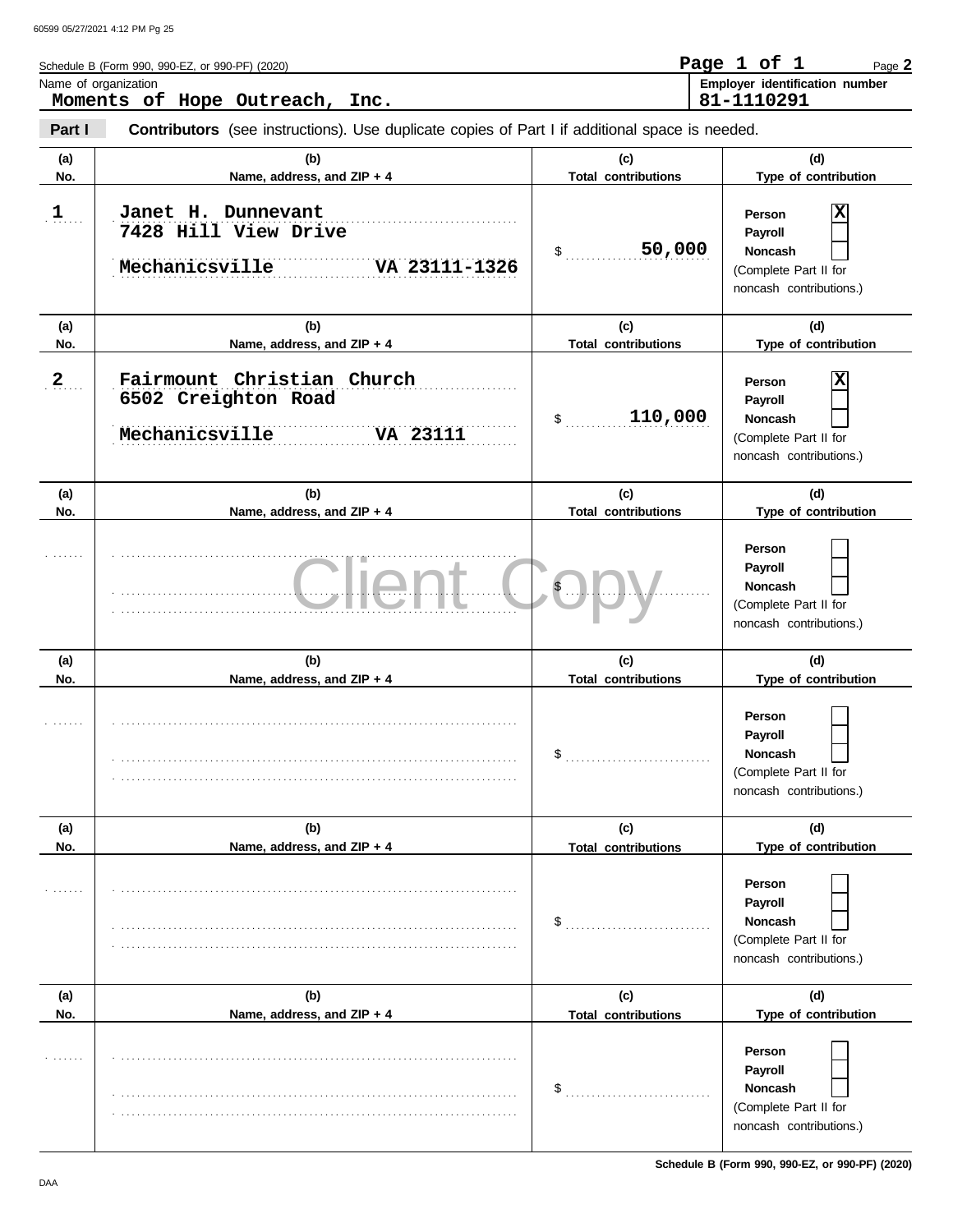| <b>SCHEDULE D</b><br>(Form 990) |                                                                                                                                                                                                                                                                      | <b>Supplemental Financial Statements</b><br>u Complete if the organization answered "Yes" on Form 990, |                                 | OMB No. 1545-0047                   |  |
|---------------------------------|----------------------------------------------------------------------------------------------------------------------------------------------------------------------------------------------------------------------------------------------------------------------|--------------------------------------------------------------------------------------------------------|---------------------------------|-------------------------------------|--|
| Department of the Treasury      | Part IV, line 6, 7, 8, 9, 10, 11a, 11b, 11c, 11d, 11e, 11f, 12a, or 12b.<br>u Attach to Form 990.                                                                                                                                                                    |                                                                                                        |                                 |                                     |  |
| Internal Revenue Service        |                                                                                                                                                                                                                                                                      | <b>u</b> Go to www.irs.gov/Form990 for instructions and the latest information.                        |                                 | Open to Public<br><b>Inspection</b> |  |
| Name of the organization        |                                                                                                                                                                                                                                                                      |                                                                                                        | Employer identification number  |                                     |  |
|                                 |                                                                                                                                                                                                                                                                      |                                                                                                        |                                 |                                     |  |
|                                 | Moments of Hope Outreach, Inc.                                                                                                                                                                                                                                       |                                                                                                        | 81-1110291                      |                                     |  |
| Part I                          | Organizations Maintaining Donor Advised Funds or Other Similar Funds or Accounts.<br>Complete if the organization answered "Yes" on Form 990, Part IV, line 6.                                                                                                       |                                                                                                        |                                 |                                     |  |
|                                 |                                                                                                                                                                                                                                                                      | (a) Donor advised funds                                                                                | (b) Funds and other accounts    |                                     |  |
| 1                               |                                                                                                                                                                                                                                                                      |                                                                                                        |                                 |                                     |  |
| 2                               | Aggregate value of contributions to (during year)                                                                                                                                                                                                                    |                                                                                                        |                                 |                                     |  |
| 3                               | Aggregate value of grants from (during year)                                                                                                                                                                                                                         |                                                                                                        |                                 |                                     |  |
| 4                               |                                                                                                                                                                                                                                                                      |                                                                                                        |                                 |                                     |  |
| 5                               | Did the organization inform all donors and donor advisors in writing that the assets held in donor advised                                                                                                                                                           |                                                                                                        |                                 |                                     |  |
|                                 |                                                                                                                                                                                                                                                                      |                                                                                                        |                                 | Yes<br>No                           |  |
| 6                               | Did the organization inform all grantees, donors, and donor advisors in writing that grant funds can be used                                                                                                                                                         |                                                                                                        |                                 |                                     |  |
|                                 | only for charitable purposes and not for the benefit of the donor or donor advisor, or for any other purpose                                                                                                                                                         |                                                                                                        |                                 |                                     |  |
| Part II                         | <b>Conservation Easements.</b>                                                                                                                                                                                                                                       |                                                                                                        |                                 | <b>Yes</b><br>No.                   |  |
|                                 | Complete if the organization answered "Yes" on Form 990, Part IV, line 7.                                                                                                                                                                                            |                                                                                                        |                                 |                                     |  |
| 1                               | Purpose(s) of conservation easements held by the organization (check all that apply).                                                                                                                                                                                |                                                                                                        |                                 |                                     |  |
|                                 | Preservation of land for public use (for example, recreation or education)                                                                                                                                                                                           | Preservation of a historically important land area                                                     |                                 |                                     |  |
| Protection of natural habitat   |                                                                                                                                                                                                                                                                      | Preservation of a certified historic structure                                                         |                                 |                                     |  |
|                                 |                                                                                                                                                                                                                                                                      |                                                                                                        |                                 |                                     |  |
| Preservation of open space      |                                                                                                                                                                                                                                                                      |                                                                                                        |                                 |                                     |  |
| $\mathbf{2}$                    | Complete lines 2a through 2d if the organization held a qualified conservation contribution in the form of a conservation<br>easement on the last day of the tax year.                                                                                               |                                                                                                        |                                 |                                     |  |
|                                 |                                                                                                                                                                                                                                                                      |                                                                                                        | Held at the End of the Tax Year |                                     |  |
| а                               |                                                                                                                                                                                                                                                                      |                                                                                                        | 2a                              |                                     |  |
| b                               |                                                                                                                                                                                                                                                                      |                                                                                                        | 2b                              |                                     |  |
| c                               | Number of conservation easements on a certified historic structure included in (a)                                                                                                                                                                                   |                                                                                                        | 2c                              |                                     |  |
|                                 | d Number of conservation easements included in (c) acquired after 7/25/06, and not on a                                                                                                                                                                              |                                                                                                        |                                 |                                     |  |
|                                 | historic structure listed in the National Register                                                                                                                                                                                                                   |                                                                                                        | 2d                              |                                     |  |
| 3                               | Number of conservation easements modified, transferred, released, extinguished, or terminated by the organization during the                                                                                                                                         |                                                                                                        |                                 |                                     |  |
| tax year $\mathbf u$            |                                                                                                                                                                                                                                                                      |                                                                                                        |                                 |                                     |  |
| 4                               | Number of states where property subject to conservation easement is located <b>u</b>                                                                                                                                                                                 |                                                                                                        |                                 |                                     |  |
| 5                               | Does the organization have a written policy regarding the periodic monitoring, inspection, handling of                                                                                                                                                               |                                                                                                        |                                 |                                     |  |
|                                 |                                                                                                                                                                                                                                                                      |                                                                                                        |                                 | Yes<br>No                           |  |
| 6                               | Staff and volunteer hours devoted to monitoring, inspecting, handling of violations, and enforcing conservation easements during the year                                                                                                                            |                                                                                                        |                                 |                                     |  |
| $\mathbf{u}$                    |                                                                                                                                                                                                                                                                      |                                                                                                        |                                 |                                     |  |
| 7                               | Amount of expenses incurred in monitoring, inspecting, handling of violations, and enforcing conservation easements during the year                                                                                                                                  |                                                                                                        |                                 |                                     |  |
|                                 |                                                                                                                                                                                                                                                                      |                                                                                                        |                                 |                                     |  |
| 8                               | Does each conservation easement reported on line 2(d) above satisfy the requirements of section 170(h)(4)(B)(i)                                                                                                                                                      |                                                                                                        |                                 |                                     |  |
|                                 |                                                                                                                                                                                                                                                                      |                                                                                                        |                                 | Yes<br>No                           |  |
| 9                               | In Part XIII, describe how the organization reports conservation easements in its revenue and expense statement and<br>balance sheet, and include, if applicable, the text of the footnote to the organization's financial statements that describes the             |                                                                                                        |                                 |                                     |  |
|                                 | organization's accounting for conservation easements.                                                                                                                                                                                                                |                                                                                                        |                                 |                                     |  |
| Part III                        | Organizations Maintaining Collections of Art, Historical Treasures, or Other Similar Assets.<br>Complete if the organization answered "Yes" on Form 990, Part IV, line 8.                                                                                            |                                                                                                        |                                 |                                     |  |
|                                 |                                                                                                                                                                                                                                                                      |                                                                                                        |                                 |                                     |  |
|                                 | 1a If the organization elected, as permitted under FASB ASC 958, not to report in its revenue statement and balance sheet works<br>of art, historical treasures, or other similar assets held for public exhibition, education, or research in furtherance of public |                                                                                                        |                                 |                                     |  |
|                                 | service, provide in Part XIII the text of the footnote to its financial statements that describes these items.                                                                                                                                                       |                                                                                                        |                                 |                                     |  |
|                                 | <b>b</b> If the organization elected, as permitted under FASB ASC 958, to report in its revenue statement and balance sheet works of                                                                                                                                 |                                                                                                        |                                 |                                     |  |
|                                 |                                                                                                                                                                                                                                                                      |                                                                                                        |                                 |                                     |  |
|                                 |                                                                                                                                                                                                                                                                      |                                                                                                        |                                 |                                     |  |
|                                 | art, historical treasures, or other similar assets held for public exhibition, education, or research in furtherance of public service,<br>provide the following amounts relating to these items:                                                                    |                                                                                                        |                                 |                                     |  |

| (ii) Assets included in Form 990, Part X                                                                                           |          |  |
|------------------------------------------------------------------------------------------------------------------------------------|----------|--|
| 2 If the organization received or held works of art, historical treasures, or other similar assets for financial gain, provide the |          |  |
| following amounts required to be reported under FASB ASC 958 relating to these items:                                              |          |  |
| a Revenue included on Form 990, Part VIII, line 1                                                                                  | <b>u</b> |  |

|     |  |  |  | For Paperwork Reduction Act Notice, see the Instructions for Form 990. |  |  |
|-----|--|--|--|------------------------------------------------------------------------|--|--|
| DAA |  |  |  |                                                                        |  |  |

<u>u \$</u>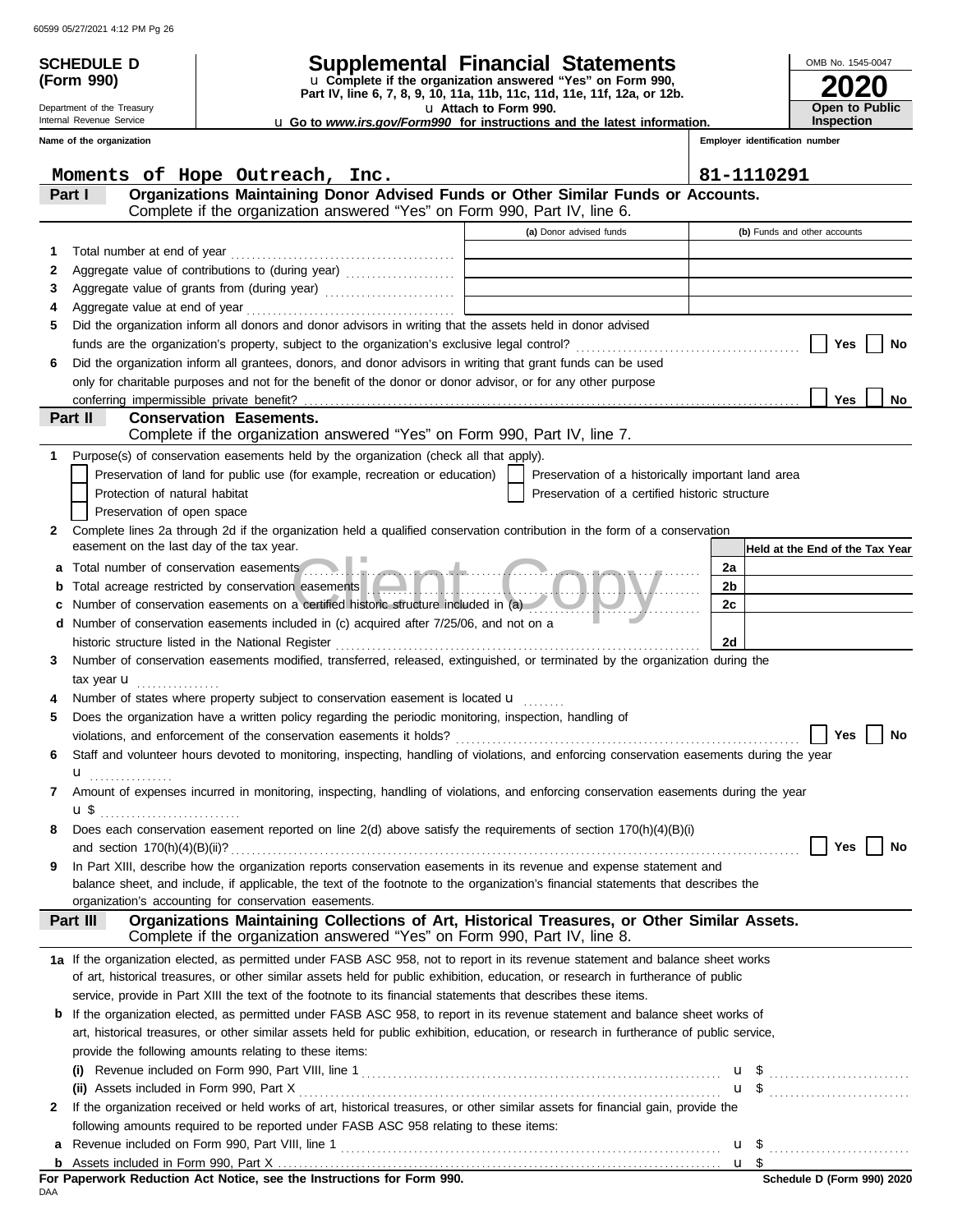60599 05/27/2021 4:12 PM Pg 27

|   | Schedule D (Form 990) 2020 Moments of Hope Outreach, Inc.                                                                                                                                                                      |                         |                          |                         |                    | 81-1110291           | Page 2              |
|---|--------------------------------------------------------------------------------------------------------------------------------------------------------------------------------------------------------------------------------|-------------------------|--------------------------|-------------------------|--------------------|----------------------|---------------------|
|   | Organizations Maintaining Collections of Art, Historical Treasures, or Other Similar Assets (continued)<br>Part III                                                                                                            |                         |                          |                         |                    |                      |                     |
| 3 | Using the organization's acquisition, accession, and other records, check any of the following that make significant use of its<br>collection items (check all that apply):                                                    |                         |                          |                         |                    |                      |                     |
| a | Public exhibition                                                                                                                                                                                                              |                         | Loan or exchange program |                         |                    |                      |                     |
| b | Scholarly research                                                                                                                                                                                                             | е                       |                          |                         |                    |                      |                     |
| с | Preservation for future generations                                                                                                                                                                                            |                         |                          |                         |                    |                      |                     |
|   | Provide a description of the organization's collections and explain how they further the organization's exempt purpose in Part                                                                                                 |                         |                          |                         |                    |                      |                     |
|   | XIII.                                                                                                                                                                                                                          |                         |                          |                         |                    |                      |                     |
| 5 | During the year, did the organization solicit or receive donations of art, historical treasures, or other similar                                                                                                              |                         |                          |                         |                    |                      |                     |
|   |                                                                                                                                                                                                                                |                         |                          |                         |                    |                      | Yes<br>No           |
|   | Part IV<br><b>Escrow and Custodial Arrangements.</b>                                                                                                                                                                           |                         |                          |                         |                    |                      |                     |
|   | Complete if the organization answered "Yes" on Form 990, Part IV, line 9, or reported an amount on Form                                                                                                                        |                         |                          |                         |                    |                      |                     |
|   | 990, Part X, line 21.                                                                                                                                                                                                          |                         |                          |                         |                    |                      |                     |
|   | 1a Is the organization an agent, trustee, custodian or other intermediary for contributions or other assets not                                                                                                                |                         |                          |                         |                    |                      |                     |
|   |                                                                                                                                                                                                                                |                         |                          |                         |                    |                      |                     |
|   |                                                                                                                                                                                                                                |                         |                          |                         |                    |                      | Yes<br>No           |
|   | <b>b</b> If "Yes," explain the arrangement in Part XIII and complete the following table:                                                                                                                                      |                         |                          |                         |                    |                      |                     |
|   |                                                                                                                                                                                                                                |                         |                          |                         |                    |                      | Amount              |
|   | c Beginning balance                                                                                                                                                                                                            |                         |                          |                         |                    | 1c                   |                     |
|   | Additions during the year contains and according to the year contained and year and according the year contains and according the year contains and according to the year contains and according to the year and year and year |                         |                          |                         |                    | 1d                   |                     |
|   |                                                                                                                                                                                                                                |                         |                          |                         |                    | 1е                   |                     |
|   | Ending balance                                                                                                                                                                                                                 |                         |                          |                         |                    | 1f                   |                     |
|   |                                                                                                                                                                                                                                |                         |                          |                         |                    |                      | <b>Yes</b><br>No    |
|   |                                                                                                                                                                                                                                |                         |                          |                         |                    |                      |                     |
|   | Part V<br><b>Endowment Funds.</b>                                                                                                                                                                                              |                         |                          |                         |                    |                      |                     |
|   | Complete if the organization answered "Yes" on Form 990, Part IV, line 10.                                                                                                                                                     |                         |                          |                         |                    |                      |                     |
|   |                                                                                                                                                                                                                                | (a) Current year        | (b) Prior year           |                         | (c) Two years back | (d) Three years back | (e) Four years back |
|   | 1a Beginning of year balance                                                                                                                                                                                                   |                         |                          |                         |                    |                      |                     |
| b |                                                                                                                                                                                                                                |                         |                          |                         |                    |                      |                     |
| c | Net investment earnings, gains, and                                                                                                                                                                                            |                         |                          |                         |                    |                      |                     |
|   |                                                                                                                                                                                                                                |                         |                          |                         |                    |                      |                     |
|   |                                                                                                                                                                                                                                |                         |                          |                         |                    |                      |                     |
|   | Other expenditures for facilities and                                                                                                                                                                                          |                         |                          |                         |                    |                      |                     |
|   | programs                                                                                                                                                                                                                       |                         |                          |                         |                    |                      |                     |
|   |                                                                                                                                                                                                                                |                         |                          |                         |                    |                      |                     |
|   | End of year balance                                                                                                                                                                                                            |                         |                          |                         |                    |                      |                     |
| 2 | Provide the estimated percentage of the current year end balance (line 1g, column (a)) held as:                                                                                                                                |                         |                          |                         |                    |                      |                     |
|   | a Board designated or quasi-endowment u                                                                                                                                                                                        |                         |                          |                         |                    |                      |                     |
|   | <b>b</b> Permanent endowment <b>u</b> %                                                                                                                                                                                        |                         |                          |                         |                    |                      |                     |
|   | Term endowment <b>u</b> %                                                                                                                                                                                                      |                         |                          |                         |                    |                      |                     |
|   | The percentages on lines 2a, 2b, and 2c should equal 100%.                                                                                                                                                                     |                         |                          |                         |                    |                      |                     |
|   | 3a Are there endowment funds not in the possession of the organization that are held and administered for the                                                                                                                  |                         |                          |                         |                    |                      |                     |
|   | organization by:                                                                                                                                                                                                               |                         |                          |                         |                    |                      | Yes<br>No           |
|   |                                                                                                                                                                                                                                |                         |                          |                         |                    |                      | 3a(i)               |
|   | (ii) Related organizations                                                                                                                                                                                                     |                         |                          |                         |                    |                      | 3a(ii)              |
|   |                                                                                                                                                                                                                                |                         |                          |                         |                    |                      | 3 <sub>b</sub>      |
|   | Describe in Part XIII the intended uses of the organization's endowment funds.                                                                                                                                                 |                         |                          |                         |                    |                      |                     |
|   | Part VI<br>Land, Buildings, and Equipment.                                                                                                                                                                                     |                         |                          |                         |                    |                      |                     |
|   | Complete if the organization answered "Yes" on Form 990, Part IV, line 11a. See Form 990, Part X, line 10.                                                                                                                     |                         |                          |                         |                    |                      |                     |
|   | Description of property                                                                                                                                                                                                        | (a) Cost or other basis |                          | (b) Cost or other basis |                    | (c) Accumulated      | (d) Book value      |
|   |                                                                                                                                                                                                                                | (investment)            |                          | (other)                 |                    | depreciation         |                     |
|   | 1a Land                                                                                                                                                                                                                        |                         |                          |                         |                    |                      |                     |
|   |                                                                                                                                                                                                                                |                         |                          |                         |                    |                      |                     |
|   |                                                                                                                                                                                                                                |                         |                          |                         |                    |                      |                     |
|   | c Leasehold improvements                                                                                                                                                                                                       |                         |                          |                         | 20,428             |                      | 9,746               |
|   |                                                                                                                                                                                                                                |                         |                          |                         | 83,526             | 10,682<br>24,124     | 59,402              |
|   |                                                                                                                                                                                                                                |                         |                          |                         |                    |                      |                     |
|   | Total. Add lines 1a through 1e. (Column (d) must equal Form 990, Part X, column (B), line 10c.)                                                                                                                                |                         |                          |                         |                    |                      | 69,148              |

**Schedule D (Form 990) 2020**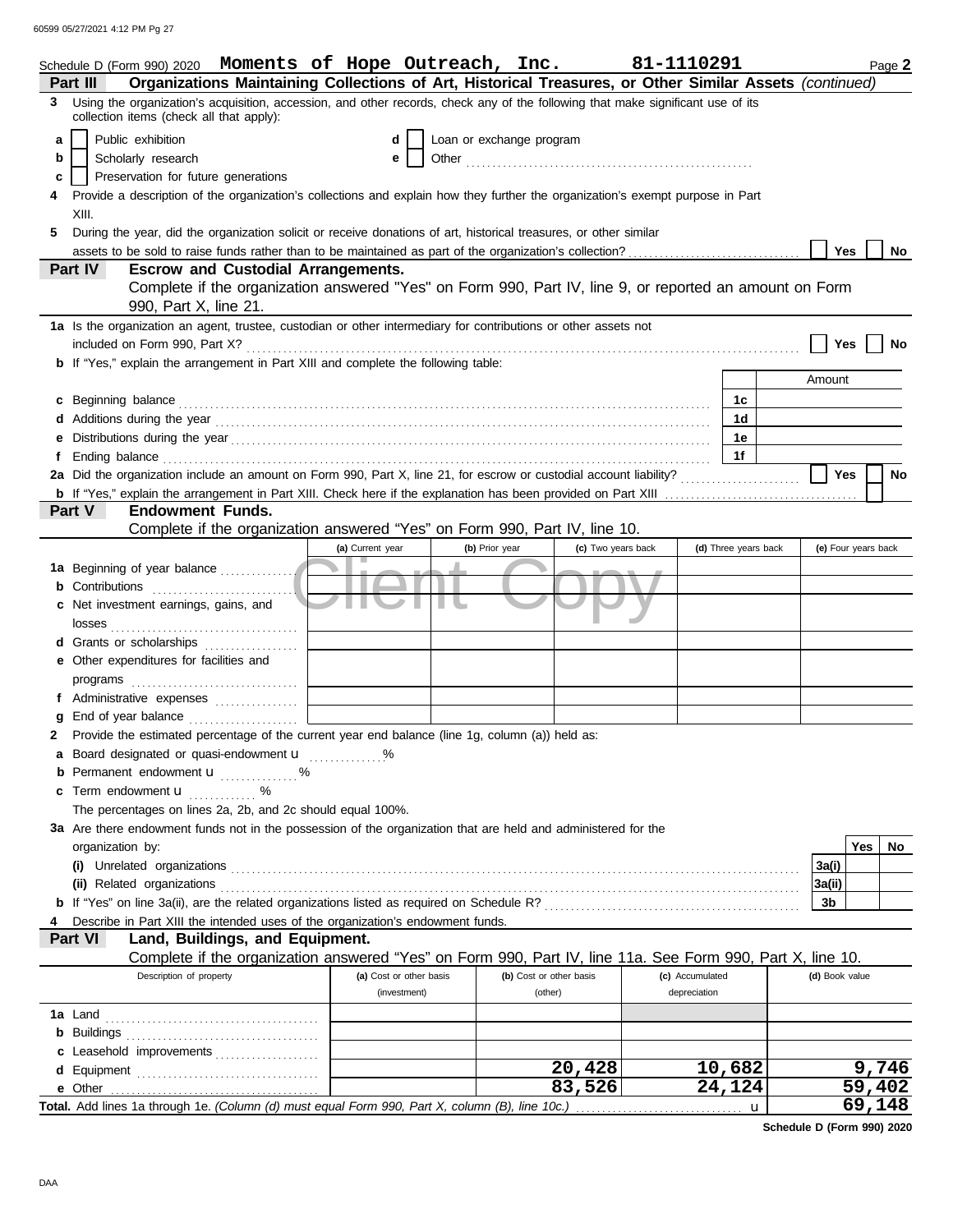DAA

|                           | Schedule D (Form 990) 2020                                                                                                                                                                                                                                                                                                                          |                                         |       | Moments of Hope Outreach, Inc. |                | 81-1110291 |                                  |                | Page 3  |
|---------------------------|-----------------------------------------------------------------------------------------------------------------------------------------------------------------------------------------------------------------------------------------------------------------------------------------------------------------------------------------------------|-----------------------------------------|-------|--------------------------------|----------------|------------|----------------------------------|----------------|---------|
| <b>Part VII</b>           | <b>Investments - Other Securities.</b>                                                                                                                                                                                                                                                                                                              |                                         |       |                                |                |            |                                  |                |         |
|                           | Complete if the organization answered "Yes" on Form 990, Part IV, line 11b. See Form 990, Part X, line 12.                                                                                                                                                                                                                                          |                                         |       |                                |                |            |                                  |                |         |
|                           |                                                                                                                                                                                                                                                                                                                                                     | (a) Description of security or category |       |                                | (b) Book value |            | (c) Method of valuation:         |                |         |
|                           |                                                                                                                                                                                                                                                                                                                                                     | (including name of security)            |       |                                |                |            | Cost or end-of-year market value |                |         |
| (1) Financial derivatives |                                                                                                                                                                                                                                                                                                                                                     |                                         |       |                                |                |            |                                  |                |         |
|                           |                                                                                                                                                                                                                                                                                                                                                     |                                         |       |                                |                |            |                                  |                |         |
|                           | (3) Other $\ldots$ $\ldots$ $\ldots$ $\ldots$ $\ldots$ $\ldots$ $\ldots$ $\ldots$ $\ldots$ $\ldots$ $\ldots$ $\ldots$                                                                                                                                                                                                                               |                                         |       |                                |                |            |                                  |                |         |
|                           |                                                                                                                                                                                                                                                                                                                                                     |                                         |       |                                |                |            |                                  |                |         |
|                           |                                                                                                                                                                                                                                                                                                                                                     |                                         |       |                                |                |            |                                  |                |         |
|                           | $\overline{C}(C)$                                                                                                                                                                                                                                                                                                                                   |                                         |       |                                |                |            |                                  |                |         |
|                           | $\overline{y}$ , $\overline{y}$ , $\overline{y}$ , $\overline{y}$ , $\overline{y}$ , $\overline{y}$ , $\overline{y}$ , $\overline{y}$ , $\overline{y}$ , $\overline{y}$ , $\overline{y}$ , $\overline{y}$ , $\overline{y}$ , $\overline{y}$ , $\overline{y}$ , $\overline{y}$ , $\overline{y}$ , $\overline{y}$ , $\overline{y}$ , $\overline{y}$ , |                                         |       |                                |                |            |                                  |                |         |
|                           |                                                                                                                                                                                                                                                                                                                                                     |                                         |       |                                |                |            |                                  |                |         |
|                           |                                                                                                                                                                                                                                                                                                                                                     |                                         |       |                                |                |            |                                  |                |         |
|                           |                                                                                                                                                                                                                                                                                                                                                     |                                         |       |                                |                |            |                                  |                |         |
| (H)                       |                                                                                                                                                                                                                                                                                                                                                     |                                         |       |                                |                |            |                                  |                |         |
|                           | Total. (Column (b) must equal Form 990, Part X, col. (B) line 12.)                                                                                                                                                                                                                                                                                  |                                         |       | u                              |                |            |                                  |                |         |
| Part VIII                 | Investments - Program Related.                                                                                                                                                                                                                                                                                                                      |                                         |       |                                |                |            |                                  |                |         |
|                           | Complete if the organization answered "Yes" on Form 990, Part IV, line 11c. See Form 990, Part X, line 13.                                                                                                                                                                                                                                          |                                         |       |                                |                |            |                                  |                |         |
|                           |                                                                                                                                                                                                                                                                                                                                                     | (a) Description of investment           |       |                                | (b) Book value |            | (c) Method of valuation:         |                |         |
|                           |                                                                                                                                                                                                                                                                                                                                                     |                                         |       |                                |                |            | Cost or end-of-year market value |                |         |
| (1)                       |                                                                                                                                                                                                                                                                                                                                                     |                                         |       |                                |                |            |                                  |                |         |
| (2)                       |                                                                                                                                                                                                                                                                                                                                                     |                                         |       |                                |                |            |                                  |                |         |
| (3)                       |                                                                                                                                                                                                                                                                                                                                                     |                                         |       |                                |                |            |                                  |                |         |
| (4)                       |                                                                                                                                                                                                                                                                                                                                                     |                                         |       |                                |                |            |                                  |                |         |
| (5)                       |                                                                                                                                                                                                                                                                                                                                                     |                                         |       |                                |                |            |                                  |                |         |
| (6)                       |                                                                                                                                                                                                                                                                                                                                                     |                                         |       |                                |                |            |                                  |                |         |
| (7)                       |                                                                                                                                                                                                                                                                                                                                                     |                                         |       |                                |                |            |                                  |                |         |
| (8)                       |                                                                                                                                                                                                                                                                                                                                                     |                                         |       |                                |                |            |                                  |                |         |
| (9)                       |                                                                                                                                                                                                                                                                                                                                                     |                                         |       |                                |                |            |                                  |                |         |
|                           | Total. (Column (b) must equal Form 990, Part X, col. (B) line 13.)                                                                                                                                                                                                                                                                                  |                                         |       | $\mathbf u$                    |                | w.         |                                  |                |         |
| Part IX                   | Other Assets.                                                                                                                                                                                                                                                                                                                                       |                                         |       |                                |                |            |                                  |                |         |
|                           | Complete if the organization answered "Yes" on Form 990, Part IV, line 11d. See Form 990, Part X, line 15.                                                                                                                                                                                                                                          |                                         |       |                                |                |            |                                  |                |         |
|                           |                                                                                                                                                                                                                                                                                                                                                     |                                         |       | (a) Description                |                |            |                                  | (b) Book value |         |
| (1)                       |                                                                                                                                                                                                                                                                                                                                                     | Restricted                              | Funds |                                |                |            |                                  |                | 203,036 |
| (2)                       |                                                                                                                                                                                                                                                                                                                                                     |                                         |       |                                |                |            |                                  |                |         |
| (3)                       |                                                                                                                                                                                                                                                                                                                                                     |                                         |       |                                |                |            |                                  |                |         |
| (4)                       |                                                                                                                                                                                                                                                                                                                                                     |                                         |       |                                |                |            |                                  |                |         |
| (5)                       |                                                                                                                                                                                                                                                                                                                                                     |                                         |       |                                |                |            |                                  |                |         |
| (6)                       |                                                                                                                                                                                                                                                                                                                                                     |                                         |       |                                |                |            |                                  |                |         |
| (7)                       |                                                                                                                                                                                                                                                                                                                                                     |                                         |       |                                |                |            |                                  |                |         |
| (8)                       |                                                                                                                                                                                                                                                                                                                                                     |                                         |       |                                |                |            |                                  |                |         |
| (9)                       |                                                                                                                                                                                                                                                                                                                                                     |                                         |       |                                |                |            |                                  |                |         |
|                           |                                                                                                                                                                                                                                                                                                                                                     |                                         |       |                                |                |            | u                                |                | 203,036 |
| Part X                    | Other Liabilities.                                                                                                                                                                                                                                                                                                                                  |                                         |       |                                |                |            |                                  |                |         |
|                           | Complete if the organization answered "Yes" on Form 990, Part IV, line 11e or 11f. See Form 990, Part X,                                                                                                                                                                                                                                            |                                         |       |                                |                |            |                                  |                |         |
|                           | line 25.                                                                                                                                                                                                                                                                                                                                            |                                         |       |                                |                |            |                                  |                |         |
| 1.                        |                                                                                                                                                                                                                                                                                                                                                     | (a) Description of liability            |       |                                |                |            |                                  | (b) Book value |         |
| (1)                       | Federal income taxes                                                                                                                                                                                                                                                                                                                                |                                         |       |                                |                |            |                                  |                |         |
| (2)                       |                                                                                                                                                                                                                                                                                                                                                     |                                         |       |                                |                |            |                                  |                |         |
| (3)                       |                                                                                                                                                                                                                                                                                                                                                     |                                         |       |                                |                |            |                                  |                |         |
| (4)                       |                                                                                                                                                                                                                                                                                                                                                     |                                         |       |                                |                |            |                                  |                |         |
| (5)                       |                                                                                                                                                                                                                                                                                                                                                     |                                         |       |                                |                |            |                                  |                |         |
| (6)                       |                                                                                                                                                                                                                                                                                                                                                     |                                         |       |                                |                |            |                                  |                |         |
| (7)                       |                                                                                                                                                                                                                                                                                                                                                     |                                         |       |                                |                |            |                                  |                |         |
| (8)                       |                                                                                                                                                                                                                                                                                                                                                     |                                         |       |                                |                |            |                                  |                |         |
| (9)                       |                                                                                                                                                                                                                                                                                                                                                     |                                         |       |                                |                |            |                                  |                |         |
|                           | Total. (Column (b) must equal Form 990, Part X, col. (B) line 25.)                                                                                                                                                                                                                                                                                  |                                         |       |                                |                |            | u                                |                |         |

Liability for uncertain tax positions. In Part XIII, provide the text of the footnote to the organization's financial statements that reports the **2.** organization's liability for uncertain tax positions under FASB ASC 740. Check here if the text of the footnote has been provided in Part XIII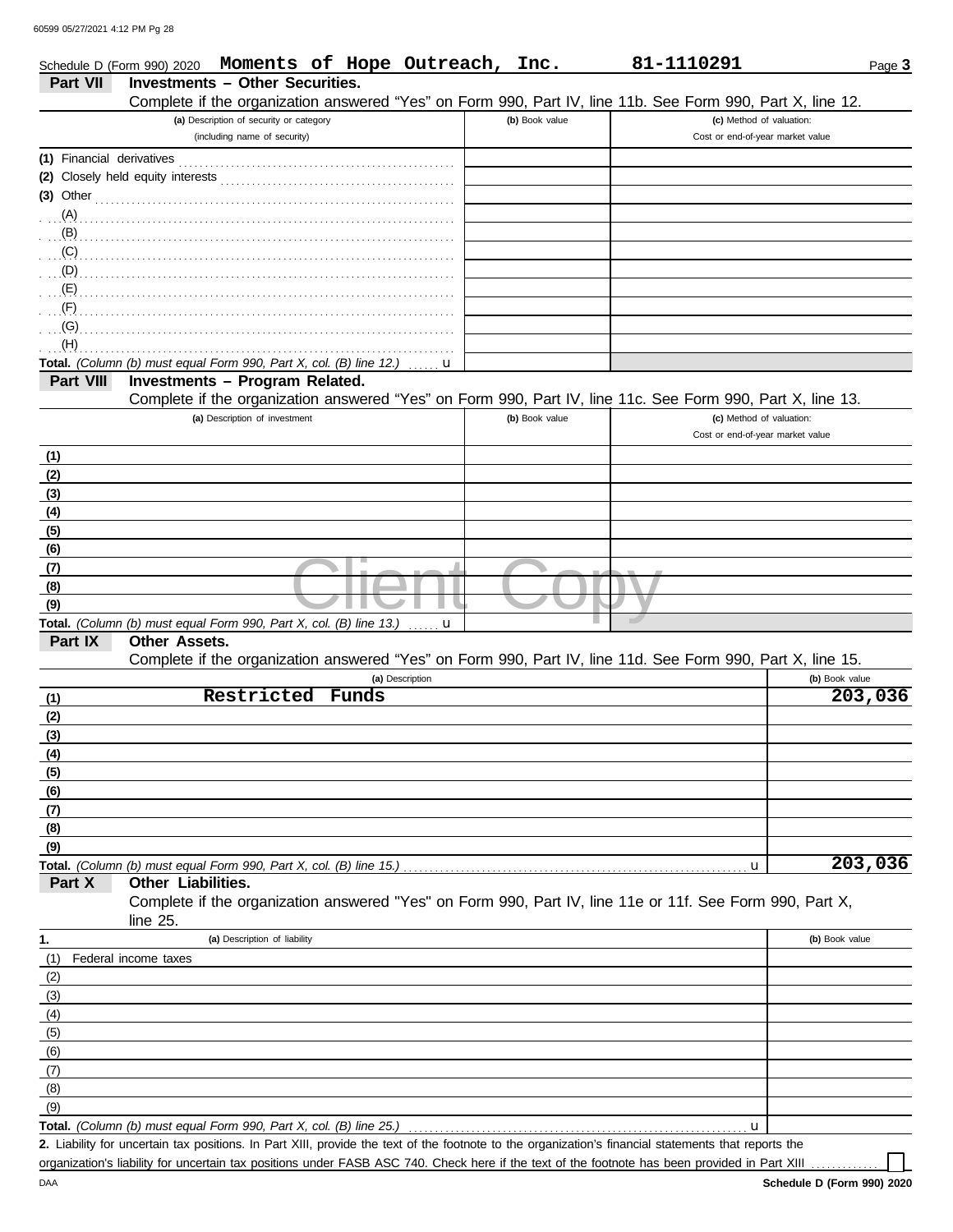|        | Schedule D (Form 990) 2020 Moments of Hope Outreach, Inc.                                                                                                                                                                     |                | 81-1110291 |              | Page 4    |
|--------|-------------------------------------------------------------------------------------------------------------------------------------------------------------------------------------------------------------------------------|----------------|------------|--------------|-----------|
|        | Reconciliation of Revenue per Audited Financial Statements With Revenue per Return.<br>Part XI                                                                                                                                |                |            |              |           |
|        | Complete if the organization answered "Yes" on Form 990, Part IV, line 12a.                                                                                                                                                   |                |            |              |           |
| 1.     | Total revenue, gains, and other support per audited financial statements                                                                                                                                                      |                |            | $\mathbf{1}$ | 2,396,047 |
| 2      | Amounts included on line 1 but not on Form 990, Part VIII, line 12:                                                                                                                                                           |                |            |              |           |
| a      |                                                                                                                                                                                                                               | 2a             |            |              |           |
| b      |                                                                                                                                                                                                                               | 2 <sub>b</sub> |            |              |           |
| c      |                                                                                                                                                                                                                               | 2c             |            |              |           |
| d      |                                                                                                                                                                                                                               | 2d             |            |              |           |
| е      | Add lines 2a through 2d [11] Add [12] Add [12] Add lines 2a through 2d [12] Add lines 2a through 2d [12] Add [12] Add [12] Add [12] Add [12] Add [12] Add [12] Add [12] Add [12] Add [12] Add [12] Add [12] Add [12] Add [12] |                |            | 2e           |           |
| З      |                                                                                                                                                                                                                               |                |            | 3            | 2,396,047 |
| 4      | Amounts included on Form 990, Part VIII, line 12, but not on line 1:                                                                                                                                                          |                |            |              |           |
| a      |                                                                                                                                                                                                                               | 4a             |            |              |           |
| b      |                                                                                                                                                                                                                               | 4b             |            |              |           |
|        | Add lines 4a and 4b                                                                                                                                                                                                           |                |            | 4c           |           |
| 5      |                                                                                                                                                                                                                               |                |            | 5            | 2,396,047 |
|        | Reconciliation of Expenses per Audited Financial Statements With Expenses per Return.<br>Part XII                                                                                                                             |                |            |              |           |
|        | Complete if the organization answered "Yes" on Form 990, Part IV, line 12a.                                                                                                                                                   |                |            |              |           |
| 1.     | Total expenses and losses per audited financial statements                                                                                                                                                                    |                |            | $\mathbf 1$  | 1,981,120 |
| 2      | Amounts included on line 1 but not on Form 990, Part IX, line 25:                                                                                                                                                             |                |            |              |           |
| a      |                                                                                                                                                                                                                               | 2a             |            |              |           |
| b      |                                                                                                                                                                                                                               | 2 <sub>b</sub> |            |              |           |
| c      |                                                                                                                                                                                                                               | 2c             |            |              |           |
| d      |                                                                                                                                                                                                                               | <b>2d</b>      |            |              |           |
| е      | Add lines 2a through 2d [11] Add [12] Add [12] Add lines 2a through 2d [12] Add lines 2a through 2d [12] Add [12] Add [12] Add [12] Add [12] Add [12] Add [12] Add [12] Add [12] Add [12] Add [12] Add [12] Add [12] Add [12] |                |            | 2e           | 1,981,120 |
| 3      |                                                                                                                                                                                                                               |                |            | 3            |           |
| 4      | Amounts included on Form 990, Part IX, line 25, but not on line 1:                                                                                                                                                            |                |            |              |           |
| a      | Investment expenses not included on Form 990, Part VIII, line 7b                                                                                                                                                              | 4a             |            |              |           |
| b      |                                                                                                                                                                                                                               | 4 <sub>b</sub> |            |              |           |
| c<br>5 | Add lines 4a and 4b                                                                                                                                                                                                           |                |            | 4c<br>5      | 1,981,120 |
|        | Part XIII Supplemental Information.                                                                                                                                                                                           |                |            |              |           |
|        | Provide the descriptions required for Part II, lines 3, 5, and 9; Part III, lines 1a and 4; Part IV, lines 1b and 2b; Part V, line 4; Part X, line                                                                            |                |            |              |           |
|        | 2; Part XI, lines 2d and 4b; and Part XII, lines 2d and 4b. Also complete this part to provide any additional information.                                                                                                    |                |            |              |           |
|        |                                                                                                                                                                                                                               |                |            |              |           |
|        |                                                                                                                                                                                                                               |                |            |              |           |
|        |                                                                                                                                                                                                                               |                |            |              |           |
|        |                                                                                                                                                                                                                               |                |            |              |           |
|        |                                                                                                                                                                                                                               |                |            |              |           |
|        |                                                                                                                                                                                                                               |                |            |              |           |
|        |                                                                                                                                                                                                                               |                |            |              |           |
|        |                                                                                                                                                                                                                               |                |            |              |           |
|        |                                                                                                                                                                                                                               |                |            |              |           |
|        |                                                                                                                                                                                                                               |                |            |              |           |
|        |                                                                                                                                                                                                                               |                |            |              |           |
|        |                                                                                                                                                                                                                               |                |            |              |           |
|        |                                                                                                                                                                                                                               |                |            |              |           |
|        |                                                                                                                                                                                                                               |                |            |              |           |
|        |                                                                                                                                                                                                                               |                |            |              |           |
|        |                                                                                                                                                                                                                               |                |            |              |           |
|        |                                                                                                                                                                                                                               |                |            |              |           |
|        |                                                                                                                                                                                                                               |                |            |              |           |
|        |                                                                                                                                                                                                                               |                |            |              |           |
|        |                                                                                                                                                                                                                               |                |            |              |           |
|        |                                                                                                                                                                                                                               |                |            |              |           |
|        |                                                                                                                                                                                                                               |                |            |              |           |
|        |                                                                                                                                                                                                                               |                |            |              |           |
|        |                                                                                                                                                                                                                               |                |            |              |           |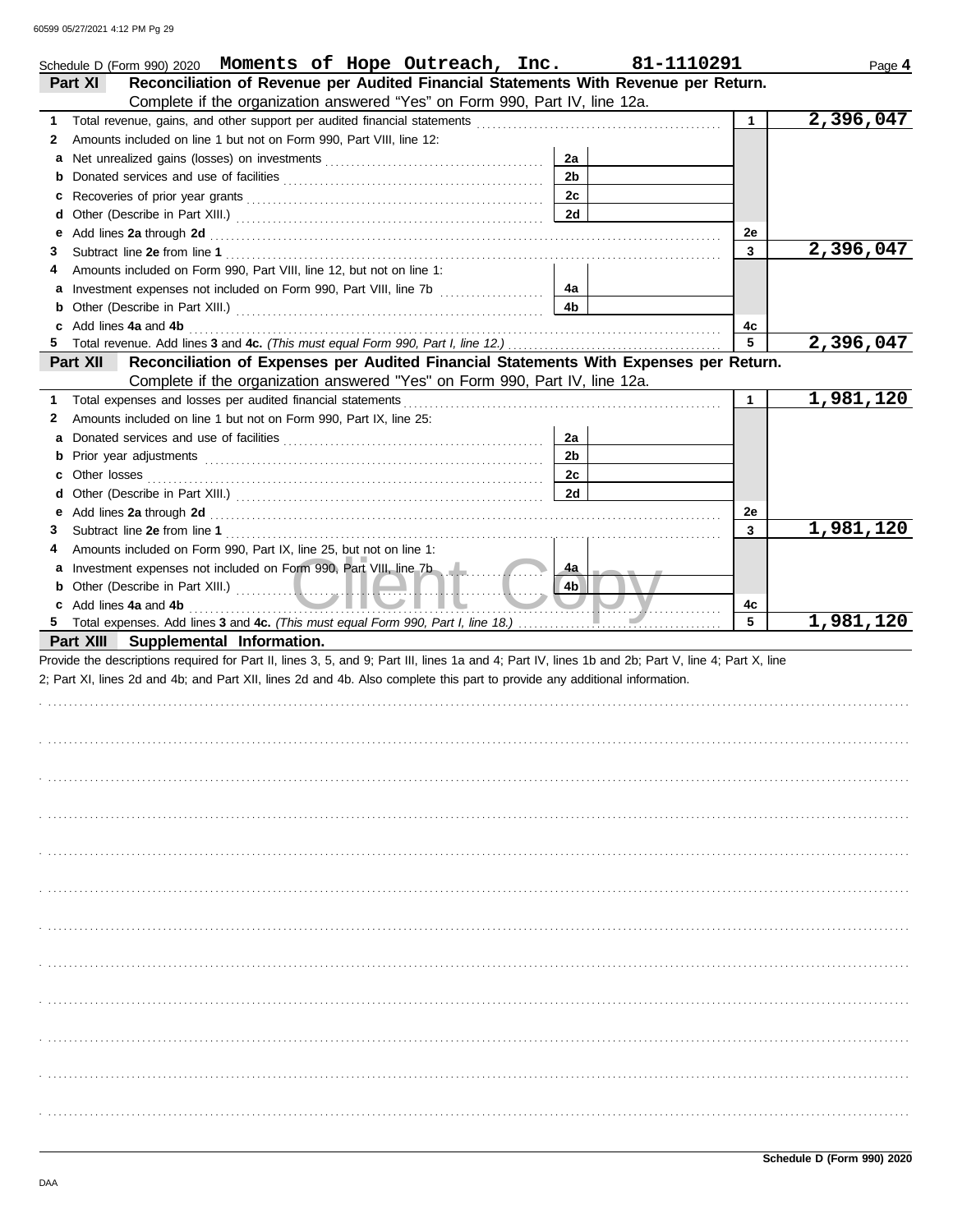|           | Schedule D (Form 990) 2020 Moments of Hope Outreach, Inc. |  | 81-1110291  | Page 5 |
|-----------|-----------------------------------------------------------|--|-------------|--------|
| Part XIII | Supplemental Information (continued)                      |  |             |        |
|           |                                                           |  |             |        |
|           |                                                           |  |             |        |
|           |                                                           |  |             |        |
|           |                                                           |  |             |        |
|           |                                                           |  |             |        |
|           |                                                           |  |             |        |
|           |                                                           |  |             |        |
|           |                                                           |  |             |        |
|           |                                                           |  |             |        |
|           |                                                           |  |             |        |
|           |                                                           |  |             |        |
|           |                                                           |  |             |        |
|           |                                                           |  |             |        |
|           |                                                           |  |             |        |
|           |                                                           |  |             |        |
|           |                                                           |  |             |        |
|           |                                                           |  |             |        |
|           |                                                           |  |             |        |
|           |                                                           |  |             |        |
|           |                                                           |  | Client Copy |        |
|           |                                                           |  |             |        |
|           |                                                           |  |             |        |
|           |                                                           |  |             |        |
|           |                                                           |  |             |        |
|           |                                                           |  |             |        |
|           |                                                           |  |             |        |
|           |                                                           |  |             |        |
|           |                                                           |  |             |        |
|           |                                                           |  |             |        |
|           |                                                           |  |             |        |
|           |                                                           |  |             |        |
|           |                                                           |  |             |        |
|           |                                                           |  |             |        |
|           |                                                           |  |             |        |
|           |                                                           |  |             |        |
|           |                                                           |  |             |        |
|           |                                                           |  |             |        |
|           |                                                           |  |             |        |
|           |                                                           |  |             |        |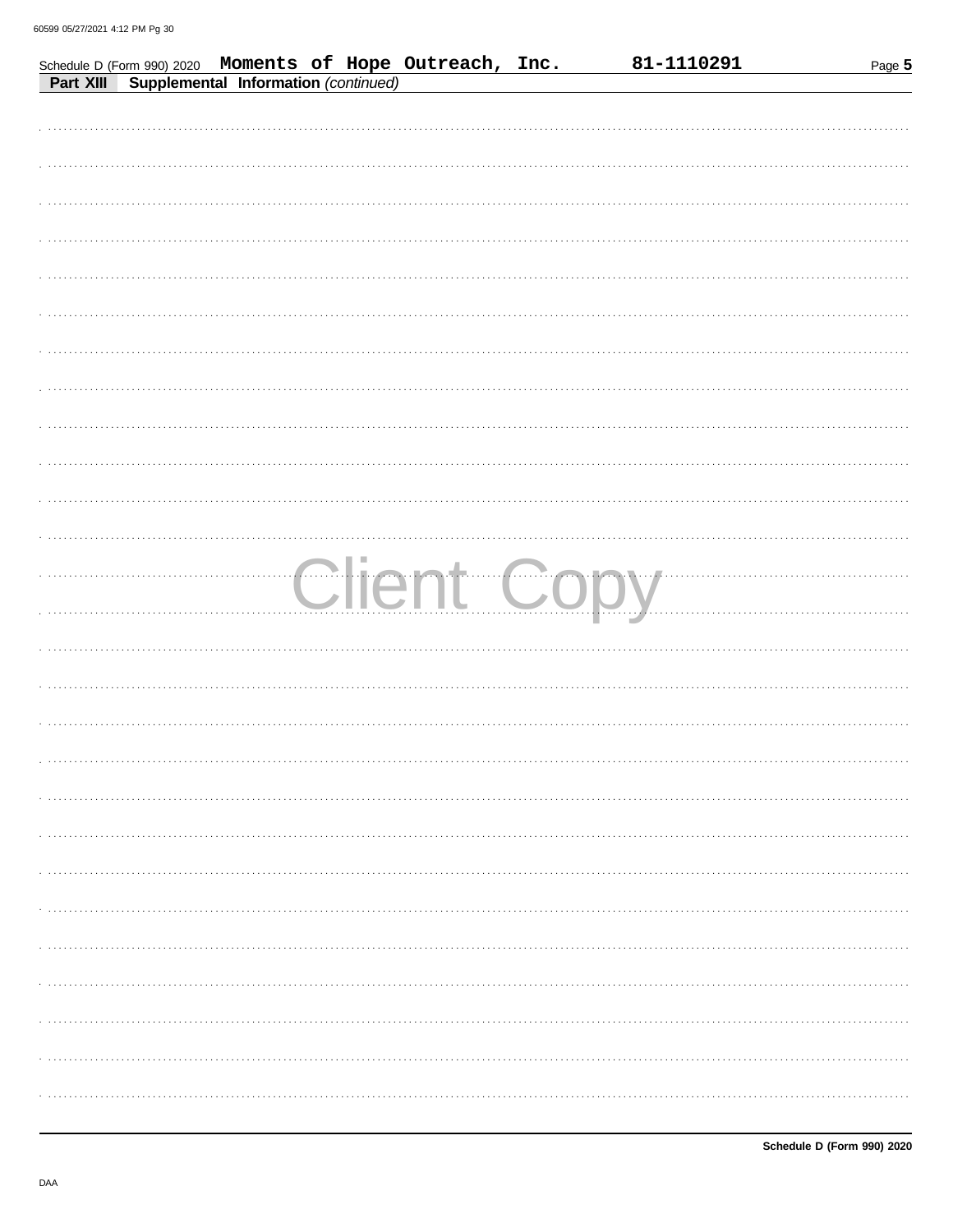# **(Form 990)**

## **SCHEDULE M Noncash Contributions**

OMB No. 1545-0047 **2020**

**Inspection Open To Public**

| <b>Let</b> Complete if the organizations answered "Yes" on Form 990, Part IV, lines 29 or 30. |  |  |  |  |  |
|-----------------------------------------------------------------------------------------------|--|--|--|--|--|
| Lu Attach to Form 990.                                                                        |  |  |  |  |  |

u **Go to** *www.irs.gov/Form990* **for instructions and the latest information.**

Department of the Treasury<br>Internal Revenue Service

Name of the organization **Employer identification number Employer identification number** 

**Moments of Hope Outreach, Inc. 81-1110291**

|              | <b>Types of Property</b><br>Part I                                                                                 |                            |                            |                               |    |                                                             |                              |     |     |    |
|--------------|--------------------------------------------------------------------------------------------------------------------|----------------------------|----------------------------|-------------------------------|----|-------------------------------------------------------------|------------------------------|-----|-----|----|
|              |                                                                                                                    | (a)                        | (b)                        | (c)<br>Noncash contribution   |    |                                                             | (d)                          |     |     |    |
|              |                                                                                                                    | Check if                   | Number of contributions or | amounts reported on           |    |                                                             | Method of determining        |     |     |    |
|              |                                                                                                                    | applicable                 | items contributed          | Form 990, Part VIII, line 1g  |    |                                                             | noncash contribution amounts |     |     |    |
| 1            | Art - Works of art                                                                                                 |                            |                            |                               |    |                                                             |                              |     |     |    |
| $\mathbf{2}$ | Art - Historical treasures                                                                                         |                            |                            |                               |    |                                                             |                              |     |     |    |
| 3            | Art - Fractional interests                                                                                         |                            |                            |                               |    |                                                             |                              |     |     |    |
| 4            | Books and publications                                                                                             |                            |                            |                               |    |                                                             |                              |     |     |    |
| 5            | Clothing and household                                                                                             |                            |                            |                               |    |                                                             |                              |     |     |    |
|              | goods                                                                                                              |                            |                            |                               |    |                                                             |                              |     |     |    |
| 6            | Cars and other vehicles                                                                                            | $\mathbf x$                | 1                          | 6,000                         |    |                                                             |                              |     |     |    |
| 7            | Boats and planes                                                                                                   |                            |                            |                               |    |                                                             |                              |     |     |    |
| 8            |                                                                                                                    |                            |                            |                               |    |                                                             |                              |     |     |    |
| 9<br>10      | Securities - Publicly traded<br>Securities - Closely held stock                                                    |                            |                            |                               |    |                                                             |                              |     |     |    |
| 11           | Securities - Partnership, LLC,                                                                                     |                            |                            |                               |    |                                                             |                              |     |     |    |
|              | or trust interests                                                                                                 |                            |                            |                               |    |                                                             |                              |     |     |    |
| 12           | .<br>Securities - Miscellaneous                                                                                    |                            |                            |                               |    |                                                             |                              |     |     |    |
| 13           | Qualified conservation                                                                                             |                            |                            |                               |    |                                                             |                              |     |     |    |
|              | contribution - Historic                                                                                            |                            |                            |                               |    |                                                             |                              |     |     |    |
|              |                                                                                                                    |                            |                            |                               |    |                                                             |                              |     |     |    |
| 14           | Qualified conservation                                                                                             |                            |                            |                               |    |                                                             |                              |     |     |    |
|              | contribution - Other                                                                                               |                            |                            |                               |    |                                                             |                              |     |     |    |
| 15           | Real estate - Residential                                                                                          |                            |                            |                               |    |                                                             |                              |     |     |    |
| 16           | Real estate - Commercial                                                                                           |                            |                            |                               |    |                                                             |                              |     |     |    |
| 17           | Real estate - Other                                                                                                |                            |                            |                               |    |                                                             |                              |     |     |    |
| 18           |                                                                                                                    |                            |                            |                               |    |                                                             |                              |     |     |    |
| 19           | Food inventory                                                                                                     | $\mathbf x$                | 789749                     | $1,579,498$ Average \$2/Pound |    |                                                             |                              |     |     |    |
| 20           | Drugs and medical supplies                                                                                         |                            |                            |                               |    |                                                             |                              |     |     |    |
| 21           | Taxidermy                                                                                                          |                            |                            |                               |    |                                                             |                              |     |     |    |
| 22           | Historical artifacts                                                                                               |                            |                            |                               |    |                                                             |                              |     |     |    |
| 23           | Scientific specimens                                                                                               |                            |                            |                               |    |                                                             |                              |     |     |    |
| 24           | Archeological artifacts                                                                                            |                            |                            |                               |    |                                                             |                              |     |     |    |
| 25           | Other <b>u</b> (Tents                                                                                              | $\mathbf x$                | 182                        |                               |    | $9,100$ Fair value (\$50/per)                               |                              |     |     |    |
| 26           | Other u( Sleeping Bags                                                                                             | X                          | 204<br>27267               |                               |    | $8,016$ Fair value (\$40/per)<br>38,615 Fair value (varies) |                              |     |     |    |
| 27           | Other u(Toiletries                                                                                                 | $\mathbf x$<br>$\mathbf x$ | 8137                       |                               |    | 46,954 Fair value (varies)                                  |                              |     |     |    |
| 28           | Other <b>u</b> (Other                                                                                              |                            |                            |                               |    |                                                             |                              |     |     |    |
| 29           | Number of Forms 8283 received by the organization during the tax year for contributions for                        |                            |                            |                               | 29 |                                                             |                              |     |     |    |
|              | which the organization completed Form 8283, Part IV, Donee Acknowledgement                                         |                            |                            |                               |    |                                                             |                              |     | Yes | No |
| 30a          | During the year, did the organization receive by contribution any property reported in Part I, lines 1 through     |                            |                            |                               |    |                                                             |                              |     |     |    |
|              | 28, that it must hold for at least three years from the date of the initial contribution, and which isn't required |                            |                            |                               |    |                                                             |                              |     |     |    |
|              | to be used for exempt purposes for the entire holding period?                                                      |                            |                            |                               |    |                                                             |                              | 30a |     | x  |
| b            | If "Yes," describe the arrangement in Part II.                                                                     |                            |                            |                               |    |                                                             |                              |     |     |    |
| 31           | Does the organization have a gift acceptance policy that requires the review of any nonstandard                    |                            |                            |                               |    |                                                             |                              |     |     |    |
|              | contributions?                                                                                                     |                            |                            |                               |    |                                                             |                              | 31  |     | x  |
| 32a          | Does the organization hire or use third parties or related organizations to solicit, process, or sell noncash      |                            |                            |                               |    |                                                             |                              |     |     |    |
|              | contributions?                                                                                                     |                            |                            |                               |    |                                                             |                              | 32a |     | х  |
| b            | If "Yes," describe in Part II.                                                                                     |                            |                            |                               |    |                                                             |                              |     |     |    |
| 33           | If the organization didn't report an amount in column (c) for a type of property for which column (a) is checked,  |                            |                            |                               |    |                                                             |                              |     |     |    |
|              | describe in Part II.                                                                                               |                            |                            |                               |    |                                                             |                              |     |     |    |
|              | For Paperwork Reduction Act Notice, see the Instructions for Form 990.                                             |                            |                            |                               |    |                                                             | Schedule M (Form 990) 2020   |     |     |    |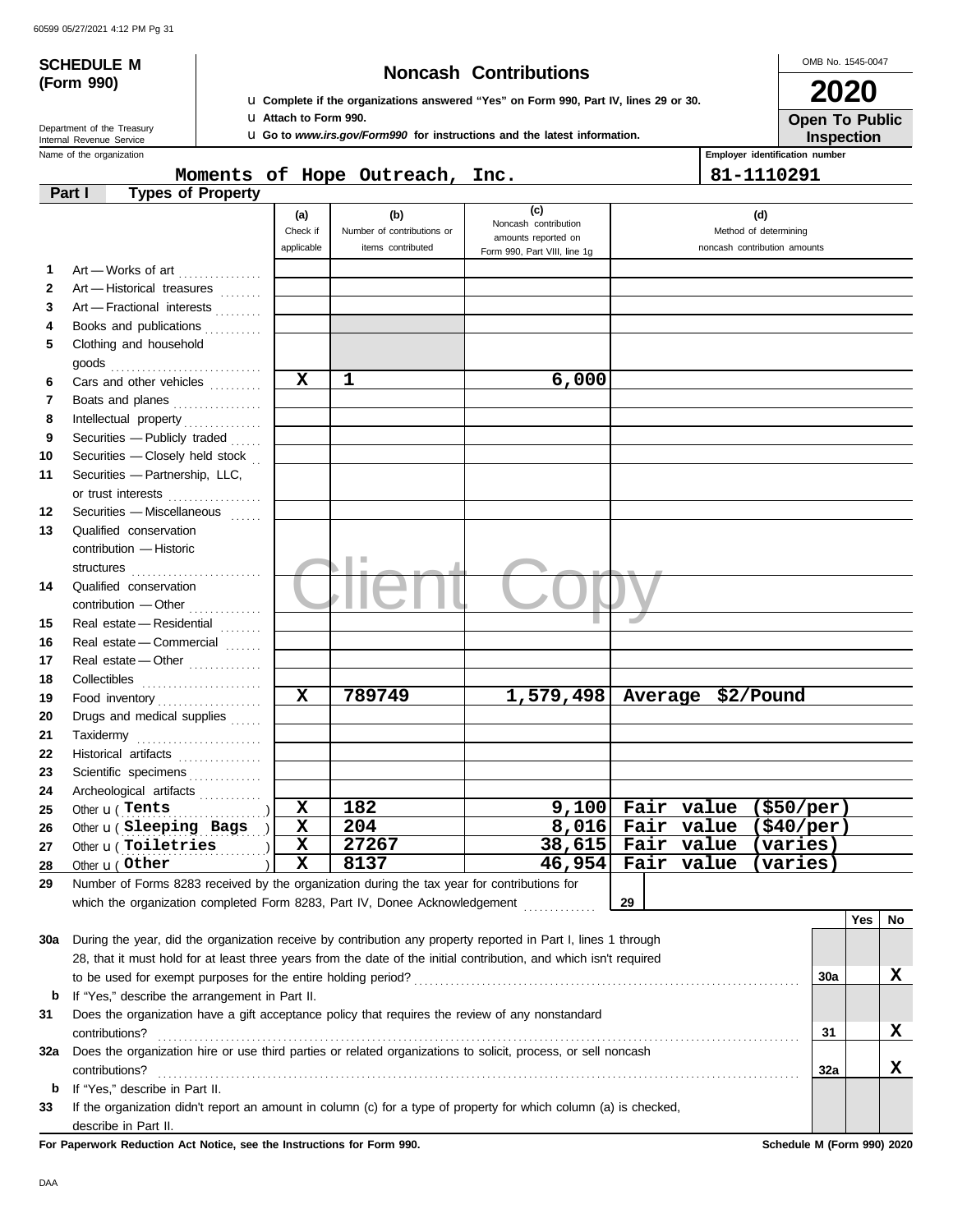|         | Schedule M (Form 990) 2020 Moments of Hope Outreach, Inc. |  |                                                                                   | 81-1110291  | Page 2                                                                                                                                                                                                                       |
|---------|-----------------------------------------------------------|--|-----------------------------------------------------------------------------------|-------------|------------------------------------------------------------------------------------------------------------------------------------------------------------------------------------------------------------------------------|
| Part II |                                                           |  |                                                                                   |             | Supplemental Information. Provide the information required by Part I, lines 30b, 32b, and 33, and whether<br>the organization is reporting in Part I, column (b), the number of contributions, the number of items received, |
|         |                                                           |  | or a combination of both. Also complete this part for any additional information. |             |                                                                                                                                                                                                                              |
|         |                                                           |  |                                                                                   |             |                                                                                                                                                                                                                              |
|         |                                                           |  |                                                                                   |             |                                                                                                                                                                                                                              |
|         |                                                           |  |                                                                                   |             |                                                                                                                                                                                                                              |
|         |                                                           |  |                                                                                   |             |                                                                                                                                                                                                                              |
|         |                                                           |  |                                                                                   |             |                                                                                                                                                                                                                              |
|         |                                                           |  |                                                                                   |             |                                                                                                                                                                                                                              |
|         |                                                           |  |                                                                                   |             |                                                                                                                                                                                                                              |
|         |                                                           |  |                                                                                   |             |                                                                                                                                                                                                                              |
|         |                                                           |  |                                                                                   |             |                                                                                                                                                                                                                              |
|         |                                                           |  |                                                                                   |             |                                                                                                                                                                                                                              |
|         |                                                           |  |                                                                                   |             |                                                                                                                                                                                                                              |
|         |                                                           |  |                                                                                   |             |                                                                                                                                                                                                                              |
|         |                                                           |  |                                                                                   |             |                                                                                                                                                                                                                              |
|         |                                                           |  |                                                                                   |             |                                                                                                                                                                                                                              |
|         |                                                           |  |                                                                                   |             |                                                                                                                                                                                                                              |
|         |                                                           |  |                                                                                   |             |                                                                                                                                                                                                                              |
|         |                                                           |  |                                                                                   | Client Copy |                                                                                                                                                                                                                              |
|         |                                                           |  |                                                                                   |             |                                                                                                                                                                                                                              |
|         |                                                           |  |                                                                                   |             |                                                                                                                                                                                                                              |
|         |                                                           |  |                                                                                   |             |                                                                                                                                                                                                                              |
|         |                                                           |  |                                                                                   |             |                                                                                                                                                                                                                              |
|         |                                                           |  |                                                                                   |             |                                                                                                                                                                                                                              |
|         |                                                           |  |                                                                                   |             |                                                                                                                                                                                                                              |
|         |                                                           |  |                                                                                   |             |                                                                                                                                                                                                                              |
|         |                                                           |  |                                                                                   |             |                                                                                                                                                                                                                              |
|         |                                                           |  |                                                                                   |             |                                                                                                                                                                                                                              |
|         |                                                           |  |                                                                                   |             |                                                                                                                                                                                                                              |
|         |                                                           |  |                                                                                   |             |                                                                                                                                                                                                                              |
|         |                                                           |  |                                                                                   |             |                                                                                                                                                                                                                              |
|         |                                                           |  |                                                                                   |             |                                                                                                                                                                                                                              |
|         |                                                           |  |                                                                                   |             |                                                                                                                                                                                                                              |
|         |                                                           |  |                                                                                   |             |                                                                                                                                                                                                                              |
|         |                                                           |  |                                                                                   |             |                                                                                                                                                                                                                              |
|         |                                                           |  |                                                                                   |             |                                                                                                                                                                                                                              |
|         |                                                           |  |                                                                                   |             |                                                                                                                                                                                                                              |
|         |                                                           |  |                                                                                   |             |                                                                                                                                                                                                                              |
|         |                                                           |  |                                                                                   |             |                                                                                                                                                                                                                              |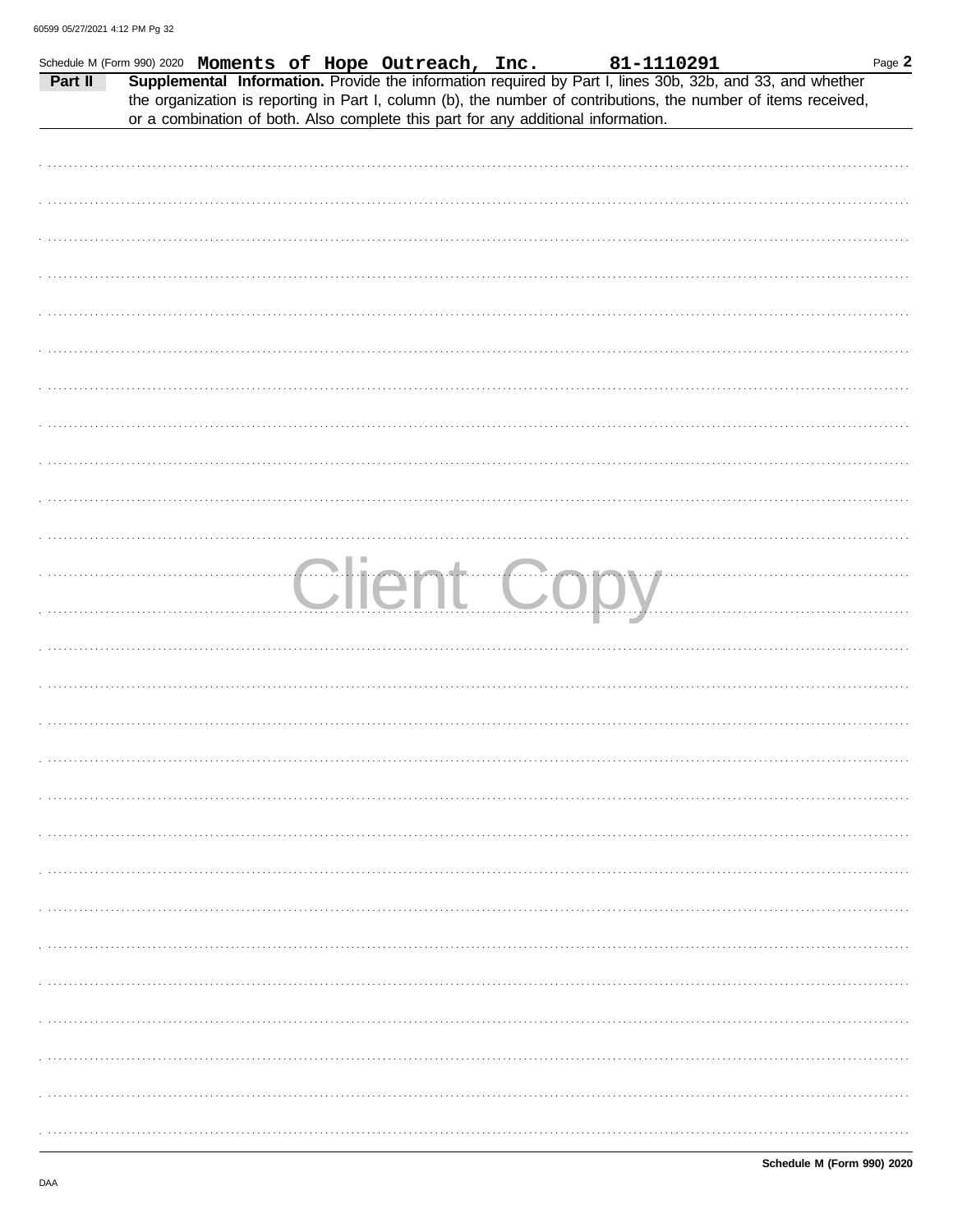| <b>SCHEDULE O</b>                                    |                                                                           | Supplemental Information to Form 990 or 990-EZ                                                                                         |                                | OMB No. 1545-0047     |
|------------------------------------------------------|---------------------------------------------------------------------------|----------------------------------------------------------------------------------------------------------------------------------------|--------------------------------|-----------------------|
| (Form 990 or 990-EZ)                                 |                                                                           | Complete to provide information for responses to specific questions on<br>Form 990 or 990-EZ or to provide any additional information. |                                | 2020                  |
| Department of the Treasury                           |                                                                           | La Attach to Form 990 or 990-EZ.                                                                                                       |                                | <b>Open to Public</b> |
| Internal Revenue Service<br>Name of the organization |                                                                           | <b>u</b> Go to <i>www.irs.gov/Form990</i> for the latest information.                                                                  | Employer identification number | <b>Inspection</b>     |
|                                                      | Moments of Hope Outreach, Inc.                                            |                                                                                                                                        | 81-1110291                     |                       |
|                                                      |                                                                           |                                                                                                                                        |                                |                       |
|                                                      | Form 990 - Organization's Mission                                         |                                                                                                                                        |                                |                       |
|                                                      | We are a non-profit organization that gives hope to unsheltered homeless  |                                                                                                                                        |                                |                       |
|                                                      | and poverty-stricken people in the Richmond area (and transients passing  |                                                                                                                                        |                                |                       |
|                                                      | through) by providing them with life-sustaining supplies and connecting   |                                                                                                                                        |                                |                       |
|                                                      | them with local, state and federal health and housing resources.          |                                                                                                                                        |                                |                       |
|                                                      |                                                                           |                                                                                                                                        |                                |                       |
|                                                      | Form 990 - Additional Information                                         |                                                                                                                                        |                                |                       |
|                                                      | Reported volunteer activities for 2020 are as follows:                    |                                                                                                                                        |                                |                       |
| 48.                                                  | breakfast volunteers;                                                     |                                                                                                                                        |                                |                       |
|                                                      | 42 other volunteers; and                                                  |                                                                                                                                        |                                |                       |
|                                                      | 4,941 volunteer hours.                                                    |                                                                                                                                        |                                |                       |
|                                                      | The Organization is active in Social Media (predominantly FaceBook) for   |                                                                                                                                        |                                |                       |
|                                                      | purposes of communicating program schedules and fundraising.              |                                                                                                                                        |                                | At May 21,            |
|                                                      | 2021, the Organization had 4,090 FaceBook followers.                      |                                                                                                                                        |                                |                       |
|                                                      |                                                                           |                                                                                                                                        |                                |                       |
|                                                      | Form 990, Part I, Line 6                                                  |                                                                                                                                        |                                |                       |
|                                                      | The Organization is the grateful recipient of labor provided by           |                                                                                                                                        |                                |                       |
|                                                      | volunteers; volunteers provide program service in addition to serving in  |                                                                                                                                        |                                |                       |
| governance roles.                                    |                                                                           |                                                                                                                                        |                                |                       |
|                                                      |                                                                           |                                                                                                                                        |                                |                       |
|                                                      | Form 990, Part III - Additional Information                               |                                                                                                                                        |                                |                       |
|                                                      | During 2020, the Organization served 4,938 individuals living at or below |                                                                                                                                        |                                |                       |
|                                                      | 200% of the Federal Poverty Guidelines.                                   |                                                                                                                                        |                                |                       |
|                                                      |                                                                           |                                                                                                                                        |                                |                       |
|                                                      |                                                                           | Specific program achievements in 2020 were as follows:                                                                                 |                                |                       |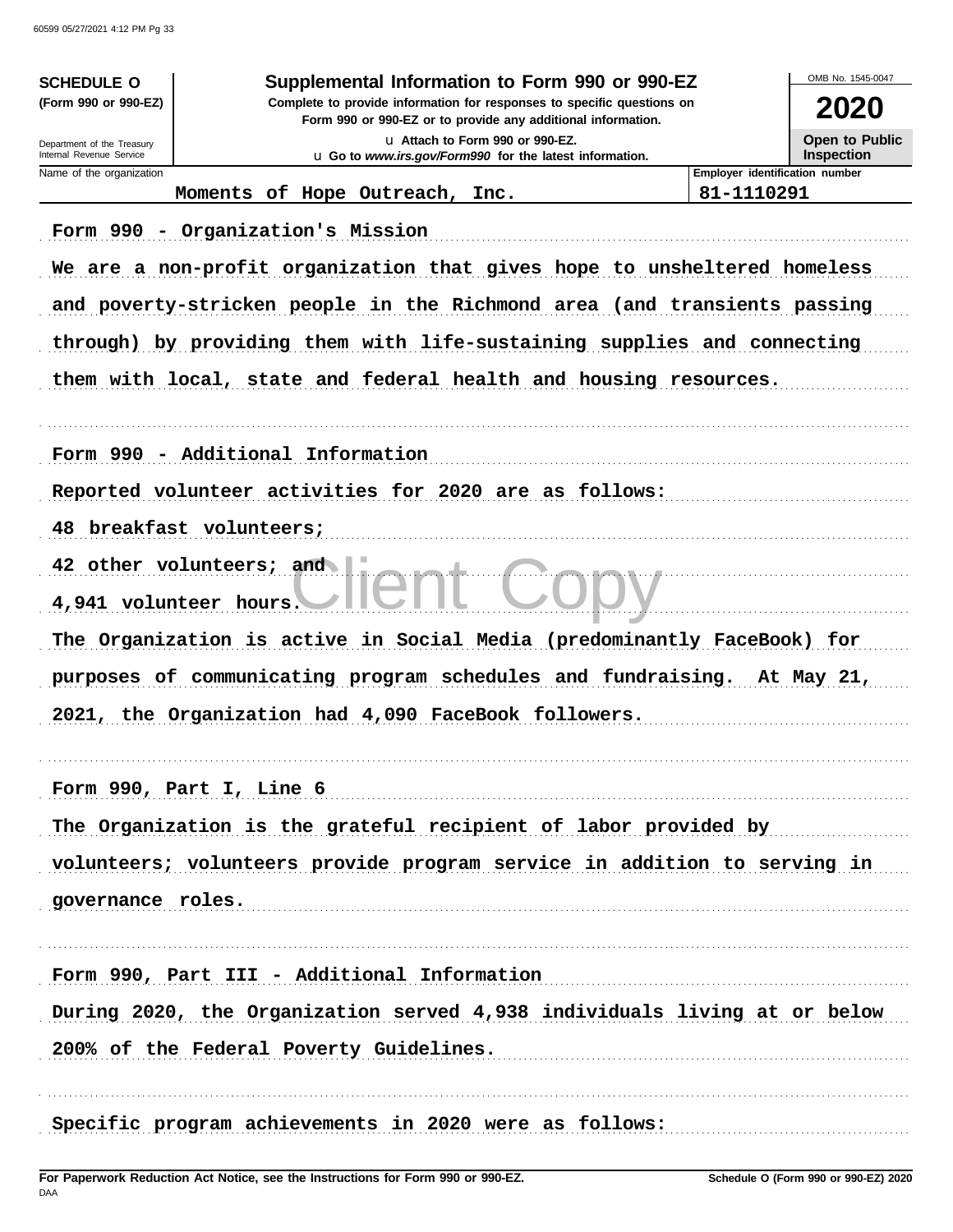60599 05/27/2021 4:12 PM Pg 34

| Schedule O (Form 990 or 990-EZ) 2020                                       | Page 2                                       |
|----------------------------------------------------------------------------|----------------------------------------------|
| Name of the organization<br>Moments of Hope Outreach, Inc.                 | Employer identification number<br>81-1110291 |
|                                                                            |                                              |
|                                                                            |                                              |
| Outreach:                                                                  |                                              |
|                                                                            |                                              |
| 108 New Tents Distributed                                                  |                                              |
| 146 New Sleeping Bags Distributed                                          |                                              |
| Provided Emergency Shelter in motels to individuals in need for a total of |                                              |
| 1,745 nights.                                                              |                                              |
|                                                                            |                                              |
|                                                                            |                                              |
| Weekly Saturday Servings Community Outreach Events:                        |                                              |
| 3,306 Unique Individuals Served                                            |                                              |
| 18,200 Meals Served                                                        |                                              |
| 2,062,944 Cans of Food Distributed                                         |                                              |
| 15,600 Toiletry Bags Distributed (predominantly toilet paper; tooth brush, |                                              |
| tooth paste, comb, deodorant, soap, shampoo, razor, lip balm upon request) |                                              |
|                                                                            |                                              |
| Average Number of Guests Served Weekly - 350                               |                                              |
| Highest Number of Guests Served in One Week- 550                           |                                              |
|                                                                            |                                              |
|                                                                            |                                              |
| Weekly Saturday Community Breakfasts:                                      |                                              |
|                                                                            |                                              |
| Average 250 Total Meals Served                                             |                                              |
| Average Number of Guests Served Weekly - 25                                |                                              |
| Highest Number of Guests Served in One Week - 28                           |                                              |
|                                                                            |                                              |
| Mo Hope Pantry:                                                            |                                              |
| 1,632 Unique Individuals Served                                            |                                              |
|                                                                            |                                              |
| 2,715,648 Pounds of Food Distributed                                       |                                              |

Page 1 of 3

Schedule O (Form 990 or 990-EZ) 2020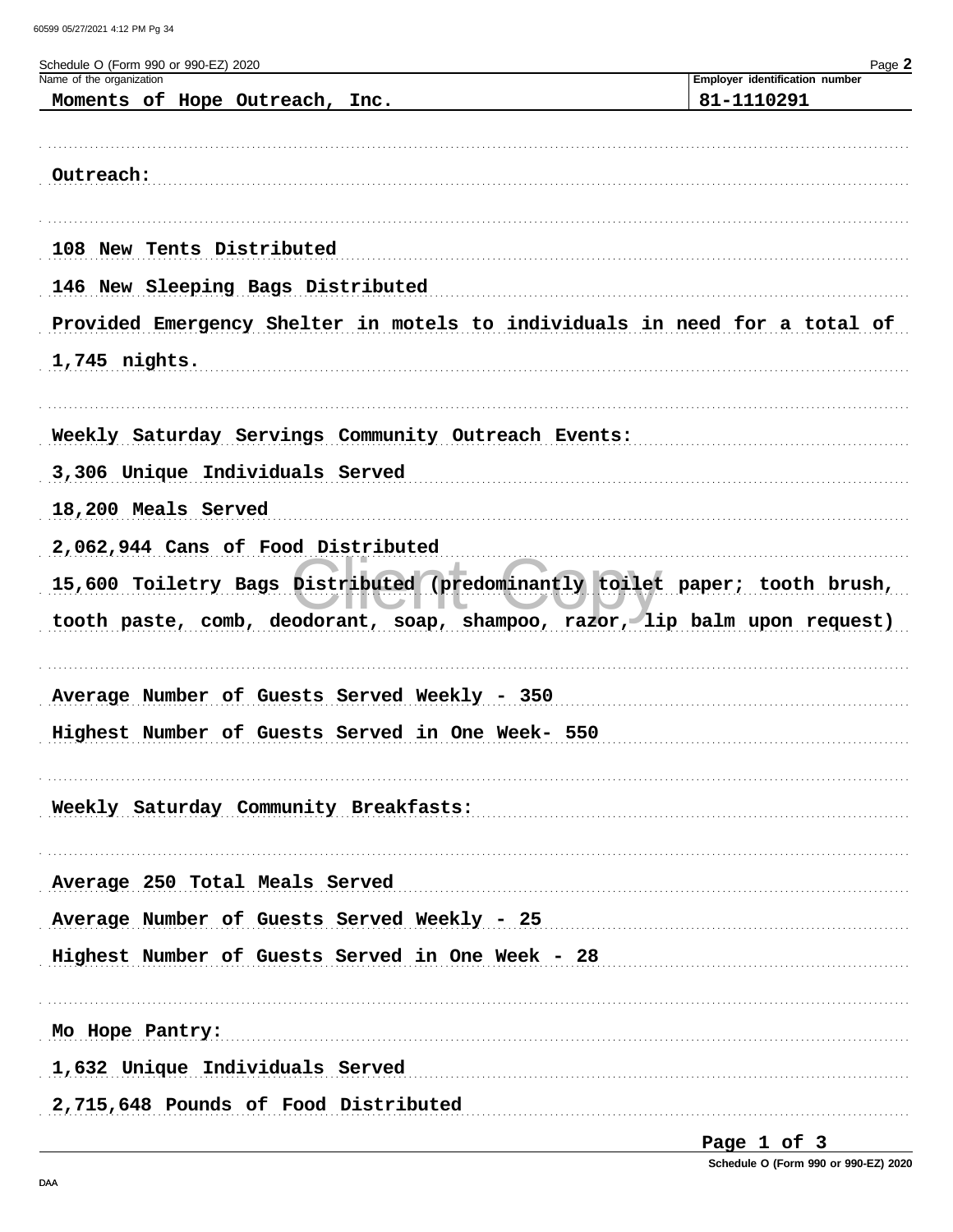| Schedule O (Form 990 or 990-EZ) 2020<br>Name of the organization     | Page 2<br>Employer identification number                                    |
|----------------------------------------------------------------------|-----------------------------------------------------------------------------|
| Moments of Hope Outreach,<br>Inc.                                    | 81-1110291                                                                  |
| 5,376 Pounds of Toiletries Distributed                               |                                                                             |
| Form 990, Part VI, Line 2 - Related Party Information Among Officers |                                                                             |
| David Anderson                                                       | Sharidan Anderson                                                           |
| Director                                                             | Director                                                                    |
| Marriage                                                             |                                                                             |
| Bob Hummer                                                           | Bonnie Hummer                                                               |
| ExecDirector                                                         | Director                                                                    |
| Marriage                                                             |                                                                             |
| Leo McCauley                                                         | Barbara McCauley                                                            |
| Director                                                             | Director                                                                    |
| Marriage                                                             |                                                                             |
| Todd Rogers                                                          | Becky Rogers                                                                |
| Director                                                             | Director                                                                    |
| Marriage                                                             |                                                                             |
|                                                                      | Form 990, Part VI, Line 4 - Significant Changes to Organizational Documents |
| During 2020, the Organization amended and restated its Bylaws.       |                                                                             |
|                                                                      | Form 990, Part VI, Line 11b - Organization's Process to Review Form 990     |
|                                                                      | Form 990 was provided to all Board members for review and comment prior to  |
| filing.                                                              |                                                                             |
| Form 990, Part VI, Line 12c - Enforcement of Conflicts Policy        |                                                                             |

Page 2 of 3

Schedule O (Form 990 or 990-EZ) 2020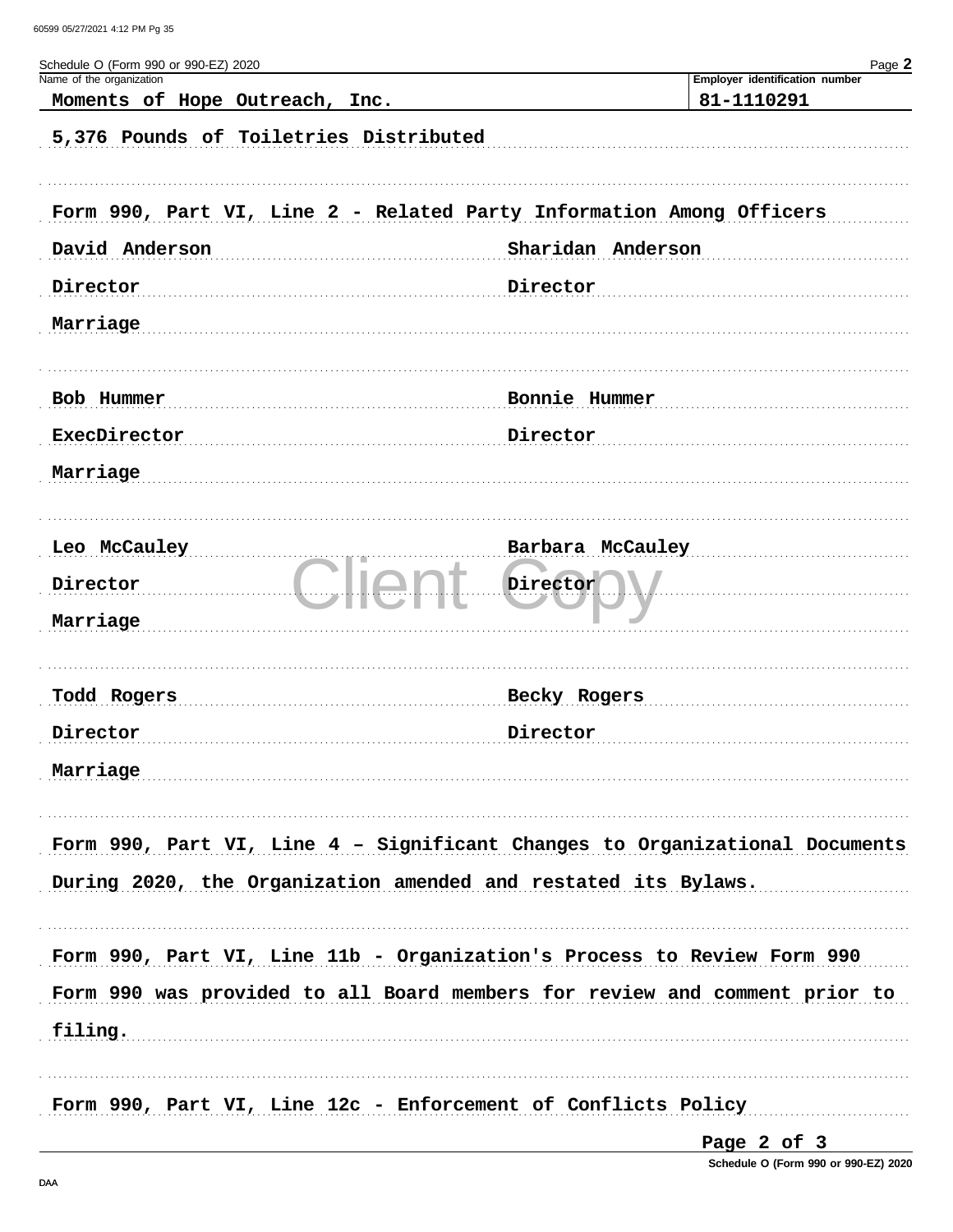| Schedule O (Form 990 or 990-EZ) 2020                                                                                                                                                               | Page 2                                       |
|----------------------------------------------------------------------------------------------------------------------------------------------------------------------------------------------------|----------------------------------------------|
| Name of the organization<br>Moments of Hope Outreach, Inc.                                                                                                                                         | Employer identification number<br>81-1110291 |
| Board members are pooled annually regarding any reportable conflicts of<br>interests.                                                                                                              |                                              |
| Form 990, Part VI, Line 15a - Compensation Process for Top Official<br>Compensation is established by independent members of the Board and based<br>on job performance and market data.            |                                              |
| Form 990, Part VI, Line 15b - Compensation Process for Officers<br>Compensation for the Director of Pantry Operations is established by the<br>Board and based on job performance and market data. |                                              |
| Form 990, Part VI, Line 19 - Governing Documents Disclosure Explanation<br>Upon request.                                                                                                           |                                              |
|                                                                                                                                                                                                    |                                              |
|                                                                                                                                                                                                    |                                              |
|                                                                                                                                                                                                    |                                              |
|                                                                                                                                                                                                    |                                              |
|                                                                                                                                                                                                    |                                              |
|                                                                                                                                                                                                    |                                              |

| ∽aσe |  |  |  |  |
|------|--|--|--|--|
|------|--|--|--|--|

Schedule O (Form 990 or 990-EZ) 2020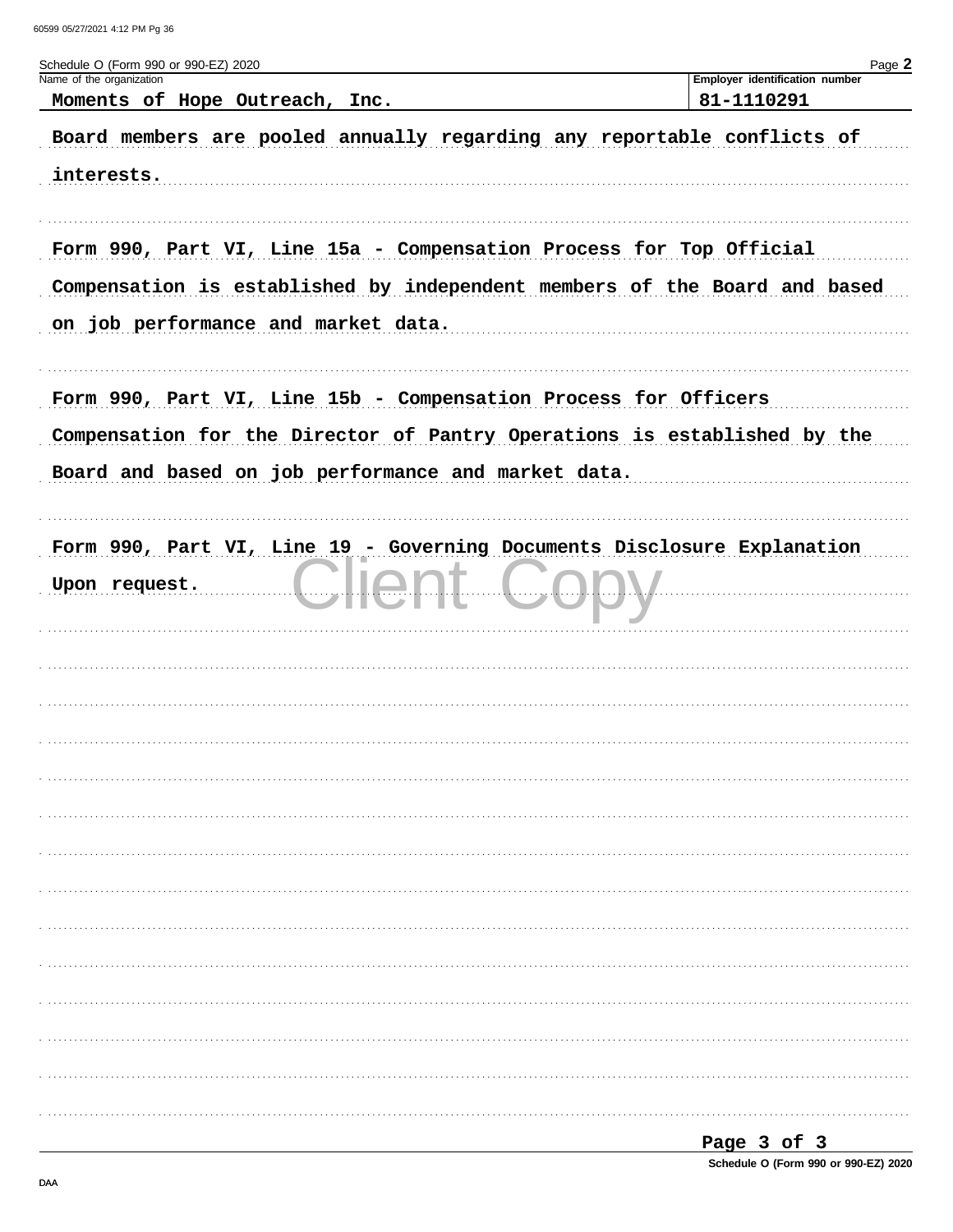|                                 | Property<br>Type |                   |                     |            |     |               |   |                   |             |
|---------------------------------|------------------|-------------------|---------------------|------------|-----|---------------|---|-------------------|-------------|
|                                 | Date             | <b>Business %</b> | Cost                | Depr Basis |     | Period Method |   | Deduction         | Section 179 |
| 2004 Chevy Van Express G1500 BA |                  |                   |                     |            |     |               |   |                   |             |
|                                 | 1/01/20          | $100.00$ \$       | 3,277 $\frac{1}{2}$ | 3,277      | 5.0 | 200DBHY \$    |   | $655 \frac{1}{2}$ |             |
| 1991 Chevy P30 Bread Truck      |                  |                   |                     |            |     |               |   |                   |             |
|                                 | 5/05/17          | 100.00            | 3,500               | 3,500      | 5.0 | $S/L-$        |   | 700               |             |
| 2006 Chevy Suburban +           | DMV Tax          |                   |                     |            |     |               |   |                   |             |
|                                 | 4/08/19          | 100.00            | 14,126              | 14,126     | 5.0 | $S/L-$        |   | 2,825             |             |
| 2004 Hummer + DMV Tax           |                  |                   |                     |            |     |               |   |                   |             |
|                                 | 4/08/19          | 100.00            | 16,219              | 16,219     | 5.0 | $S/L-$        |   | 3,244             |             |
| Total                           |                  |                   | $37,122$ \$         | 37,122     |     |               | S | 7,424 \$          | 0           |
|                                 |                  |                   |                     |            |     |               |   |                   |             |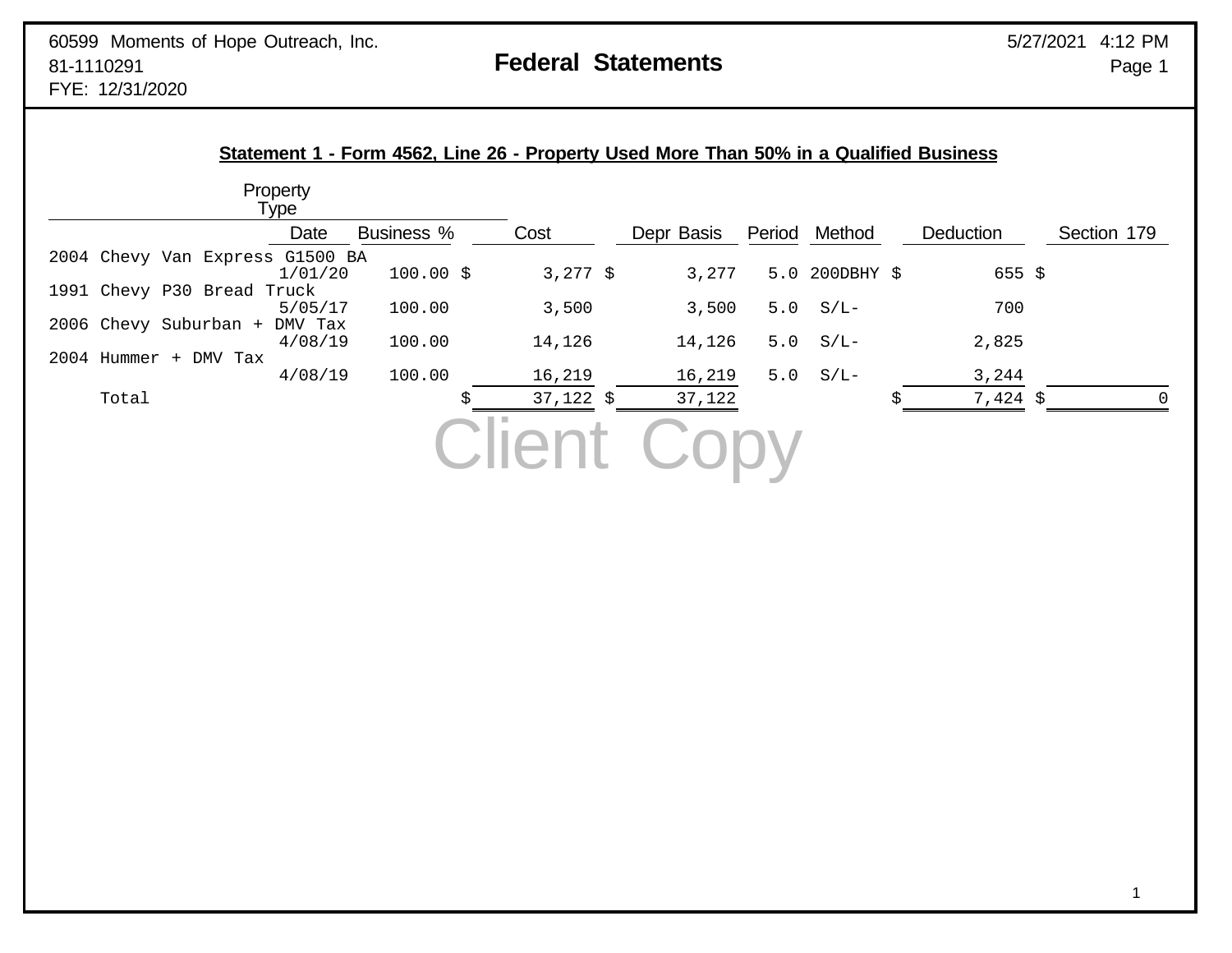60599 05/27/2021 4:12 PM Pg 38

|        |                                                 |                                                                                                                                                                                                               | <b>Depreciation and Amortization</b>                                                                             |                              |                |                         | OMB No. 1545-0172          |
|--------|-------------------------------------------------|---------------------------------------------------------------------------------------------------------------------------------------------------------------------------------------------------------------|------------------------------------------------------------------------------------------------------------------|------------------------------|----------------|-------------------------|----------------------------|
|        | Form 4562                                       |                                                                                                                                                                                                               | (Including Information on Listed Property)                                                                       |                              |                |                         | 2020                       |
|        | Department of the Treasury                      |                                                                                                                                                                                                               | u Attach to your tax return.                                                                                     |                              |                |                         | Attachment                 |
|        | (99)<br>Internal Revenue Service                |                                                                                                                                                                                                               | u Go to www.irs.gov/Form4562 for instructions and the latest information.                                        |                              |                |                         | 179<br>Sequence No.        |
|        | Name(s) shown on return                         |                                                                                                                                                                                                               |                                                                                                                  |                              |                | Identifying number      |                            |
|        | Business or activity to which this form relates | Moments of Hope Outreach, Inc.                                                                                                                                                                                |                                                                                                                  |                              |                | 81-1110291              |                            |
|        | Indirect Depreciation                           |                                                                                                                                                                                                               |                                                                                                                  |                              |                |                         |                            |
|        | Part I                                          | Election To Expense Certain Property Under Section 179                                                                                                                                                        |                                                                                                                  |                              |                |                         |                            |
|        |                                                 | <b>Note:</b> If you have any listed property, complete Part V before you complete Part I.                                                                                                                     |                                                                                                                  |                              |                |                         |                            |
| 1      | Maximum amount (see instructions)               |                                                                                                                                                                                                               |                                                                                                                  |                              |                | 1                       | 1,040,000                  |
| 2      |                                                 |                                                                                                                                                                                                               |                                                                                                                  |                              |                | $\mathbf{2}$            |                            |
| 3      |                                                 |                                                                                                                                                                                                               |                                                                                                                  |                              |                | $\overline{\mathbf{3}}$ | 2,590,000                  |
| 4      |                                                 |                                                                                                                                                                                                               |                                                                                                                  |                              |                | $\overline{\mathbf{4}}$ |                            |
| 5      |                                                 | Dollar limitation for tax year. Subtract line 4 from line 1. If zero or less, enter -0-. If married filing separately, see instructions                                                                       |                                                                                                                  |                              |                | 5                       |                            |
| 6      |                                                 | (a) Description of property                                                                                                                                                                                   |                                                                                                                  | (b) Cost (business use only) |                | (c) Elected cost        |                            |
|        |                                                 |                                                                                                                                                                                                               |                                                                                                                  |                              |                |                         |                            |
|        |                                                 |                                                                                                                                                                                                               |                                                                                                                  |                              |                |                         |                            |
| 7      |                                                 | Listed property. Enter the amount from line 29                                                                                                                                                                |                                                                                                                  |                              | $\overline{7}$ | 8                       |                            |
| 8<br>9 |                                                 | Total elected cost of section 179 property. Add amounts in column (c), lines 6 and 7 [[[[[[[[[[[[[[[[[[[[[[[[[<br>Tentative deduction. Enter the smaller of line 5 or line 8                                  |                                                                                                                  |                              |                | 9                       |                            |
| 10     |                                                 |                                                                                                                                                                                                               |                                                                                                                  |                              |                | 10                      |                            |
| 11     |                                                 | Business income limitation. Enter the smaller of business income (not less than zero) or line 5. See instructions                                                                                             |                                                                                                                  |                              |                | 11                      |                            |
| 12     |                                                 |                                                                                                                                                                                                               |                                                                                                                  |                              |                | 12                      |                            |
| 13     |                                                 | Carryover of disallowed deduction to 2021. Add lines 9 and 10, less line 12 ▶                                                                                                                                 |                                                                                                                  |                              | 13             |                         |                            |
|        |                                                 | Note: Don't use Part II or Part III below for listed property. Instead, use Part V.                                                                                                                           |                                                                                                                  |                              |                |                         |                            |
|        | Part II                                         | Special Depreciation Allowance and Other Depreciation (Don't include listed property. See instructions.)                                                                                                      |                                                                                                                  |                              |                |                         |                            |
| 14     |                                                 | Special depreciation allowance for qualified property (other than listed property) placed in service                                                                                                          |                                                                                                                  |                              |                |                         |                            |
|        |                                                 | during the tax year. See instructions<br>Property subject to section 168(f)(1) election                                                                                                                       |                                                                                                                  |                              |                | 14                      |                            |
| 15     |                                                 |                                                                                                                                                                                                               |                                                                                                                  |                              |                | 15                      |                            |
| 16     |                                                 |                                                                                                                                                                                                               |                                                                                                                  |                              |                | 16                      | 5,140                      |
|        | Part III                                        | <b>MACRS Depreciation (Don't include listed property. See instructions.)</b>                                                                                                                                  | <b>Section A</b>                                                                                                 |                              |                |                         |                            |
| 17     |                                                 |                                                                                                                                                                                                               |                                                                                                                  |                              |                | 17                      | 0                          |
| 18     |                                                 | If you are electing to group any assets placed in service during the tax year into one or more general asset accounts, check here                                                                             |                                                                                                                  |                              |                |                         |                            |
|        |                                                 | Section B-Assets Placed in Service During 2020 Tax Year Using the General Depreciation System                                                                                                                 |                                                                                                                  |                              |                |                         |                            |
|        | (a) Classification of property                  | placed in<br>service                                                                                                                                                                                          | (b) Month and year (c) Basis for depreciation (d) Recovery<br>(business/investment use<br>only-see instructions) | period                       | (e) Convention | (f) Method              | (g) Depreciation deduction |
| 19a    | 3-year property                                 |                                                                                                                                                                                                               |                                                                                                                  |                              |                |                         |                            |
| b      | 5-year property                                 |                                                                                                                                                                                                               | 38,404                                                                                                           | 5.0                          | HY             | 200DB                   | 7,681                      |
| c      | 7-year property                                 |                                                                                                                                                                                                               |                                                                                                                  |                              |                |                         |                            |
| d      | 10-year property                                |                                                                                                                                                                                                               |                                                                                                                  |                              |                |                         |                            |
| е      | 15-year property                                |                                                                                                                                                                                                               |                                                                                                                  |                              |                |                         |                            |
| f.     | 20-year property<br>g 25-year property          |                                                                                                                                                                                                               |                                                                                                                  | 25 yrs.                      |                | S/L                     |                            |
|        | <b>h</b> Residential rental                     |                                                                                                                                                                                                               |                                                                                                                  | 27.5 yrs.                    | ΜМ             | S/L                     |                            |
|        | property                                        |                                                                                                                                                                                                               |                                                                                                                  | 27.5 yrs.                    | МM             | S/L                     |                            |
|        | <i>i</i> Nonresidential real                    |                                                                                                                                                                                                               |                                                                                                                  | 39 yrs.                      | МM             | S/L                     |                            |
|        | property                                        |                                                                                                                                                                                                               |                                                                                                                  |                              | МM             | S/L                     |                            |
|        |                                                 | Section C-Assets Placed in Service During 2020 Tax Year Using the Alternative Depreciation System                                                                                                             |                                                                                                                  |                              |                |                         |                            |
|        | 20a Class life                                  |                                                                                                                                                                                                               |                                                                                                                  |                              |                | S/L                     |                            |
| b      | 12-year                                         |                                                                                                                                                                                                               |                                                                                                                  | 12 yrs.                      |                | S/L                     |                            |
|        | c 30-year                                       |                                                                                                                                                                                                               |                                                                                                                  | 30 yrs.                      | MM             | S/L                     |                            |
| d      | 40-year                                         |                                                                                                                                                                                                               |                                                                                                                  | 40 yrs.                      | MM             | S/L                     |                            |
|        | Part IV                                         | <b>Summary</b> (See instructions.)                                                                                                                                                                            |                                                                                                                  |                              |                |                         |                            |
| 21     | Listed property. Enter amount from line 28      |                                                                                                                                                                                                               |                                                                                                                  |                              |                | 21                      | 7,424                      |
| 22     |                                                 | Total. Add amounts from line 12, lines 14 through 17, lines 19 and 20 in column (g), and line 21. Enter<br>here and on the appropriate lines of your return. Partnerships and S corporations—see instructions |                                                                                                                  |                              |                | 22                      | 20,245                     |
| 23     |                                                 | For assets shown above and placed in service during the current year, enter the                                                                                                                               |                                                                                                                  |                              |                |                         |                            |
|        |                                                 |                                                                                                                                                                                                               |                                                                                                                  |                              | 23             |                         |                            |
|        |                                                 | For Paperwork Reduction Act Notice, see separate instructions.                                                                                                                                                |                                                                                                                  |                              |                |                         | Form 4562 (2020)           |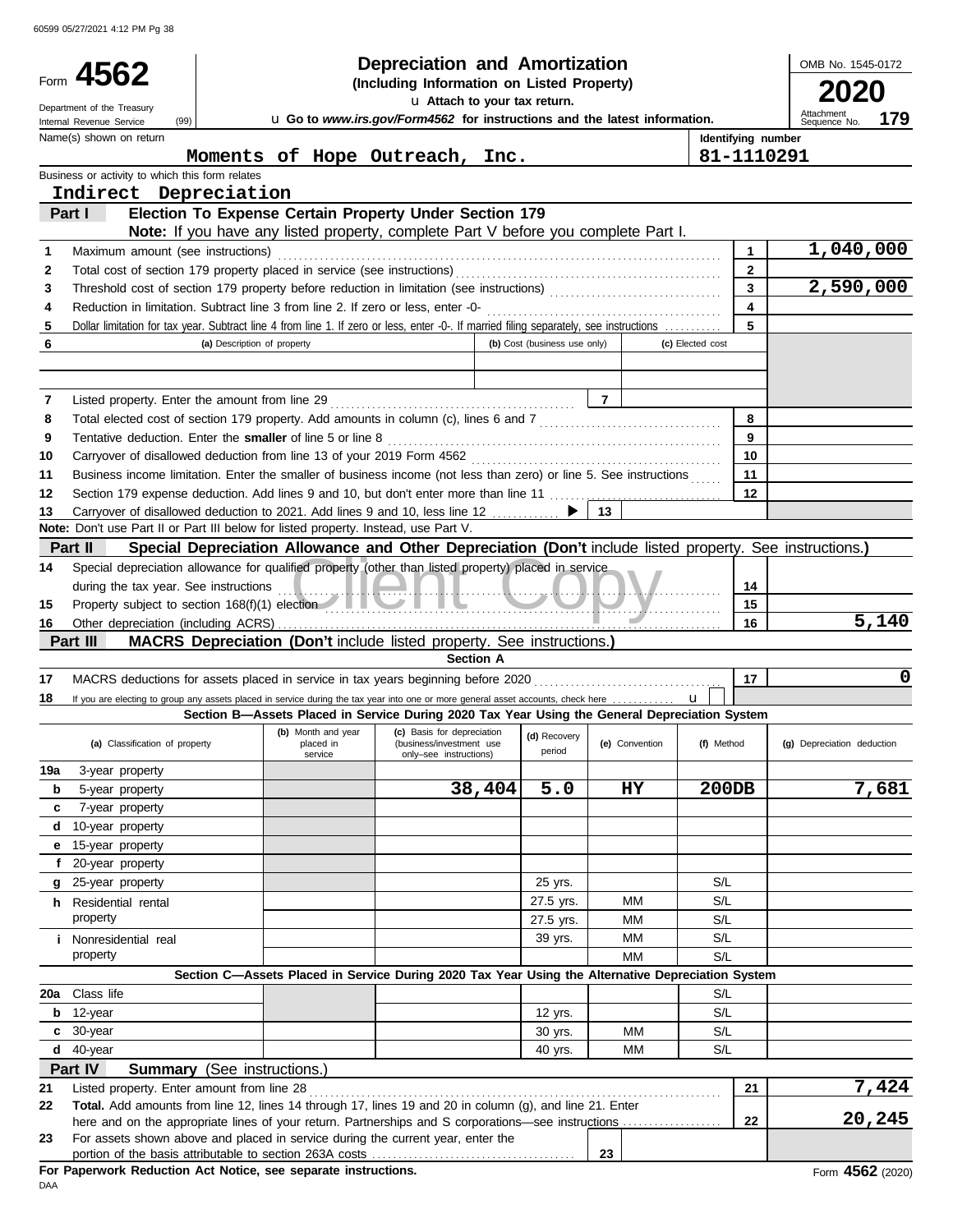|     |                            | 60599 05/27/2021 4:12 PM Pg 39<br>Moments of Hope Outreach, Inc.                                                                                                                                                                                                                               |                                                                                                                    |                            |                                          |    |                                   | 81-1110291         |             |              |                |                           |                                               |           |                            |                     |
|-----|----------------------------|------------------------------------------------------------------------------------------------------------------------------------------------------------------------------------------------------------------------------------------------------------------------------------------------|--------------------------------------------------------------------------------------------------------------------|----------------------------|------------------------------------------|----|-----------------------------------|--------------------|-------------|--------------|----------------|---------------------------|-----------------------------------------------|-----------|----------------------------|---------------------|
|     | Form 4562 (2020)<br>Part V | Listed Property (Include automobiles, certain other vehicles, certain aircraft, and property used for                                                                                                                                                                                          |                                                                                                                    |                            |                                          |    |                                   |                    |             |              |                |                           |                                               |           |                            | Page 2              |
|     |                            | entertainment, recreation, or amusement.)                                                                                                                                                                                                                                                      |                                                                                                                    |                            |                                          |    |                                   |                    |             |              |                |                           |                                               |           |                            |                     |
|     |                            | Note: For any vehicle for which you are using the standard mileage rate or deducting lease expense, complete only 24a, 24b, columns (a) through (c) of Section A, all of Section B, and Section C if applicable.                                                                               |                                                                                                                    |                            |                                          |    |                                   |                    |             |              |                |                           |                                               |           |                            |                     |
|     |                            |                                                                                                                                                                                                                                                                                                | Section A-Depreciation and Other Information (Caution: See the instructions for limits for passenger automobiles.) |                            |                                          |    |                                   |                    |             |              |                |                           |                                               |           |                            |                     |
| 24a |                            | Do you have evidence to support the business/investment use claimed?                                                                                                                                                                                                                           |                                                                                                                    |                            |                                          |    | X Yes                             | No                 |             |              |                |                           | <b>24b</b> If "Yes," is the evidence written? |           | X Yes                      | No                  |
|     | (a)                        |                                                                                                                                                                                                                                                                                                | (c)                                                                                                                |                            |                                          |    |                                   |                    | (f)         |              |                |                           | (h)                                           |           | (i)                        |                     |
|     | Type of property           | (b)<br>Date placed                                                                                                                                                                                                                                                                             | Business/<br>investment use                                                                                        | (d)<br>Cost or other basis |                                          |    | (e)<br>Basis for depreciation     |                    | Recovery    |              | (g)<br>Method/ |                           | Depreciation                                  |           |                            | Elected section 179 |
|     | (list vehicles first)      | in service                                                                                                                                                                                                                                                                                     | percentage                                                                                                         |                            |                                          |    | (business/investment<br>use only) |                    | period      |              | Convention     |                           | deduction                                     |           |                            | cost                |
| 25  |                            | Special depreciation allowance for qualified listed property placed in service during                                                                                                                                                                                                          |                                                                                                                    |                            |                                          |    |                                   |                    |             |              |                |                           |                                               |           |                            |                     |
|     |                            | the tax year and used more than 50% in a qualified business use. See instructions                                                                                                                                                                                                              |                                                                                                                    |                            |                                          |    |                                   |                    |             |              | 25             |                           |                                               |           |                            |                     |
| 26  |                            | Property used more than 50% in a qualified business use:                                                                                                                                                                                                                                       |                                                                                                                    |                            |                                          |    |                                   |                    |             |              |                |                           |                                               |           |                            |                     |
|     |                            | See Statement                                                                                                                                                                                                                                                                                  |                                                                                                                    |                            |                                          |    |                                   |                    |             |              |                |                           |                                               |           |                            |                     |
|     |                            |                                                                                                                                                                                                                                                                                                | %                                                                                                                  |                            | 37,122                                   |    |                                   | 37,122             |             |              |                |                           |                                               | 7,424     |                            |                     |
|     |                            |                                                                                                                                                                                                                                                                                                |                                                                                                                    |                            |                                          |    |                                   |                    |             |              |                |                           |                                               |           |                            |                     |
|     |                            |                                                                                                                                                                                                                                                                                                |                                                                                                                    |                            |                                          |    |                                   |                    |             |              |                |                           |                                               |           |                            |                     |
| 27  |                            | Property used 50% or less in a qualified business use:                                                                                                                                                                                                                                         |                                                                                                                    |                            |                                          |    |                                   |                    |             |              |                |                           |                                               |           |                            |                     |
|     |                            |                                                                                                                                                                                                                                                                                                |                                                                                                                    |                            |                                          |    |                                   |                    |             |              |                |                           |                                               |           |                            |                     |
|     |                            |                                                                                                                                                                                                                                                                                                | $\%$                                                                                                               |                            |                                          |    |                                   |                    |             | $S/L$ -      |                |                           |                                               |           |                            |                     |
|     |                            |                                                                                                                                                                                                                                                                                                |                                                                                                                    |                            |                                          |    |                                   |                    |             |              |                |                           |                                               |           |                            |                     |
|     |                            |                                                                                                                                                                                                                                                                                                |                                                                                                                    |                            |                                          |    |                                   |                    |             | S/L-         |                |                           |                                               |           |                            |                     |
| 28  |                            | Add amounts in column (h), lines 25 through 27. Enter here and on line 21, page 1                                                                                                                                                                                                              |                                                                                                                    |                            |                                          |    |                                   |                    |             |              |                | 28                        |                                               | 7,424     |                            |                     |
| 29  |                            |                                                                                                                                                                                                                                                                                                |                                                                                                                    |                            |                                          |    |                                   |                    |             |              |                |                           |                                               | 29        |                            |                     |
|     |                            |                                                                                                                                                                                                                                                                                                |                                                                                                                    |                            | Section B-Information on Use of Vehicles |    |                                   |                    |             |              |                |                           |                                               |           |                            |                     |
|     |                            | Complete this section for vehicles used by a sole proprietor, partner, or other "more than 5% owner," or related person. If you provided vehicles<br>to your employees, first answer the questions in Section C to see if you meet an exception to completing this section for those vehicles. |                                                                                                                    |                            |                                          |    |                                   |                    |             |              |                |                           |                                               |           |                            |                     |
|     |                            |                                                                                                                                                                                                                                                                                                |                                                                                                                    |                            | (a)                                      |    |                                   | (b)                |             | (c)          |                | (d)                       |                                               | (e)       |                            | (f)                 |
| 30  |                            | Total business/investment miles driven during                                                                                                                                                                                                                                                  |                                                                                                                    |                            | Vehicle 1                                |    |                                   | Vehicle 2          |             | Vehicle 3    |                | Vehicle 4                 |                                               | Vehicle 5 |                            | Vehicle 6           |
|     |                            | the year (don't include commuting miles)                                                                                                                                                                                                                                                       |                                                                                                                    |                            |                                          |    |                                   |                    |             | 15,000       |                |                           |                                               |           |                            |                     |
| 31  |                            | Total commuting miles driven during the year                                                                                                                                                                                                                                                   |                                                                                                                    |                            |                                          |    |                                   |                    |             |              |                |                           |                                               |           |                            |                     |
| 32  |                            | Total other personal (noncommuting)                                                                                                                                                                                                                                                            |                                                                                                                    |                            |                                          |    |                                   |                    |             |              |                |                           |                                               |           |                            |                     |
|     | miles driven               |                                                                                                                                                                                                                                                                                                |                                                                                                                    |                            |                                          |    |                                   |                    |             |              |                |                           |                                               |           |                            |                     |
| 33  |                            | Total miles driven during the year. Add                                                                                                                                                                                                                                                        |                                                                                                                    |                            |                                          |    |                                   |                    |             |              |                |                           |                                               |           |                            |                     |
|     |                            | lines 30 through 32                                                                                                                                                                                                                                                                            |                                                                                                                    |                            |                                          |    |                                   |                    |             | 15,000       |                |                           |                                               |           |                            |                     |
| 34  |                            | Was the vehicle available for personal                                                                                                                                                                                                                                                         |                                                                                                                    |                            | Yes                                      | No | Yes                               | No                 | Yes         | No           | Yes            | No                        | Yes                                           | No        | Yes                        | No                  |
|     |                            | use during off-duty hours?                                                                                                                                                                                                                                                                     |                                                                                                                    |                            |                                          |    |                                   |                    |             | X            |                |                           |                                               |           |                            |                     |
| 35  |                            | Was the vehicle used primarily by a more                                                                                                                                                                                                                                                       |                                                                                                                    |                            |                                          |    |                                   |                    |             |              |                |                           |                                               |           |                            |                     |
|     |                            | than 5% owner or related person?                                                                                                                                                                                                                                                               |                                                                                                                    |                            |                                          |    |                                   |                    | X           |              |                |                           |                                               |           |                            |                     |
| 36  |                            | Is another vehicle available for personal use?                                                                                                                                                                                                                                                 |                                                                                                                    |                            |                                          |    |                                   |                    | $\mathbf x$ |              |                |                           |                                               |           |                            |                     |
|     |                            |                                                                                                                                                                                                                                                                                                | Section C-Questions for Employers Who Provide Vehicles for Use by Their Employees                                  |                            |                                          |    |                                   |                    |             |              |                |                           |                                               |           |                            |                     |
|     |                            | Answer these questions to determine if you meet an exception to completing Section B for vehicles used by employees who aren't                                                                                                                                                                 |                                                                                                                    |                            |                                          |    |                                   |                    |             |              |                |                           |                                               |           |                            |                     |
|     |                            | more than 5% owners or related persons. See instructions.                                                                                                                                                                                                                                      |                                                                                                                    |                            |                                          |    |                                   |                    |             |              |                |                           |                                               |           |                            |                     |
| 37  |                            | Do you maintain a written policy statement that prohibits all personal use of vehicles, including commuting, by                                                                                                                                                                                |                                                                                                                    |                            |                                          |    |                                   |                    |             |              |                |                           |                                               |           | Yes                        | No                  |
|     |                            | your employees?<br>Do you maintain a written policy statement that prohibits personal use of vehicles, except commuting, by your                                                                                                                                                               |                                                                                                                    |                            |                                          |    |                                   |                    |             |              |                |                           |                                               |           |                            |                     |
| 38  |                            | employees? See the instructions for vehicles used by corporate officers, directors, or 1% or more owners                                                                                                                                                                                       |                                                                                                                    |                            |                                          |    |                                   |                    |             |              |                |                           |                                               |           |                            |                     |
| 39  |                            | Do you treat all use of vehicles by employees as personal use?                                                                                                                                                                                                                                 |                                                                                                                    |                            |                                          |    |                                   |                    |             |              |                |                           |                                               |           |                            |                     |
| 40  |                            | Do you provide more than five vehicles to your employees, obtain information from your employees about the                                                                                                                                                                                     |                                                                                                                    |                            |                                          |    |                                   |                    |             |              |                |                           |                                               |           |                            |                     |
|     |                            | use of the vehicles, and retain the information received?                                                                                                                                                                                                                                      |                                                                                                                    |                            |                                          |    |                                   |                    |             |              |                |                           |                                               |           |                            |                     |
| 41  |                            |                                                                                                                                                                                                                                                                                                |                                                                                                                    |                            |                                          |    |                                   |                    |             |              |                |                           |                                               |           |                            |                     |
|     |                            | Note: If your answer to 37, 38, 39, 40, or 41 is "Yes," don't complete Section B for the covered vehicles.                                                                                                                                                                                     |                                                                                                                    |                            |                                          |    |                                   |                    |             |              |                |                           |                                               |           |                            |                     |
|     | Part VI                    | Amortization                                                                                                                                                                                                                                                                                   |                                                                                                                    |                            |                                          |    |                                   |                    |             |              |                |                           |                                               |           |                            |                     |
|     |                            | (a)                                                                                                                                                                                                                                                                                            |                                                                                                                    | (b)                        |                                          |    |                                   | (c)                |             | (d)          |                | (e)                       |                                               |           | (f)                        |                     |
|     |                            | Description of costs                                                                                                                                                                                                                                                                           |                                                                                                                    | Date amortization          |                                          |    |                                   | Amortizable amount |             | Code section |                | Amortization<br>period or |                                               |           | Amortization for this year |                     |
|     |                            |                                                                                                                                                                                                                                                                                                |                                                                                                                    | begins                     |                                          |    |                                   |                    |             |              |                | percentage                |                                               |           |                            |                     |
| 42  |                            | Amortization of costs that begins during your 2020 tax year (see instructions):                                                                                                                                                                                                                |                                                                                                                    |                            |                                          |    |                                   |                    |             |              |                |                           |                                               |           |                            |                     |
|     |                            |                                                                                                                                                                                                                                                                                                |                                                                                                                    |                            |                                          |    |                                   |                    |             |              |                |                           |                                               |           |                            |                     |
|     |                            |                                                                                                                                                                                                                                                                                                |                                                                                                                    |                            |                                          |    |                                   |                    |             |              |                |                           |                                               |           |                            |                     |
| 43  |                            | Amortization of costs that began before your 2020 tax year                                                                                                                                                                                                                                     |                                                                                                                    |                            |                                          |    |                                   |                    |             |              |                |                           | 43                                            |           |                            |                     |
| 44  |                            | <b>Total.</b> Add amounts in column (f). See the instructions for where to report                                                                                                                                                                                                              |                                                                                                                    |                            |                                          |    |                                   |                    |             |              |                |                           | 44                                            |           |                            |                     |
| DAA |                            |                                                                                                                                                                                                                                                                                                |                                                                                                                    |                            |                                          |    |                                   |                    |             |              |                |                           |                                               |           | Form 4562 (2020)           |                     |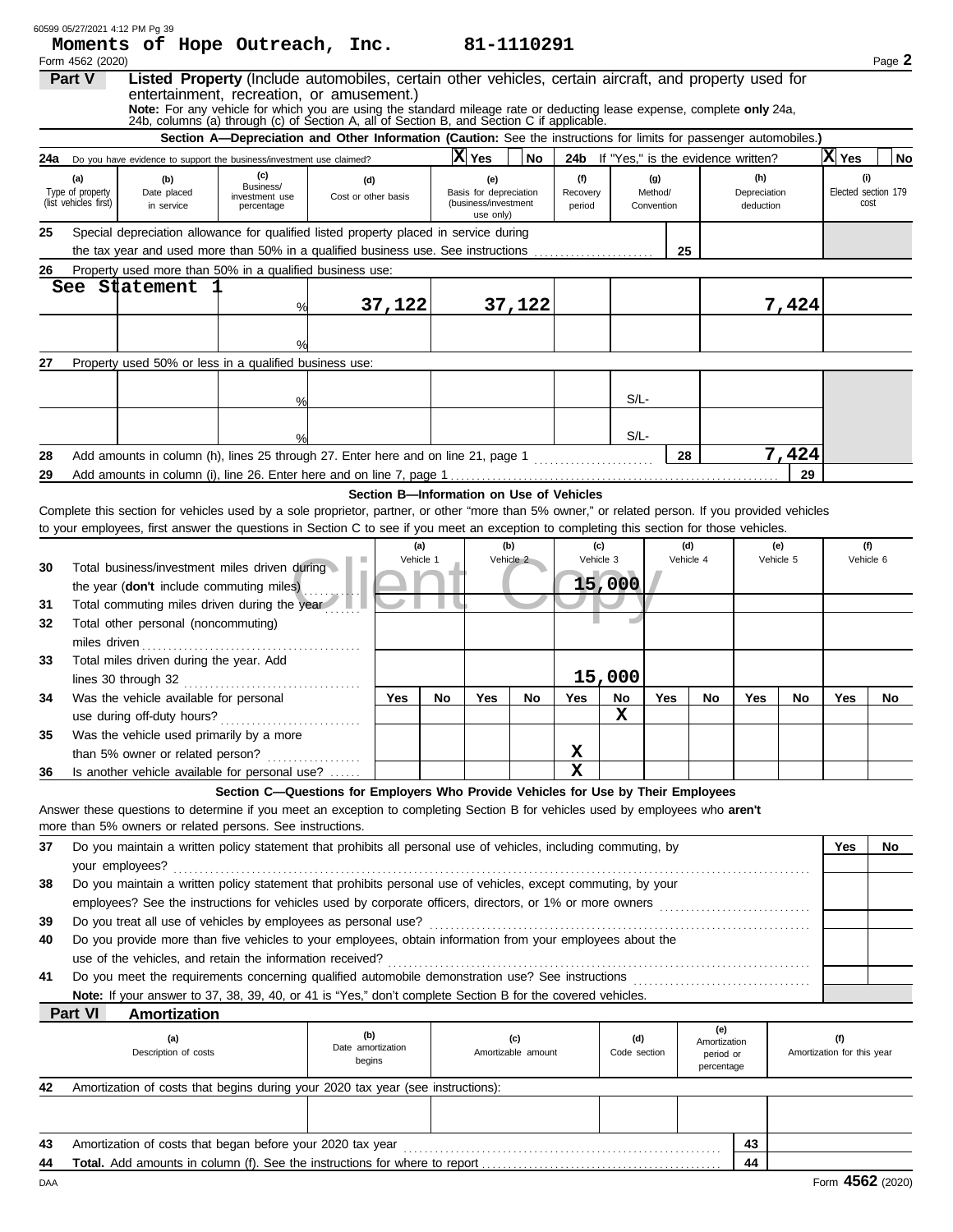Year Ended: December 31, 2020 81-1110291

Moments of Hope Outreach, Inc. P.O. Box 161 Studley, VA 23162

## **Electing out of Bonus Depreciation Allowance for All Eligible Depreciable Property**

The above named taxpayer elects out of the first-year bonus depreciation allowance under IRC Section  $168(k)(7)$  for all eligible depreciable property placed in service during the tax year.